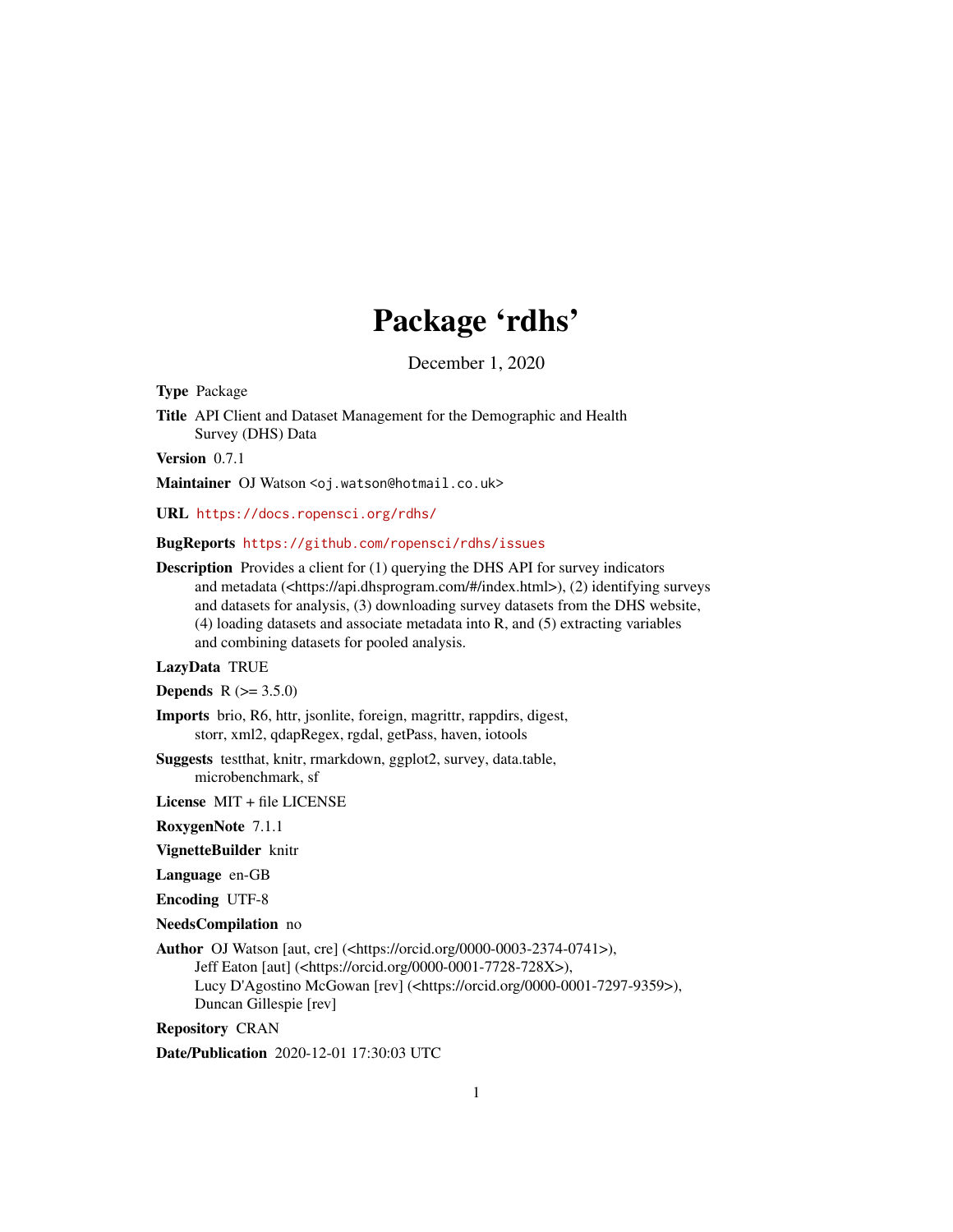# R topics documented:

|                  | 3              |
|------------------|----------------|
|                  | $\overline{4}$ |
|                  | 5              |
|                  | 6              |
|                  | 6              |
|                  | 10             |
|                  | 11             |
|                  | 11             |
|                  | 12             |
|                  | 14             |
|                  | 17             |
|                  | 19             |
|                  | 21             |
|                  | 23             |
|                  |                |
|                  |                |
|                  |                |
|                  |                |
|                  |                |
|                  |                |
|                  |                |
|                  |                |
|                  |                |
|                  |                |
|                  |                |
|                  | 41             |
|                  | 41             |
|                  | 42             |
|                  | 43             |
|                  |                |
|                  |                |
|                  | 46             |
|                  | 46             |
|                  | 47             |
|                  | 47             |
|                  | -48            |
|                  | 49             |
|                  | 50             |
|                  | 51             |
|                  |                |
| rdhs             | 52             |
|                  | 52             |
| read_dhs_dta     | 53             |
| read dhs flat    | 55             |
|                  | 56             |
| response_is_json | 57             |
|                  | 57             |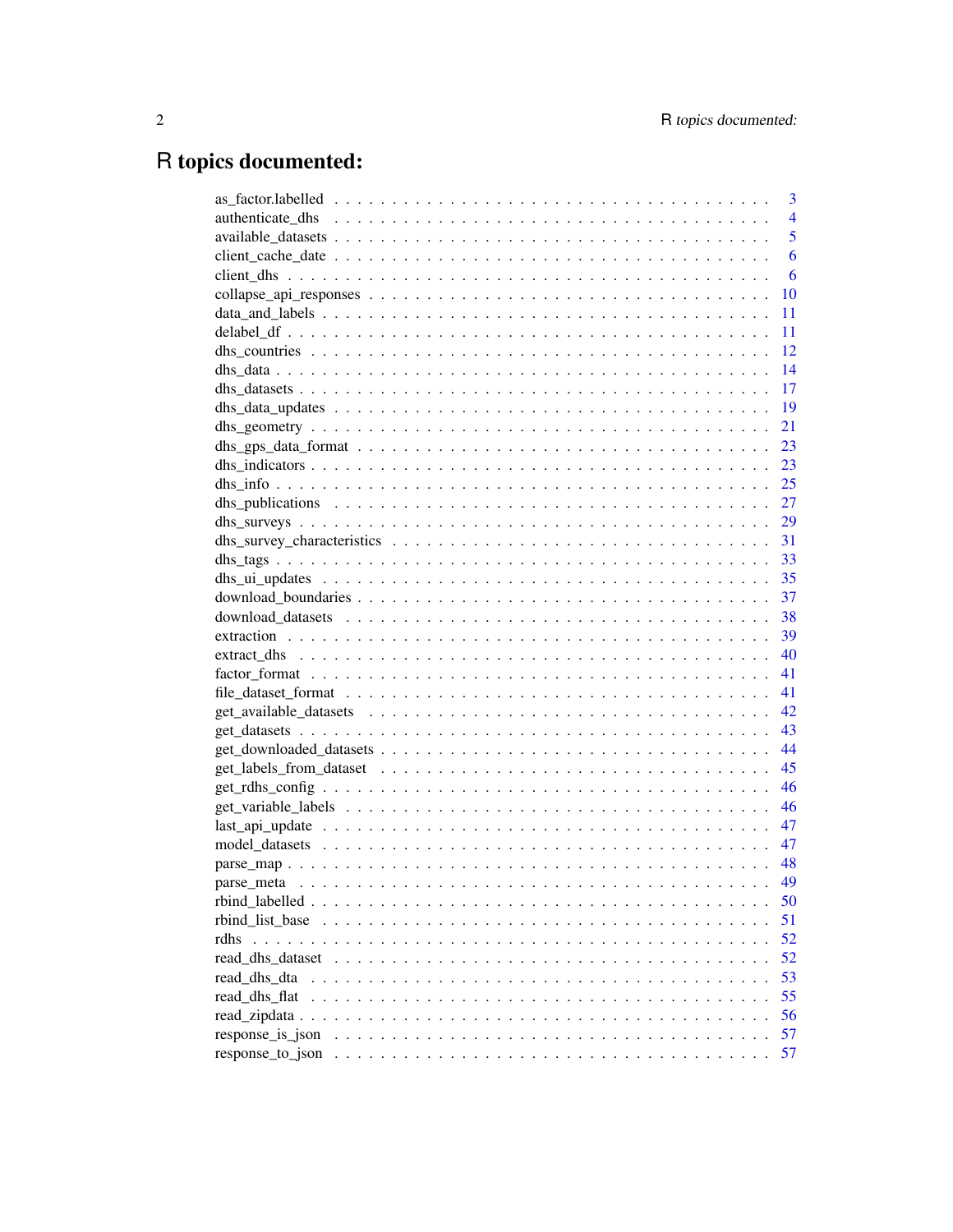<span id="page-2-0"></span>

| Index |  |
|-------|--|
|       |  |
|       |  |
|       |  |
|       |  |
|       |  |

as\_factor.labelled *Archived dataset capable as\_factor*

# **Description**

Changes in 'haven' have meant that 'labelled' class are now referred to as 'haven\_labelled' classes. If 'haven::as\_factor' is used on old datasets they will fail to find the suitable method. rdhs::as\_factor.labelled will work on old archived datasets that have a 'labelled' class.

# Usage

```
as_factor.labelled(
  x,
 levels = c("default", "labels", "values", "both"),
 ordered = FALSE,
  ...
)
```
# Arguments

| X        | Object to coerce to a factor.                                                                            |
|----------|----------------------------------------------------------------------------------------------------------|
| levels   | How to create the levels of the generated factor:                                                        |
|          | • "default": uses labels where available, otherwise the values. Labels are<br>sorted by value.           |
|          | • "both": like "default", but pastes together the level and value                                        |
|          | • "label": use only the labels; unlabelled values become NA                                              |
|          | • "values: use only the values"                                                                          |
| ordered  | If TRUE create an ordered (ordinal) factor, if FALSE (the default) create a regular<br>(nominal) factor. |
| $\cdots$ | Other arguments passed down to method.                                                                   |

# Details

For more details see haven: : as\_factor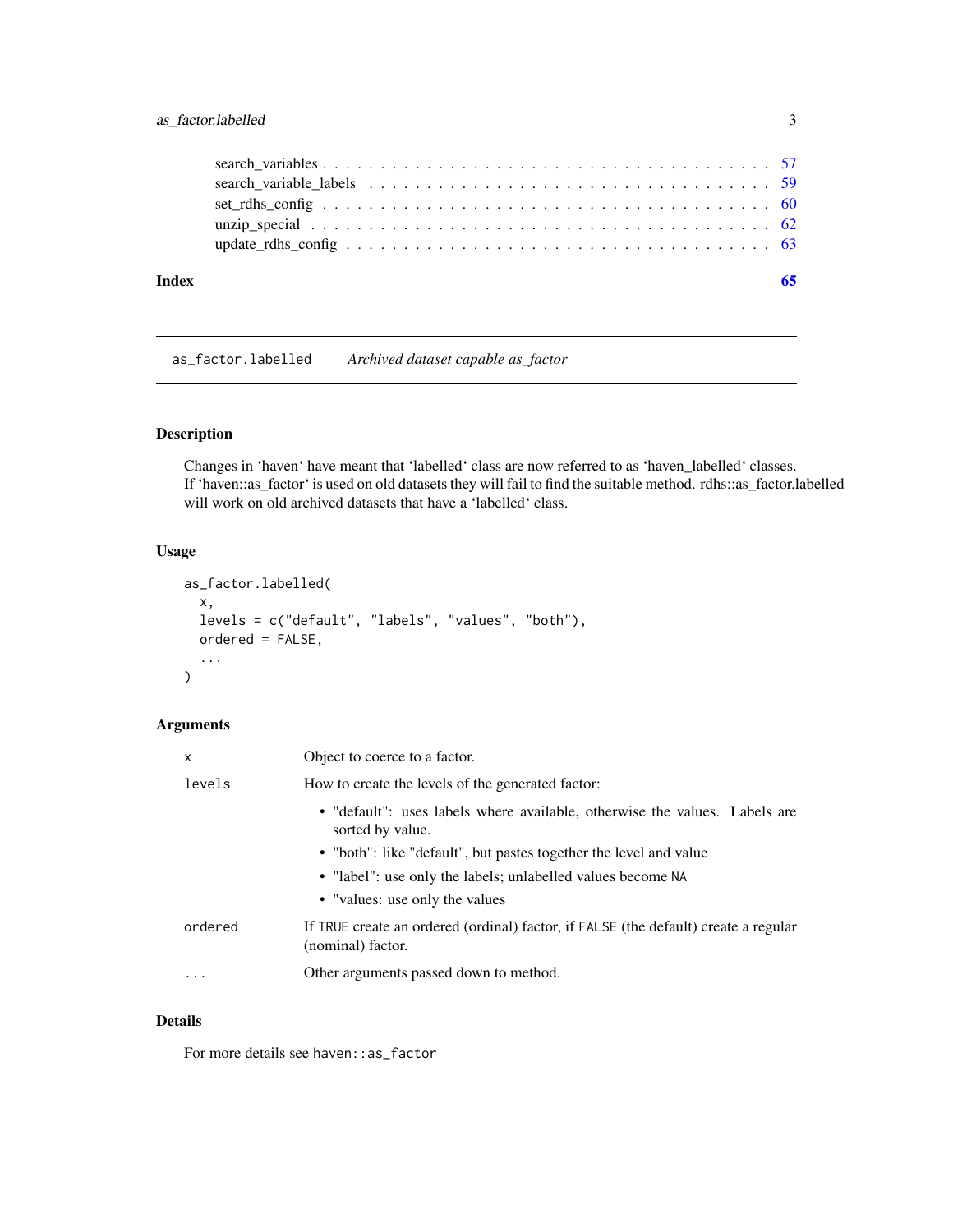#### Examples

```
## Not run:
# create a data.frame using the new haven_labelled class
df1 <- data.frame(
area = haven::labelled(c(1L, 2L, 3L), c("reg 1"=1,"reg 2"=2,"reg 3"=3)),climate = haven::labelled(c(0L, 1L, 1L), c("cold"=0,"hot"=1))
)
# manually change it to the old style
class(df1$area) <- "labelled"
class(df1$climate) <- "labelled"
# with rdhs attached, i.e. library(rdhs), we can now do the following
haven::as_factor(df1$area)
# we can also use this on the data.frame by using the only_labelled argument
haven::as_factor(df1, only_labelled = TRUE)
## End(Not run)
```
authenticate\_dhs *DHS Website Authentication*

# Description

Authenticate Users for DHS website

#### Usage

```
authenticate_dhs(config)
```
# Arguments

config Object of class 'rdhs\_config' as produced by 'read\_rdhs\_config' that must contain a valid 'email', 'project' and 'password'.

# Details

If the user has more than one project that contains the first 30 characters of the provided project they will be prompted to choose which project they want. This choice will be saved so they do not have to enter it again in this R session.

#### Value

Returns list of length 3:

- "user\_name" your email usually
- "user\_pass" your password you provided
- "proj\_id" your project number

<span id="page-3-0"></span>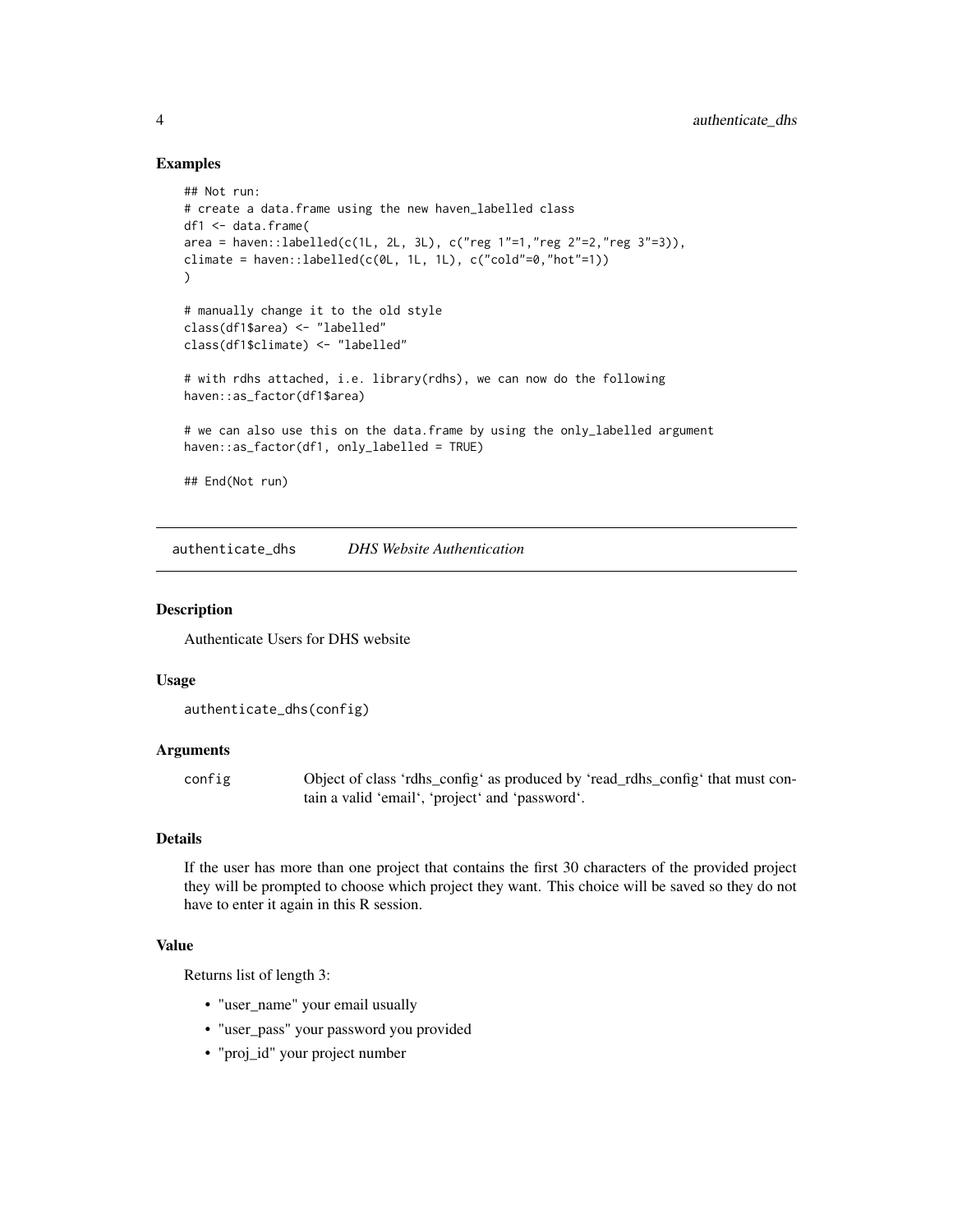# <span id="page-4-0"></span>Note

Credit for some of the function to [https://github.com/ajdamico/lodown/blob/master/R/dhs.](https://github.com/ajdamico/lodown/blob/master/R/dhs.R) [R](https://github.com/ajdamico/lodown/blob/master/R/dhs.R)

available\_datasets *Create a data frame of datasets that your log in can download*

#### Description

DHS datasets that can be downloaded

#### Usage

```
available_datasets(
  config,
  datasets_api_results = NULL,
  surveys_api_results = NULL
\lambda
```
# Arguments

config Object of class 'rdhs\_config' as produced by 'read\_rdhs\_config' that must contain a valid 'email', 'project' and 'password'.

```
datasets_api_results
```
Data.table for the api results for the datasets endpoint. Default = NULL and generated by default if not declared.

```
surveys_api_results
```
Data.table for the api results for the surveys endpoint. Default = NULL and generated by default if not declared.

#### Value

Returns "data.frame" of length 14:

- "FileFormat"
- "FileSize"
- "DatasetType"
- "SurveyNum"
- "SurveyId"
- "FileType"
- "FileDateLastModified"
- "SurveyYearLabel"
- "SurveyType"
- "SurveyYear"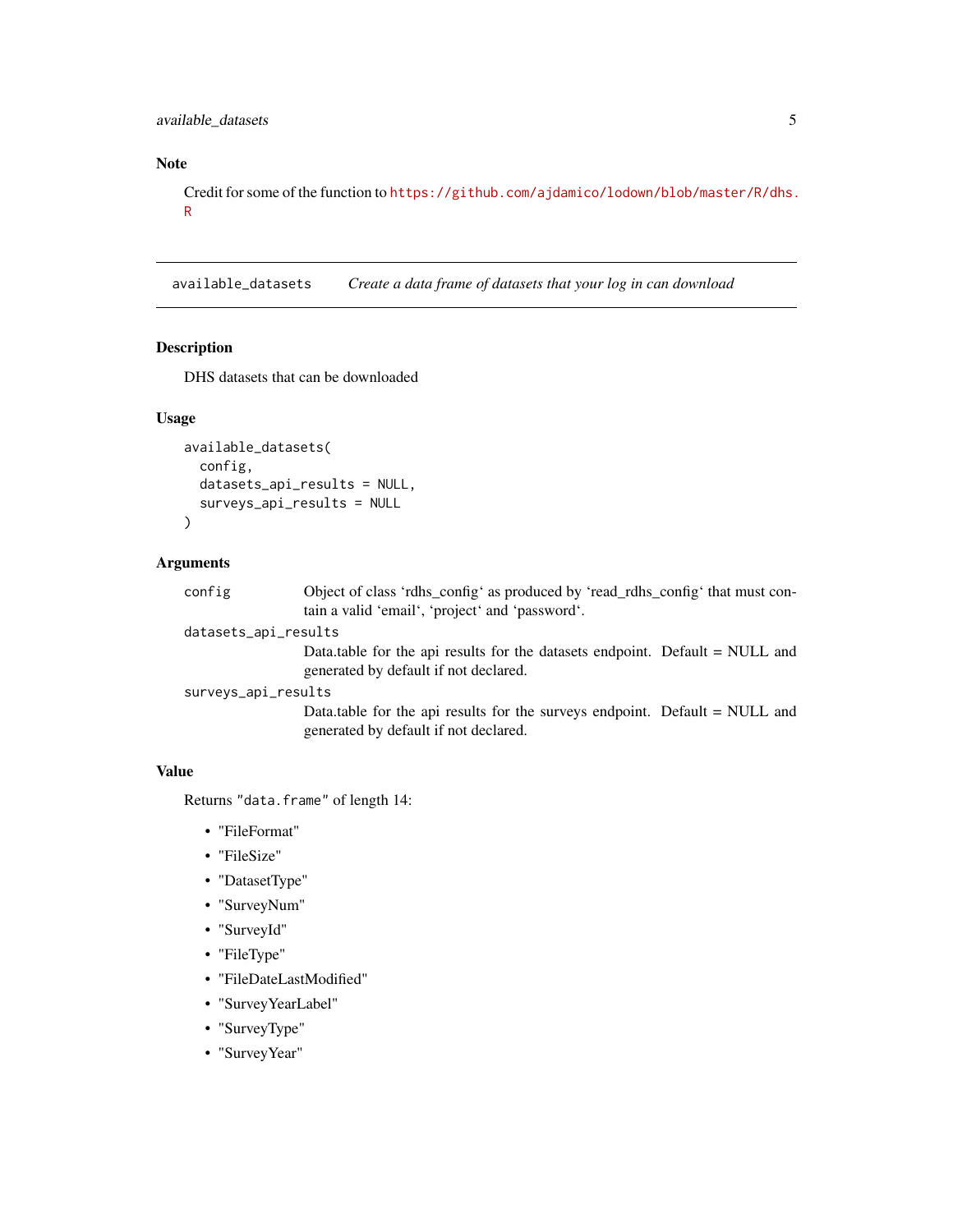- "DHS\_CountryCode"
- "FileName"
- "CountryName"
- "URLS"

#### Note

Inspiration for function to <https://github.com/ajdamico/lodown/blob/master/R/dhs.R>

client\_cache\_date *Pull last cache date*

# Description

Pull last cache date

# Usage

client\_cache\_date(root)

#### Arguments

root Character for root path to where client, caches, surveys etc. will be stored.

<span id="page-5-1"></span>client\_dhs *Make a dhs client*

#### Description

Make a DHS API client

# Usage

```
client_dhs(config = NULL, root = rappdirs_rdhs(), api_key = NULL)
```
# Arguments

| config  | config object, as created using read_rdhs_config                                                                  |
|---------|-------------------------------------------------------------------------------------------------------------------|
| root    | Character for root directory to where client, caches, surveys etc. will be stored.<br>$Default = rappdirs_rdhs()$ |
| api_kev | Character for DHS API KEY. Default = NULL                                                                         |

<span id="page-5-0"></span>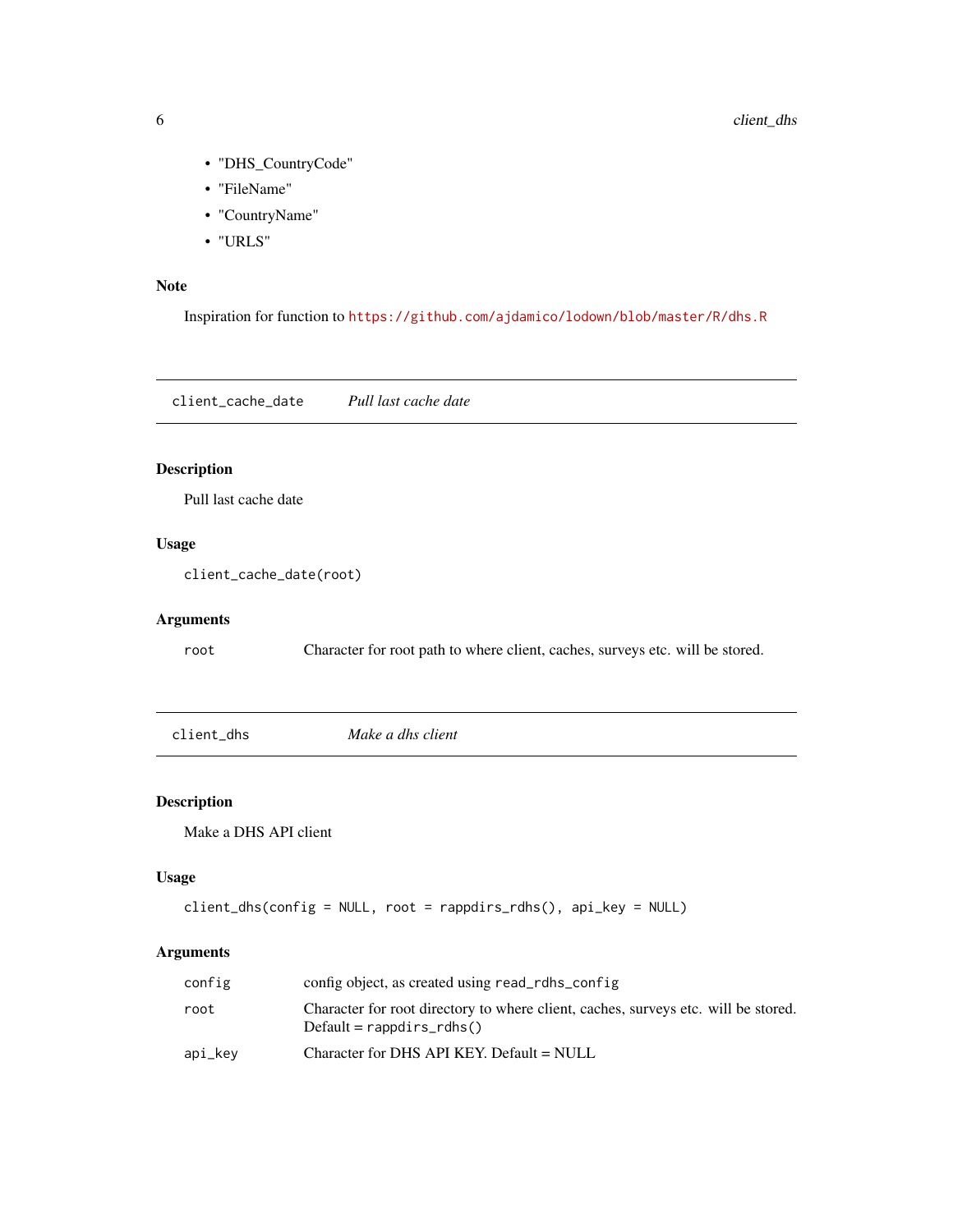#### <span id="page-6-0"></span>client\_dhs 7

#### **Methods**

dhs\_api\_request Makes a call to the DHS websites API. You can make requests to any of their declared api endpoints (see vignette(rdhs) for more on these). API queries can be filtered by providing query terms, and you can control how many search results you want returned. The default parameters will return all of the results, and will format it nicely into a data.frame for you. N.B. This is easier to now do by using the bespoke functions that are included within the package. These take the form dhs <endpoint>, e.g. [dhs\\_data](#page-13-1). These functions can also take your client as an argument that will cache the response for you

*Usage:* dhs\_api\_request(api\_endpoint,query = list(),api\_key = private\$api\_key,num\_results  $= 100$ , just\_results = TRUE)

#### *Arguments:*

- api\_endpoint: API endpoint. Must be one of the 12 possible endpoints.
- query: List of query filters. To see possible query filter terms for each endpoint then head to the DHS api website.
- api\_key: DHS API key. Default will grab the key provided when the client was created.
- num\_results: The Number of results to return. Default = "ALL" which will loop through all the api search results pages for you if there are more results than their API will allow you to fetch in one page. If you specify a number this many results will be returned (but probably best to just leave default).
- just\_results: Boolean whether to return just the results or all the http API response. Default = TRUE (probably best again to leave as this.)

*Value*: Data.frame with search results if just results=TRUE, otherwise a nested list with all the API responses for each page required.

available\_datasets Searches the DHS website for all the datasets that you can download. The results of this function are cached in the client. If you have recently requested new datasets from the DHS website then you can specify to clear the cache first so that you get the new set of datasets available to you.

```
Usage: available_datasets(clear_cache_first = FALSE)
Arguments:
```
• clear\_cache\_first: Boolean detailing if you would like to clear the cached available datasets first. The default is set to FALSE. This option is available so that you can make sure your client fetches any new datasets that you have recently been given access to.

*Value*: Data.frame object with 14 variables that detail the surveys you can download, their url download links and the country, survey, year etc info for that link.

get\_datasets Gets datasets from your cache or downloads from the DHS website. By providing the filenames, as specified in one of the returned fields from [dhs\\_datasets](#page-16-1), the client will log in for you and download all the files you have requested. If any of the requested files are unavailable for your log in, these will be flagged up first as a message so you can make a note and request them through the DHS website. You also have the option to control whether the downloaded zip file is then extracted and converted into a more convenient R data.frame. This converted object will then be subsequently saved as a ".rds" object within the client root directory datasets folder, which can then be more quickly loaded when needed with readRDS. You also have the option to reformat the dataset, which will ensure that a suitable parser is used to preserve the meta information in your dataset, such as what different survey response codes mean.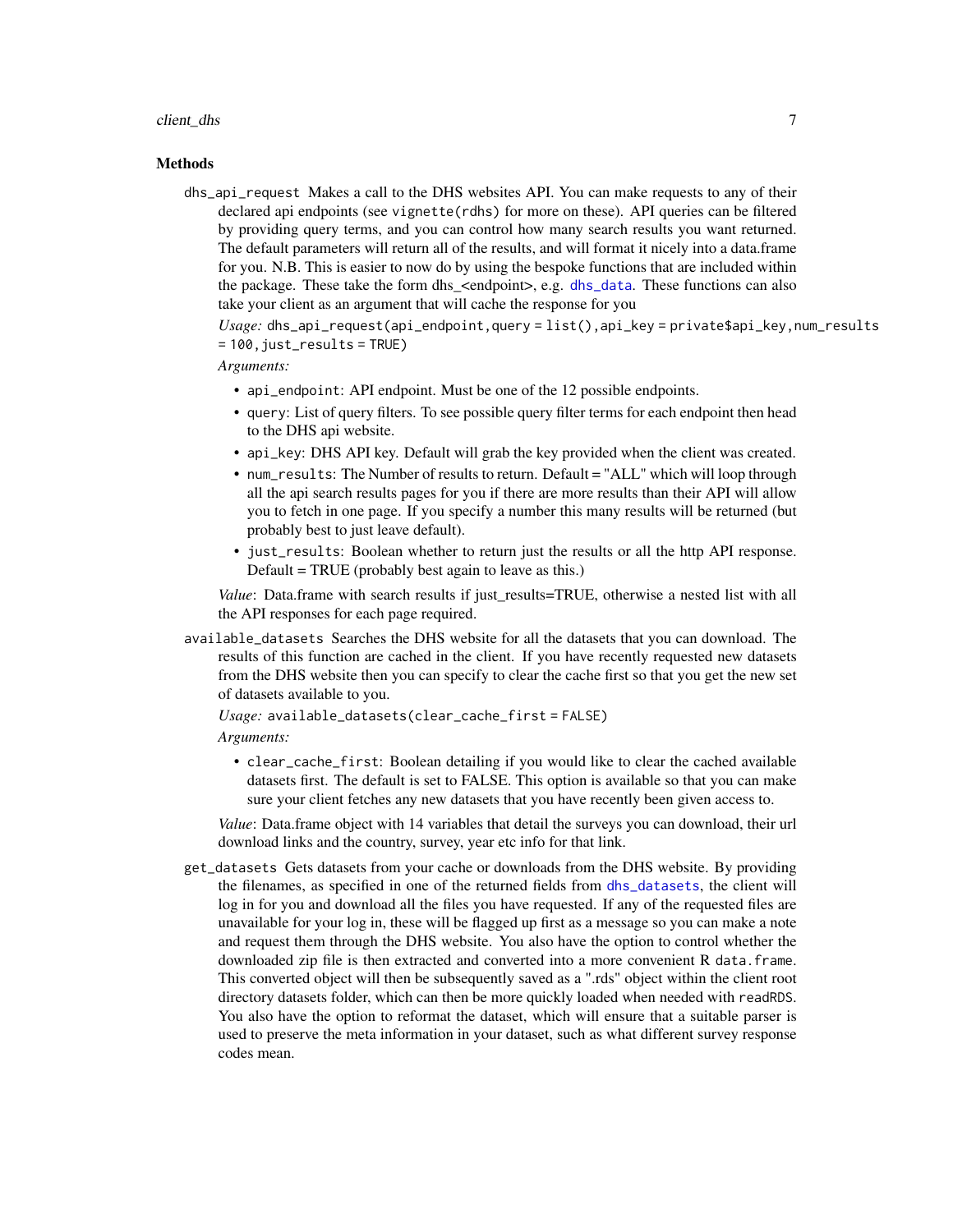<span id="page-7-0"></span>*Usage:* get\_datasets(dataset\_filenames,download\_option = "rds",reformat = FALSE,all\_lower = TRUE,output\_dir\_root = file.path(private\$root,"datasets"),clear\_cache = FALSE,...) *Arguments:*

- dataset\_filenames: The desired filenames to be downloaded. These can be found as one of the returned fields from [dhs\\_datasets](#page-16-1). Alternatively you can also pass the desired rows from [dhs\\_datasets](#page-16-1).
- download\_option: Character specifying whether the dataset should be just downloaded ("zip"), imported and saved as an .rds object ("rds"), or both extract and rds ("both"). Conveniently you can just specify any letter from these options.
- reformat: Boolean concerning whether to reformat read in datasets by removing all factors and labels. Default = FALSE.
- all\_lower: Logical indicating whether all value labels should be lower case. Default to 'TRUE'.
- output\_dir\_root: Root directory where the datasets will be stored within. The default will download datasets to a subfolder of the client root called "datasets"
- clear\_cache: Should your available datasets cache be cleared first. This will allow newly accessed datasets to be available. Default = 'TRUE'
- ...: Any other arguments to be passed to [read\\_dhs\\_dataset](#page-51-1)

*Value*: Depends on the download\_option requested, but ultimately it is a file path to where the dataset was downloaded to, so that you can interact with it accordingly.

survey\_questions Use this function after download\_survey to query downloaded surveys for what questions they asked. This function will look for the downloaded and imported survey datasets from the cache, and will download them if not previously downloaded.

*Usage:* survey\_questions(dataset\_filenames,search\_terms = NULL,essential\_terms  $=$  NULL, regex  $=$  NULL, rm\_na = TRUE, ...)

# *Arguments:*

- dataset\_filenames: The desired filenames to be downloaded. These can be found as one of the returned fields from [dhs\\_datasets](#page-16-1).
- search\_terms: Character vector of search terms. If any of these terms are found within the surveys question descriptions, the corresponding code and description will be returned.
- essential\_terms: Character pattern that has to be in the description of survey questions. I.e. the function will first find all survey\_questions that contain your search terms (or regex) OR essential\_terms. It will then remove any questions that did not contain your essential\_terms. Default = NULL.
- regex: Regex character pattern for matching. If you want to specify your regex search pattern, then specify this argument. N.B. If both search\_terms and regex are supplied as arguments then regex will be ignored.
- rm\_na: Should NAs be removed. Default is 'TRUE'
- ...: Any other arguments to be passed to [download\\_datasets](#page-37-1)

*Value*: Data frame of the surveys where matches were found and then all the resultant codes and descriptions.

survey\_variables Use this function after download\_survey to look up all the surveys that have the provided codes.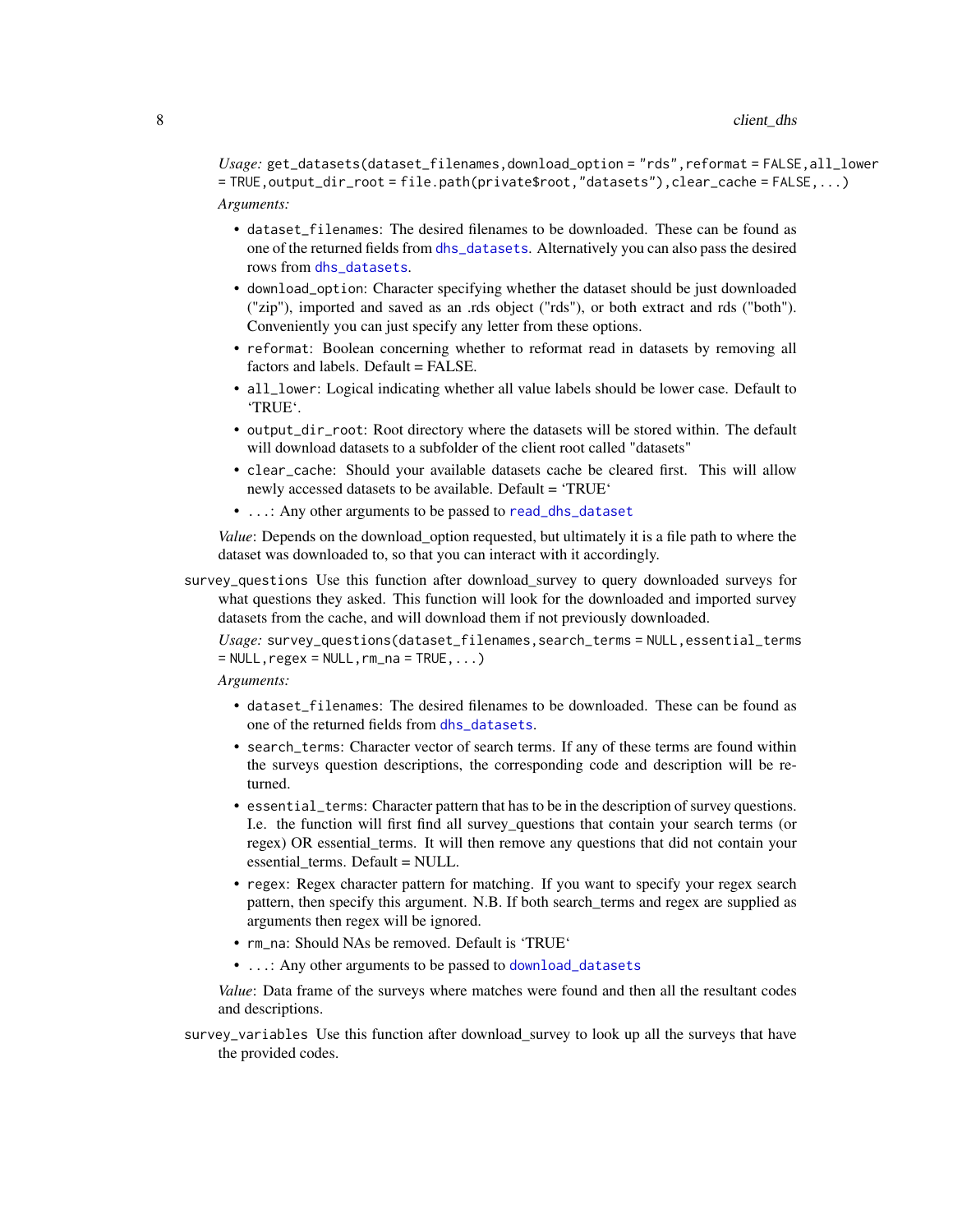#### <span id="page-8-0"></span>client\_dhs 9

*Usage:* survey\_variables(dataset\_filenames,variables,essential\_variables = NULL,rm\_na  $=$  TRUE,  $\ldots$ )

*Arguments:*

- dataset\_filenames: The desired filenames to be downloaded. These can be found as one of the returned fields from [dhs\\_datasets](#page-16-1).
- variables: Character vector of survey variables to be looked up
- essential\_variables: Character vector of variables that need to present. If any of the codes are not present in that survey, the survey will not be returned by this function. Default = NULL.
- rm\_na: Should NAs be removed. Default is 'TRUE'
- ...: Any other arguments to be passed to [download\\_datasets](#page-37-1)

*Value*: Data frame of the surveys where matches were found and then all the resultant codes and descriptions.

extract Function to extract datasets using a set of survey questions as taken from the output from survey\_questions

*Usage:* extract(questions,add\_geo = FALSE)

*Arguments:*

- questions: Questions to be queried, in the format from survey\_questions
- add\_geo: Add geographic information to the extract. Default = TRUE
- get\_variable\_labels Returns information about a dataset's survey variables and definitions.

*Usage:* get\_variable\_labels(dataset\_filenames = NULL,dataset\_paths = NULL,rm\_na  $=$  FALSE)

*Arguments:*

- dataset\_filenames: Vector of dataset filenames to look up
- dataset\_paths: Vector of dataset file paths to where datasets have been saved to
- rm\_na: Should variables and labels with NAs be removed. Default = FALSE

*Value*: Data frame of survey variable names and definitions

get\_cache\_date Returns the private member variable cache-date, which is the date the client was last created/validated against the DHS API.

*Usage:* get\_cache\_date()

*Value*: POSIXct and POSIXt time

get\_root Returns the file path to the client's root directory

*Usage:* get\_root()

*Value*: Character string file path

get\_config Returns the client's configuration

*Usage:* get\_config()

*Value*: Config data.frame

get\_downloaded\_datasets Returns a named list of all downloaded datasets and their file paths *Usage:* get\_downloaded\_datasets() *Value*: List of dataset names and file paths.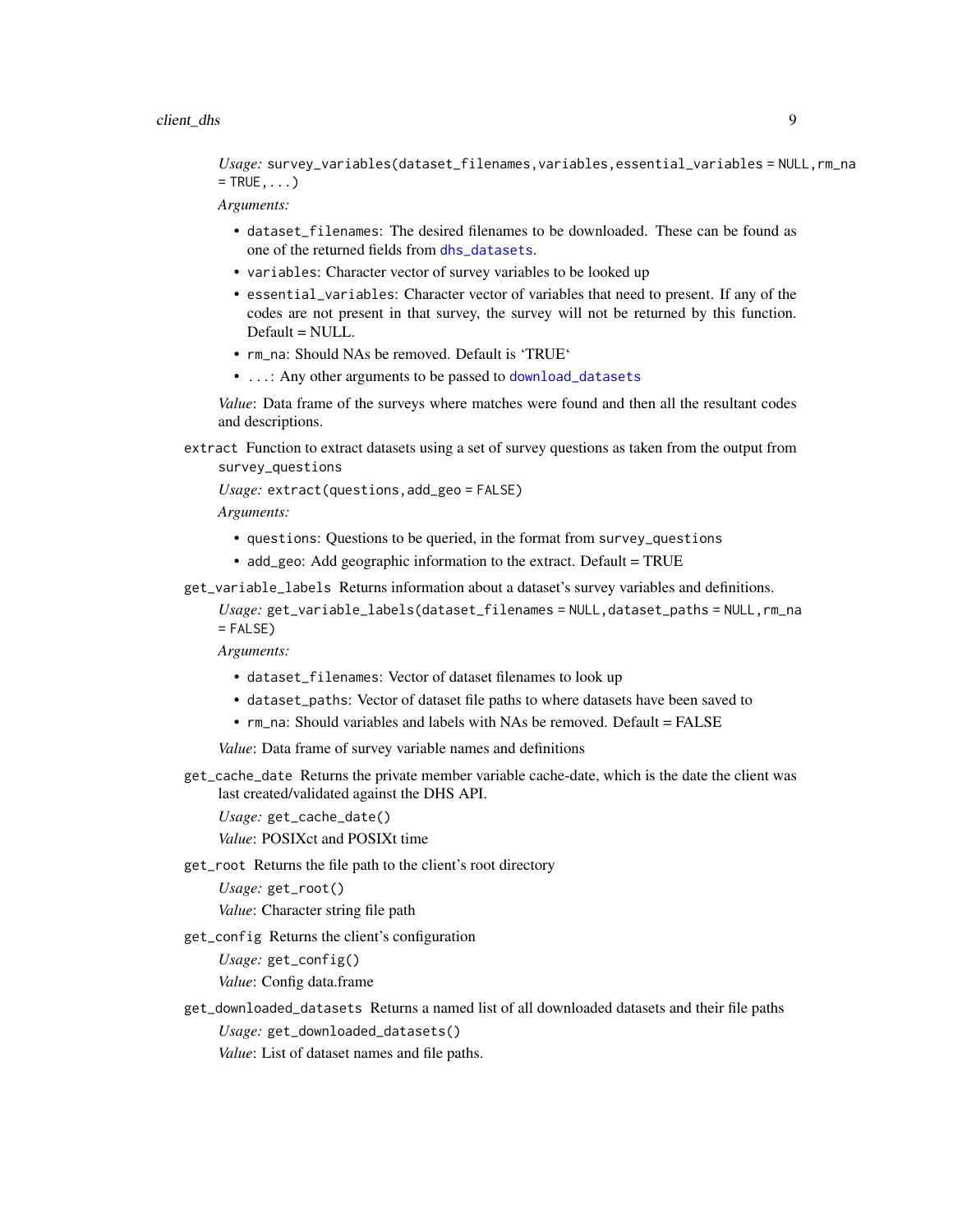<span id="page-9-0"></span>set\_cache\_date Sets the private member variable cache-date, which is the date the client was last created/validated against the DHS API. This should never really be needed but is included to demonstrate the cache clearing properties of the client in the vignette.

*Usage:* set\_cache\_date(date)

*Arguments:*

- date: POSIXct and POSIXt time to update cache time to.
- save\_client Internally save the client object as an .rds file within the root directory for the client.

*Usage:* save\_client()

clear\_namespace Clear the keys and values associated within a cache context. The dhs client caches a number of different tasks, and places these within specific contexts using the package storr::storr\_rds.

*Usage:* clear\_namespace(namespace)

*Arguments:*

• namespace: Character string for the namespace to be cleared.

#### Examples

```
## Not run:
# create an rdhs config file at "rdhs.json"
conf <- set_rdhs_config(
config_path = "rdhs.json",global = FALSE, prompt = FALSE
\lambdatd \leftarrow tempdir()cli <- rdhs::client_dhs(api_key = "DEMO_1234", config = conf, root = td)
## End(Not run)
```
collapse\_api\_responses

*collapse API response list*

# Description

collapse API response list

#### Usage

collapse\_api\_responses(x)

#### Arguments

x List of lists from API to be collapsed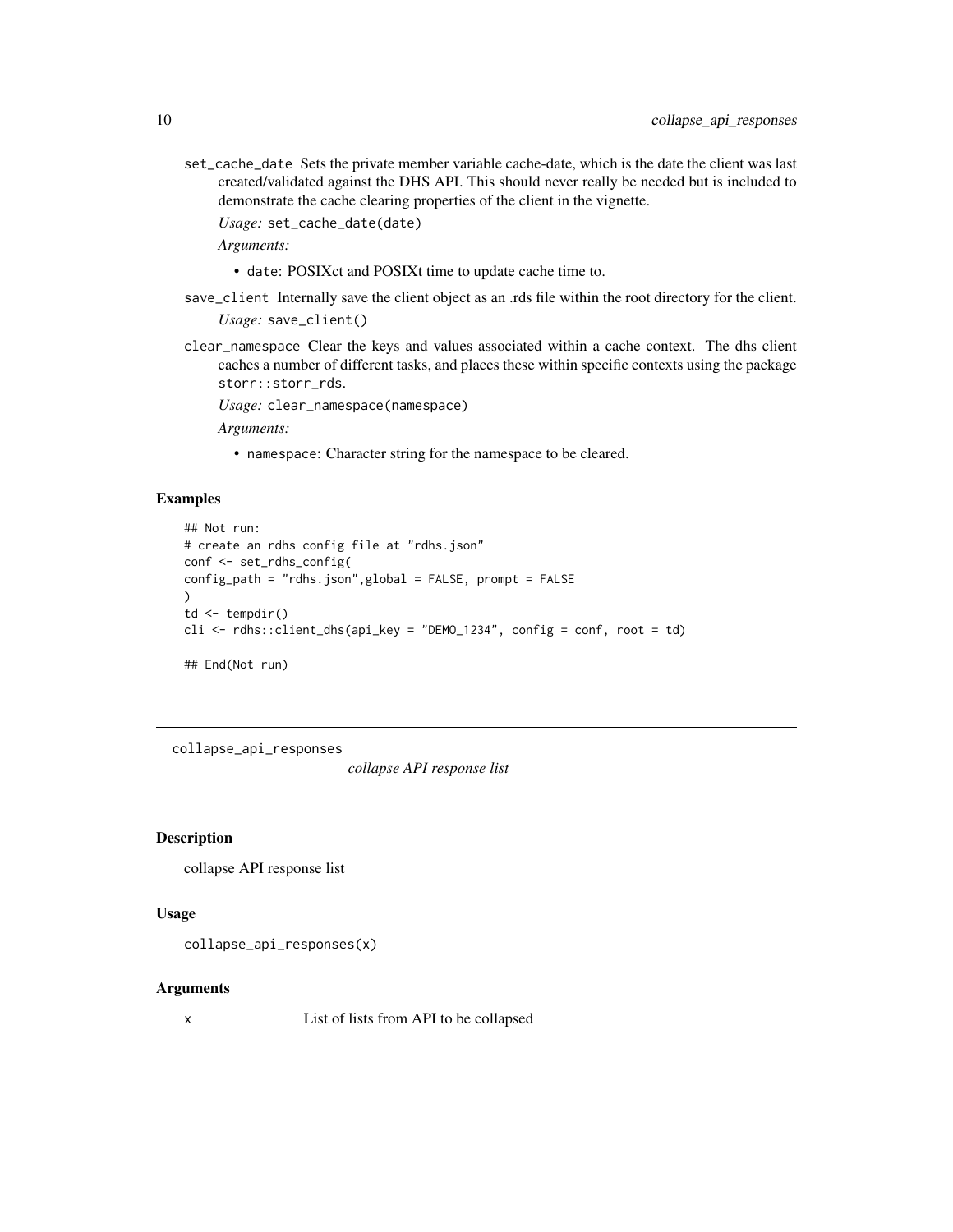<span id="page-10-0"></span>data\_and\_labels *Create list of dataset and its variable names*

#### Description

Function to give the former output of get\_datasets as it can be nice to have both the definitions and the dataset attached together

#### Usage

```
data_and_labels(dataset)
```
#### Arguments

dataset Any read in dataset created by get\_datasets, either as the file path or after having been read using readRDS

# Examples

```
## Not run:
# get the model datasets included with the package
model_datasets <- model_datasets
# download one of them
g <- get_datasets(dataset_filenames = model_datasets$FileName[1])
dl <- data_and_labels(g$zzbr62dt)
# now we easily have our survey question labels easily accessible
grep("bed net", dl$variable_names$description, value = TRUE)
```
## End(Not run)

delabel\_df *convert labelled data frame to data frame of just characters*

# Description

convert labelled data frame to data frame of just characters

#### Usage

```
delabel_df(df)
```
#### Arguments

df data frame to convert labelled elements of. Likely this will be the output of [extract\\_dhs](#page-39-1).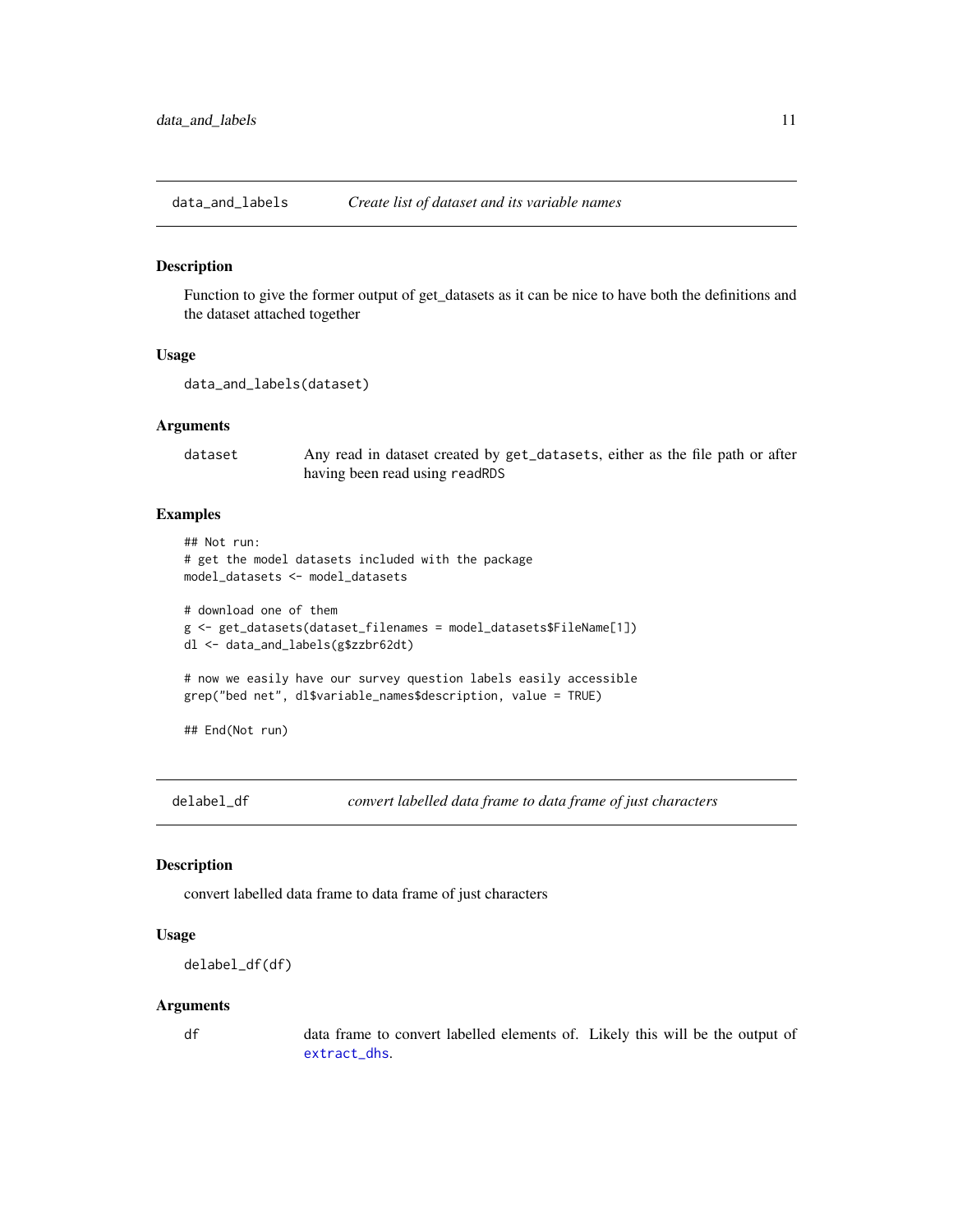# <span id="page-11-0"></span>Value

A data frame of de-labelled elements

#### Examples

```
df1 <- data.frame(
area = haven::labelled(c(1L, 2L, 3L), c("reg 1"=1,"reg 2"=2,"reg 3"=3)),climate = haven::labelled(c(0L, 1L, 1L), c("cold"=0,"hot"=1))
\mathcal{L}df_char <- delabel_df(df = df1)
```
dhs\_countries *API request of DHS Countries*

# Description

API request of DHS Countries

# Usage

```
dhs_countries(
  countryIds = NULL,
  indicatorIds = NULL,
  surveyIds = NULL,
  surveyYear = NULL,
  surveyYearStart = NULL,
  surveyYearEnd = NULL,
  surveyType = NULL,
  surveyCharacteristicIds = NULL,
  tagIds = NULL,f = NULL,returnFields = NULL,
  perPage = NULL,
  page = NULL,
  client = NULL,
  force = FALSE,
  all_results = TRUE
```

```
)
```
# Arguments

| countryIds   | Specify a comma separated list of country ids to filter by. For a list of countries<br>use dhs_countries(returnFields=c("CountryName","DHS_CountryCode"))           |
|--------------|---------------------------------------------------------------------------------------------------------------------------------------------------------------------|
| indicatorIds | Specify a comma separated list of indicators ids to filter by. For a list of indica-<br>tors use dhs_indicators(returnFields=c("IndicatorId","Label","Definition")) |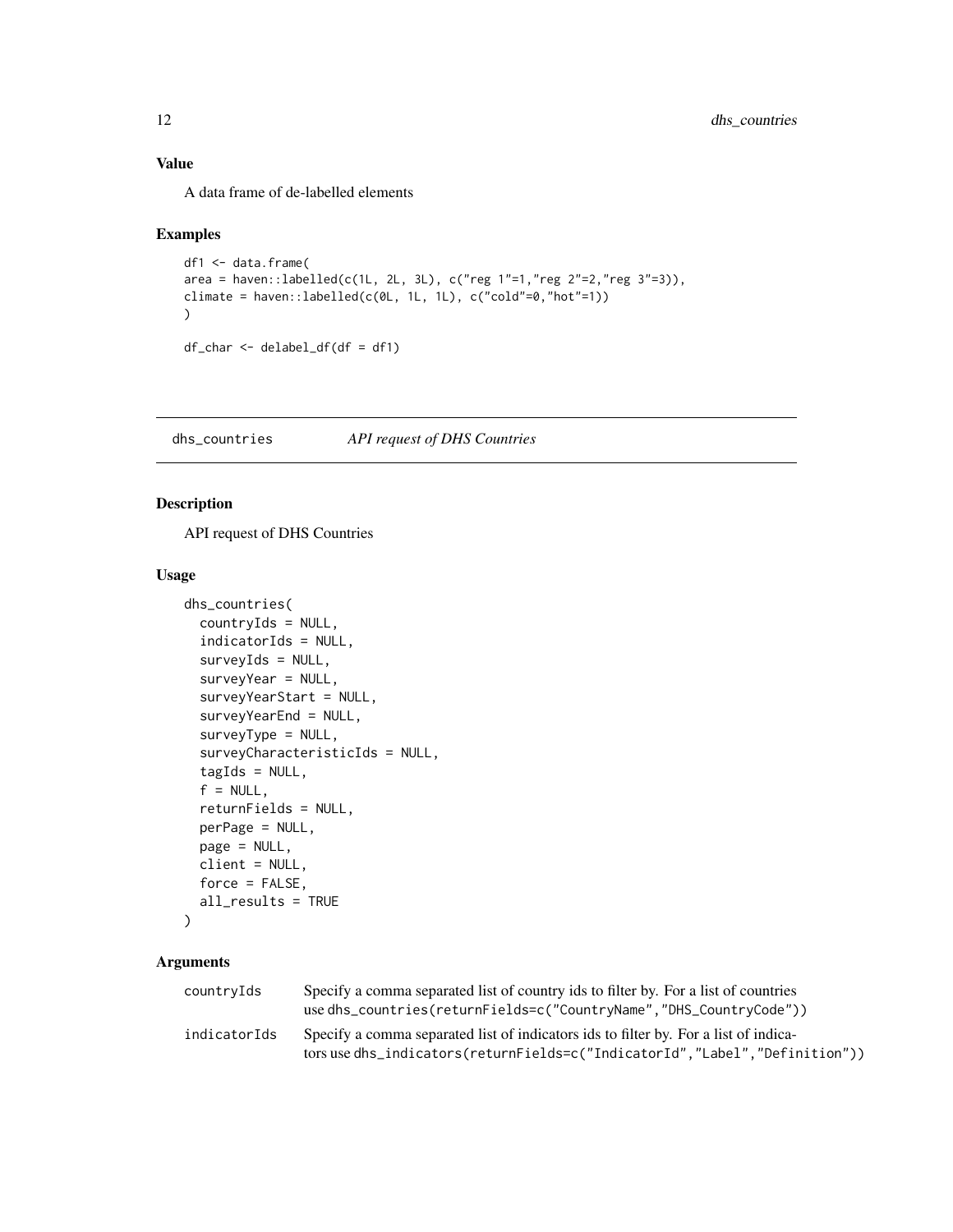# <span id="page-12-0"></span>dhs\_countries 13

| surveyIds               | Specify a comma separated list of survey ids to filter by. For a list of surveys use<br>dhs_surveys(returnFields=c("SurveyId","SurveyYearLabel","SurveyType","CountryName"))                   |
|-------------------------|------------------------------------------------------------------------------------------------------------------------------------------------------------------------------------------------|
| surveyYear              | Specify a comma separated list of survey years to filter by.                                                                                                                                   |
| surveyYearStart         |                                                                                                                                                                                                |
|                         | Specify a range of Survey Years to filter Countries on. survey YearStart is an<br>inclusive value. Can be used alone or in conjunction with survey YearEnd.                                    |
| surveyYearEnd           | Specify a range of Survey Years to filter Countries on. survey YearEnd is an<br>inclusive value. Can be used alone or in conjunction with survey YearStart.                                    |
| surveyType              | Specify a survey type to filter by.                                                                                                                                                            |
| surveyCharacteristicIds |                                                                                                                                                                                                |
|                         | Specify a survey characteristic id to filter countries in surveys with the specified<br>survey characteristic. For a list of survey characteristics use dhs_surveys (returnFields=c("SurveyId' |
| tagIds                  | Specify a tag id to filter countries with surveys containing indicators with the<br>specified tag. For a list of tags use dhs_tags()                                                           |
| f                       | You can specify the format of the data returned from the query as HTML, JSON,<br>PJSON, geoJSON, JSONP, XML or CSV. The default data format is JSON.                                           |
| returnFields            | Specify a list of attributes to be returned.                                                                                                                                                   |
| perPage                 | Specify the number of results to be returned per page. By default the API will<br>return 100 results.                                                                                          |
| page                    | Allows specifying a page number to obtain for the API request. By default the<br>API will return page 1.                                                                                       |
| client                  | If the API request should be cached, then provide a client object created by<br>client dhs                                                                                                     |
| force                   | Should we force fetching the API results, and ignore any cached results we have.<br>Default = FALSE                                                                                            |
| all_results             | Boolean for if all results should be returned. If FALSE then the specified page<br>only will be returned. Default = TRUE.                                                                      |

#### Value

Returns a data.table of 12 (or less if returnFields is provided) countries with their corresponding details. A detailed description of all the attributes returned is provided at [https://api.](https://api.dhsprogram.com/rest/dhs/countries/fields) [dhsprogram.com/rest/dhs/countries/fields](https://api.dhsprogram.com/rest/dhs/countries/fields)

```
## Not run:
# A common use for the countries API endpoint is to query which countries
# ask questions about a given topic. For example to find all countries that
# record data on malaria prevalence by RDT:
dat <- dhs_countries(indicatorIds = "ML_PMAL_C_RDT")
# Additionally you may want to know all the countries that have conducted
# MIS (malaria indicator surveys):
```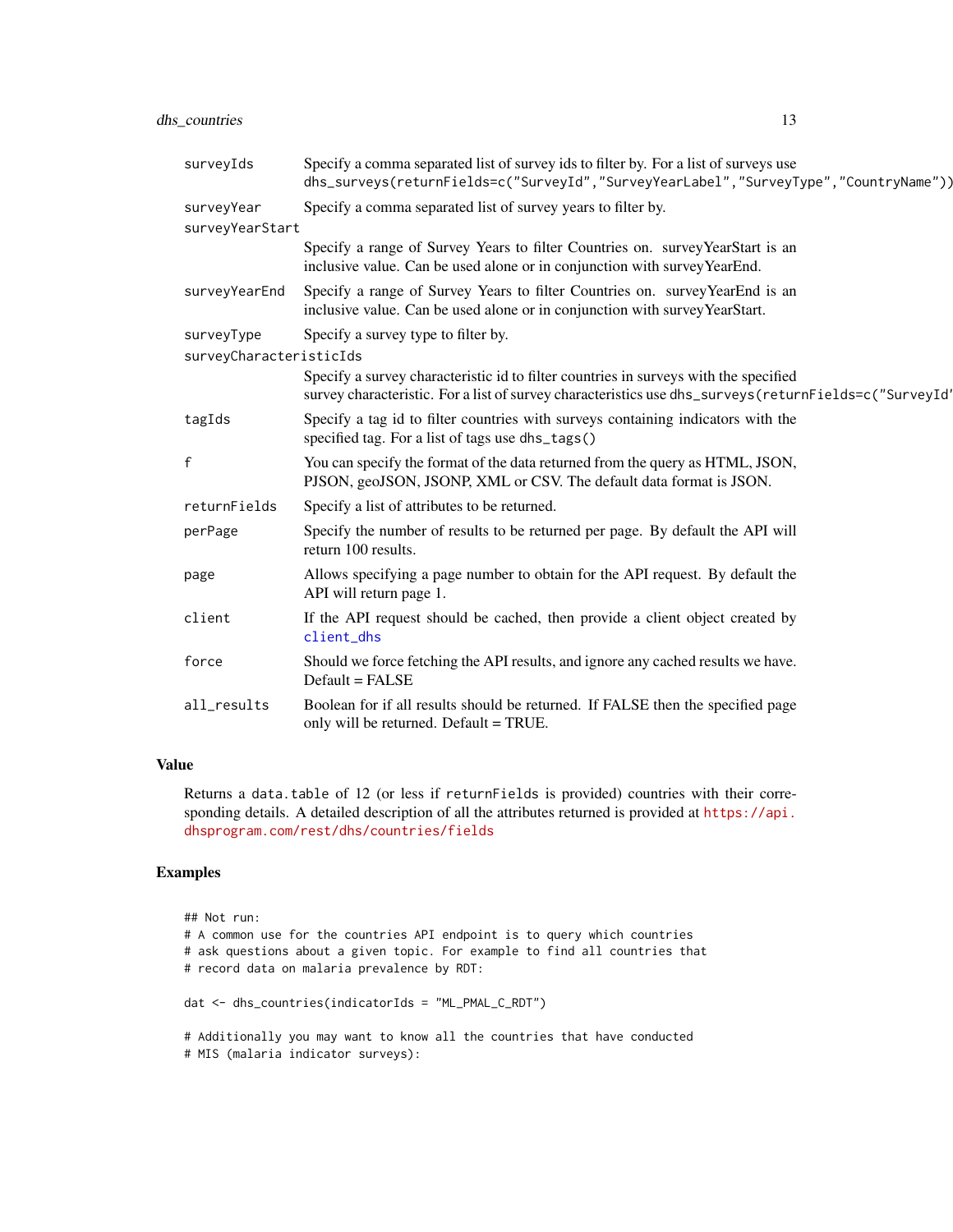```
dat <- dhs_countries(surveyType="MIS")
# A complete list of examples for how each argument to the countries API
# endpoint can be provided is given below, which is a copy of each of
# the examples listed in the API at:
# https://api.dhsprogram.com/#/api-countries.cfm
dat <- dhs_countries(countryIds="EG",all_results=FALSE)
dat <- dhs_countries(indicatorIds="FE_FRTR_W_TFR",all_results=FALSE)
dat <- dhs_countries(surveyIds="SN2010DHS",all_results=FALSE)
dat <- dhs_countries(surveyYear="2010",all_results=FALSE)
dat <- dhs_countries(surveyYearStart="2006",all_results=FALSE)
dat <- dhs_countries(surveyYearStart="1991", surveyYearEnd="2006",
all_results=FALSE)
dat <- dhs_countries(surveyType="DHS",all_results=FALSE)
dat <- dhs_countries(surveyCharacteristicIds="32",all_results=FALSE)
dat <- dhs_countries(tagIds="1",all_results=FALSE)
dat <- dhs_countries(f="html",all_results=FALSE)
## End(Not run)
```
<span id="page-13-1"></span>

dhs\_data *API request of DHS Indicator Data*

#### **Description**

API request of DHS Indicator Data

#### Usage

```
dhs_data(
  countryIds = NULL,
  indicatorIds = NULL,
  surveyIds = NULL,
  selectSurveys = NULL,
  surveyYear = NULL,
  surveyYearStart = NULL,
  surveyYearEnd = NULL,
  surveyType = NULL,
  surveyCharacteristicIds = NULL,
  characteristicCategory = NULL,
  characteristicLabel = NULL,
  tagIds = NULL,
  breakdown = NULL,
  returnGeometry = NULL,
  f = NULL,
```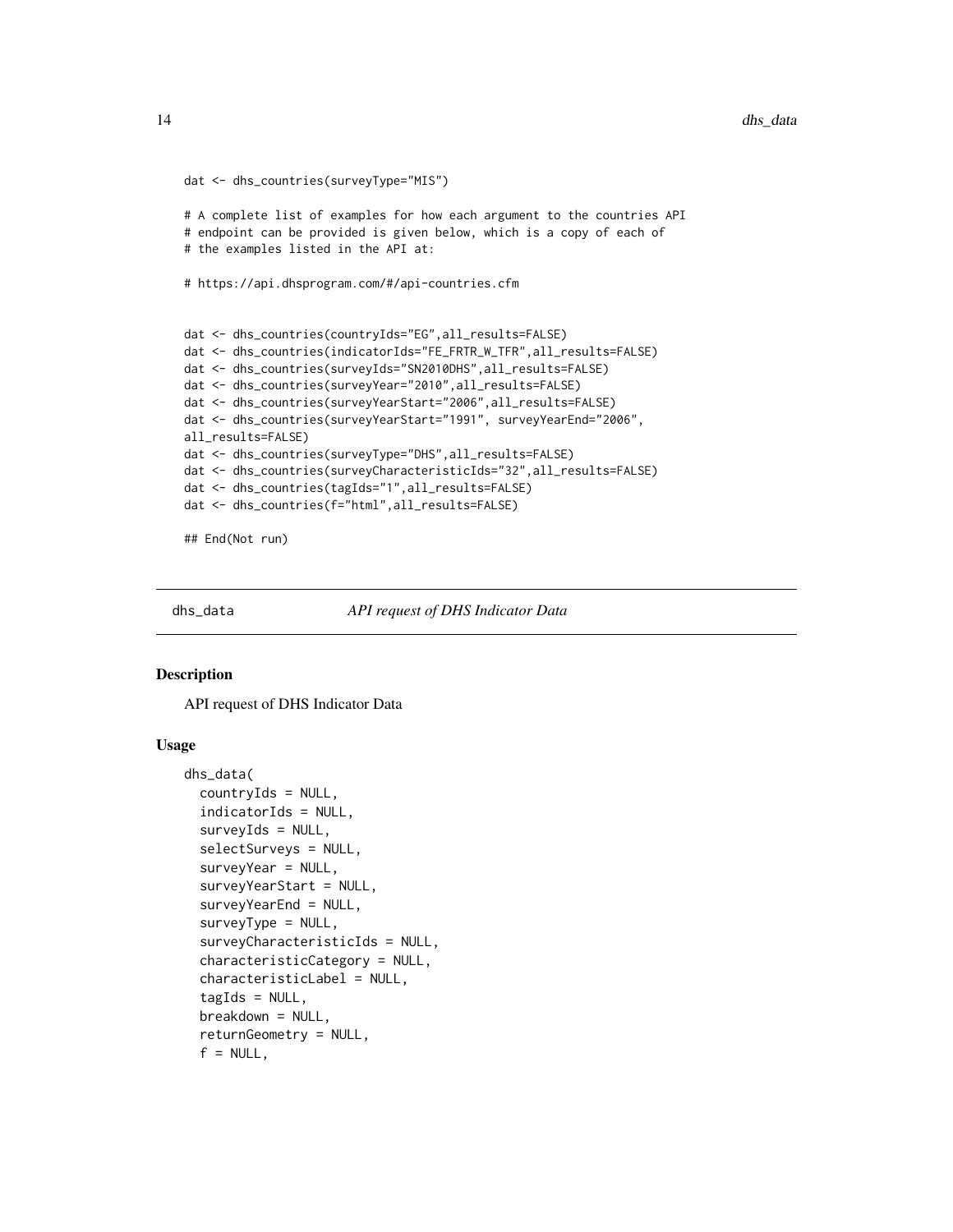#### dhs\_data 15

```
returnFields = NULL,
 perPage = NULL,
 page = NULL,client = NULL,
 force = FALSE,all_results = TRUE
\mathcal{L}
```
# Arguments

| countryIds              | Specify a comma separated list of country ids to filter by. For a list of countries<br>use dhs_countries(returnFields=c("CountryName","DHS_CountryCode"))                                                                                                                                                                                                                                                                                                                                         |
|-------------------------|---------------------------------------------------------------------------------------------------------------------------------------------------------------------------------------------------------------------------------------------------------------------------------------------------------------------------------------------------------------------------------------------------------------------------------------------------------------------------------------------------|
| indicatorIds            | Specify a comma separated list of indicator ids to filter by. For a list of indicators<br>use dhs_indicators(returnFields=c("IndicatorId","Label","Definition"))                                                                                                                                                                                                                                                                                                                                  |
| surveyIds               | Specify a comma separated list of survey ids to filter by. For a list of surveys use<br>dhs_surveys(returnFields=c("SurveyId","SurveyYearLabel","SurveyType","CountryName"))                                                                                                                                                                                                                                                                                                                      |
| selectSurveys           | Specify to filter Data from the latest survey by adding 'selectSurveys="latest"'<br>in conjunction with a Country Code and/or Survey Type. Please Note: Not all<br>indicators are present in the latest surveys. To filter your API Indicator Data call<br>to return the latest survey data in which a specific set of indicators is present,<br>add 'selectSurveys="byIndicator" in conjunction with Indicator IDs, Country<br>Code, and/or Survey Type instead of using 'selectSurveys="latest" |
| surveyYear              | Specify a comma separated list of survey years to filter by.                                                                                                                                                                                                                                                                                                                                                                                                                                      |
| surveyYearStart         |                                                                                                                                                                                                                                                                                                                                                                                                                                                                                                   |
|                         | Specify a range of Survey Years to filter Data on. survey YearStart is an inclusive<br>value. Can be used alone or in conjunction with survey YearEnd.                                                                                                                                                                                                                                                                                                                                            |
| surveyYearEnd           | Specify a range of Survey Years to filter Data on. survey YearEnd is an inclusive<br>value. Can be used alone or in conjunction with survey YearStart.                                                                                                                                                                                                                                                                                                                                            |
| surveyType              | Specify a survey type to filter by.                                                                                                                                                                                                                                                                                                                                                                                                                                                               |
| surveyCharacteristicIds |                                                                                                                                                                                                                                                                                                                                                                                                                                                                                                   |
|                         | Specify a survey characteristic id to filter data on surveys with the specified sur-<br>vey characteristic. For a list of survey characteristics use dhs_surveys(returnFields=c("SurveyId","                                                                                                                                                                                                                                                                                                      |
| characteristicCategory  |                                                                                                                                                                                                                                                                                                                                                                                                                                                                                                   |
|                         | Specify a survey characteristic category to filter data on surveys with the speci-<br>fied survey characteristic category. This query is case insensitive, but it only rec-<br>ognizes exact phrase matches. For example, 'characteristicCategory="wealth"'<br>will return results that have a characteristic category of 'Wealth' while 'charac-<br>teristicCategory="wealth quintile"' will return results that have a characteristic<br>category of 'Wealth Quintile'.                         |
| characteristicLabel     |                                                                                                                                                                                                                                                                                                                                                                                                                                                                                                   |
|                         | Specify a survey characteristic category to filter data on surveys with the spec-<br>ified survey characteristic category. This query is case insensitive, but it only<br>recognizes exact phrase matches. You can use characteristicLabel on its own or<br>in conjunction with characteristicCategory.                                                                                                                                                                                           |
| tagIds                  | Specify a tag id to filter data on indicators with the specified tag. For a list of<br>tags use dhs_tags()                                                                                                                                                                                                                                                                                                                                                                                        |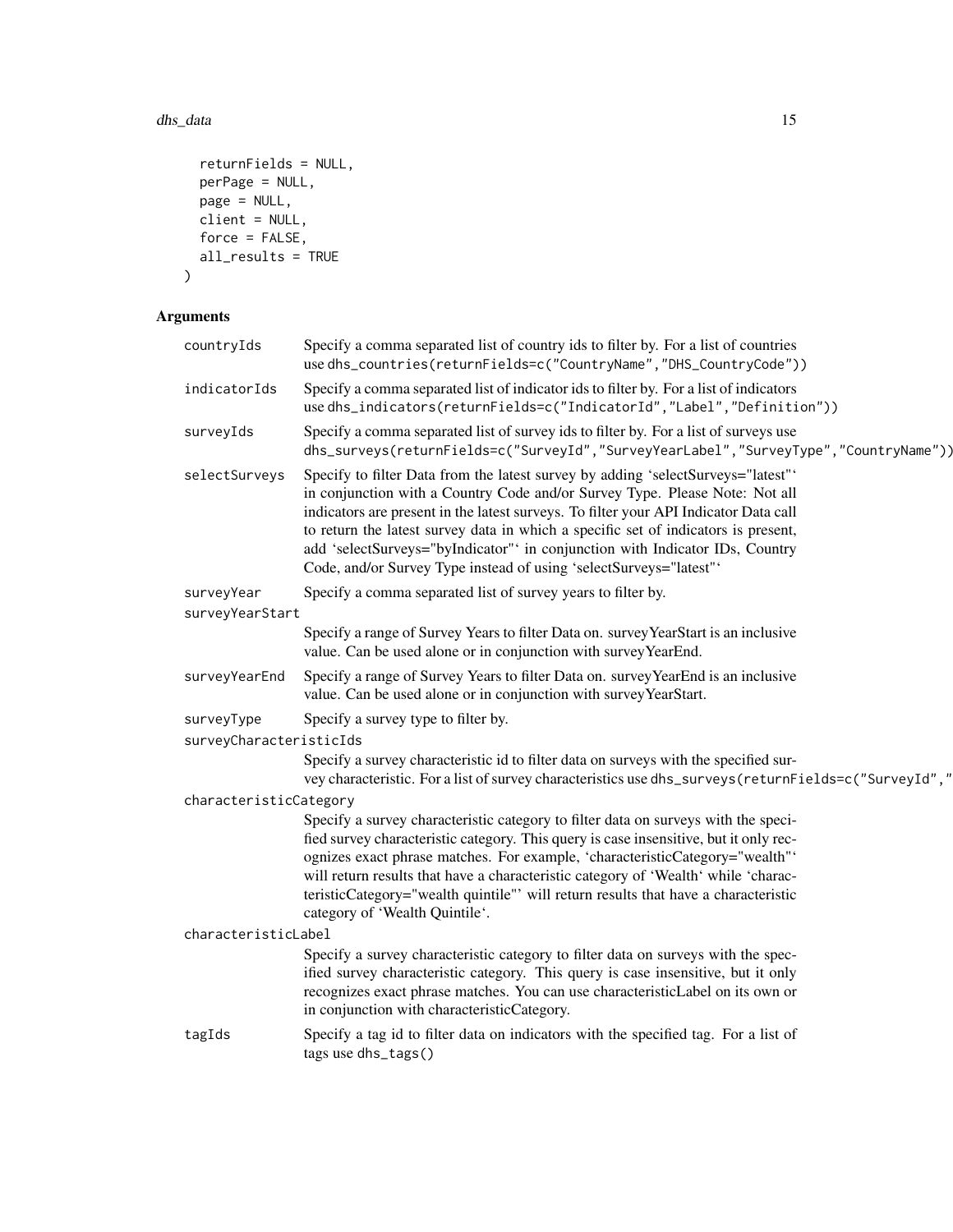<span id="page-15-0"></span>

| breakdown      | Data can be requested at different levels via the breakdown parameter. By de-<br>fault national data is returned and provides totals on a national level. 'break-<br>down="subnational" 'data provides values on a subnational level. 'breakdown="background"<br>provides totals on categorized basis. Examples are urban/rural, education and<br>wealth level. 'breakdown="all"' provides all the data including disaggregated<br>data. |
|----------------|------------------------------------------------------------------------------------------------------------------------------------------------------------------------------------------------------------------------------------------------------------------------------------------------------------------------------------------------------------------------------------------------------------------------------------------|
| returnGeometry | Coordinates can be requested from the API by including 'returnGeometry=TRUE'<br>in your request. The default for this value is false.                                                                                                                                                                                                                                                                                                    |
| f              | You can specify the format of the data returned from the query as HTML, JSON,<br>PJSON, geoJSON, JSONP, XML or CSV. The default data format is JSON.                                                                                                                                                                                                                                                                                     |
| returnFields   | Specify a list of attributes to be returned.                                                                                                                                                                                                                                                                                                                                                                                             |
| perPage        | Specify the number of results to be returned per page. By default the API will<br>return 100 results.                                                                                                                                                                                                                                                                                                                                    |
| page           | Allows specifying a page number to obtain for the API request. By default the<br>API will return page 1.                                                                                                                                                                                                                                                                                                                                 |
| client         | If the API request should be cached, then provide a client object created by<br>client_dhs                                                                                                                                                                                                                                                                                                                                               |
| force          | Should we force fetching the API results, and ignore any cached results we have.<br>$Default = FALSE$                                                                                                                                                                                                                                                                                                                                    |
| all_results    | Boolean for if all results should be returned. If FALSE then the specified page<br>only will be returned. Default = TRUE                                                                                                                                                                                                                                                                                                                 |
|                |                                                                                                                                                                                                                                                                                                                                                                                                                                          |

#### Value

Returns a data.table of 27 (or less if returnFields is provided) data for your particular query. Details of properties returned with each row of data are provided at [https://api.dhsprogram.](https://api.dhsprogram.com/rest/dhs/data/fields) [com/rest/dhs/data/fields](https://api.dhsprogram.com/rest/dhs/data/fields)

# Examples

```
## Not run:
# A common use for the indicator data API will be to search for a specific
# health indicator for a given country. For example to return the total
# malaria prevalence according to RDT, given by the indicator ML_PMAL_C_RDT,
# in Senegal since 2010:
dat <- dhs_data(
indicatorIds="ML_PMAL_C_RDT",
countryIds="SN",
surveyYearStart="2006"
)
# A complete list of examples for how each argument to the data api
# endpoint can be provided is given below, which is a copy of each of
# the examples listed in the API at:
```
# https://api.dhsprogram.com/#/api-data.cfm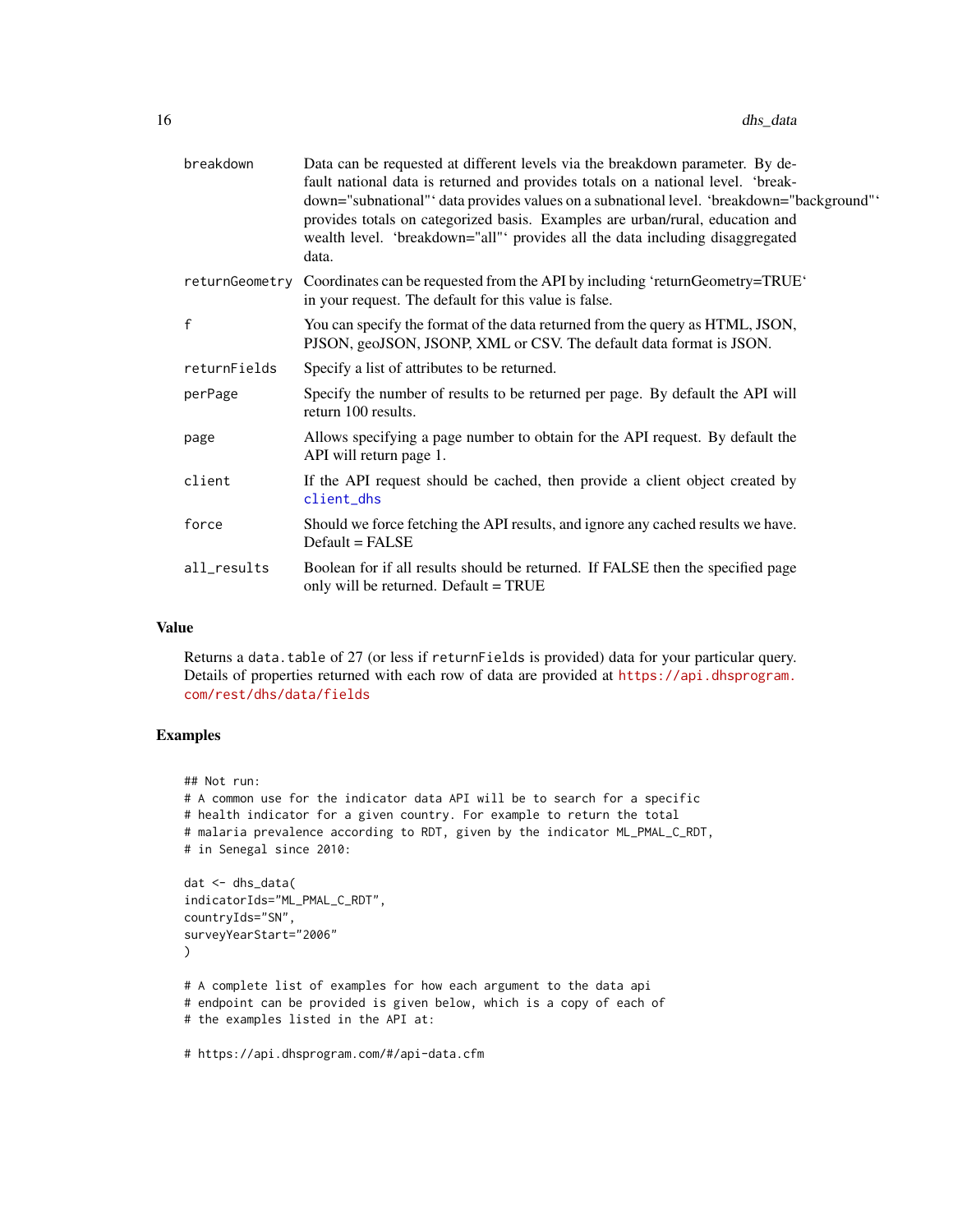```
dat <- dhs_data(countryIds="EG",all_results=FALSE)
dat <- dhs_data(indicatorIds="FE_FRTR_W_TFR",all_results=FALSE)
dat <- dhs_data(surveyIds="SN2010DHS",all_results=FALSE)
dat <- dhs_data(selectSurveys="latest",all_results=FALSE)
dat <- dhs_data(selectSurveys="byIndicator", indicatorIds="FE_CEBA_W_CH0",
all_results=FALSE)
dat <- dhs_data(surveyYear="2010",all_results=FALSE)
dat <- dhs_data(surveyYearStart="2006",all_results=FALSE)
dat <- dhs_data(surveyYearStart="1991", surveyYearEnd="2006",
all_results=FALSE)
dat <- dhs_data(surveyType="DHS",all_results=FALSE)
dat <- dhs_data(surveyCharacteristicIds="32",all_results=FALSE)
dat <- dhs_data(characteristicCategory="wealth quintile",all_results=FALSE)
dat <- dhs_data(breakdown="all", countryIds="AZ", characteristicLabel="6+",
all_results=FALSE)
dat <- dhs_data(tagIds="1",all_results=FALSE)
dat <- dhs_data(breakdown="subnational",all_results=FALSE)
dat <- dhs_data(breakdown="background",all_results=FALSE)
dat <- dhs_data(breakdown="all",all_results=FALSE)
dat <- dhs_data(f="html",all_results=FALSE)
dat <- dhs_data(f="geojson", returnGeometry="true",all_results=FALSE)
```
## End(Not run)

<span id="page-16-1"></span>dhs\_datasets *API request of DHS Datasets*

#### **Description**

API request of DHS Datasets

#### Usage

```
dhs_datasets(
  countryIds = NULL,
  selectSurveys = NULL,
  surveyIds = NULL,
  surveyYear = NULL,
  surveyYearStart = NULL,
  surveyYearEnd = NULL,
  surveyType = NULL,
  fileFormat = NULL,
  fileType = NULL,
  f = NULL,
  returnFields = NULL,
  perPage = NULL,
  page = NULL,
```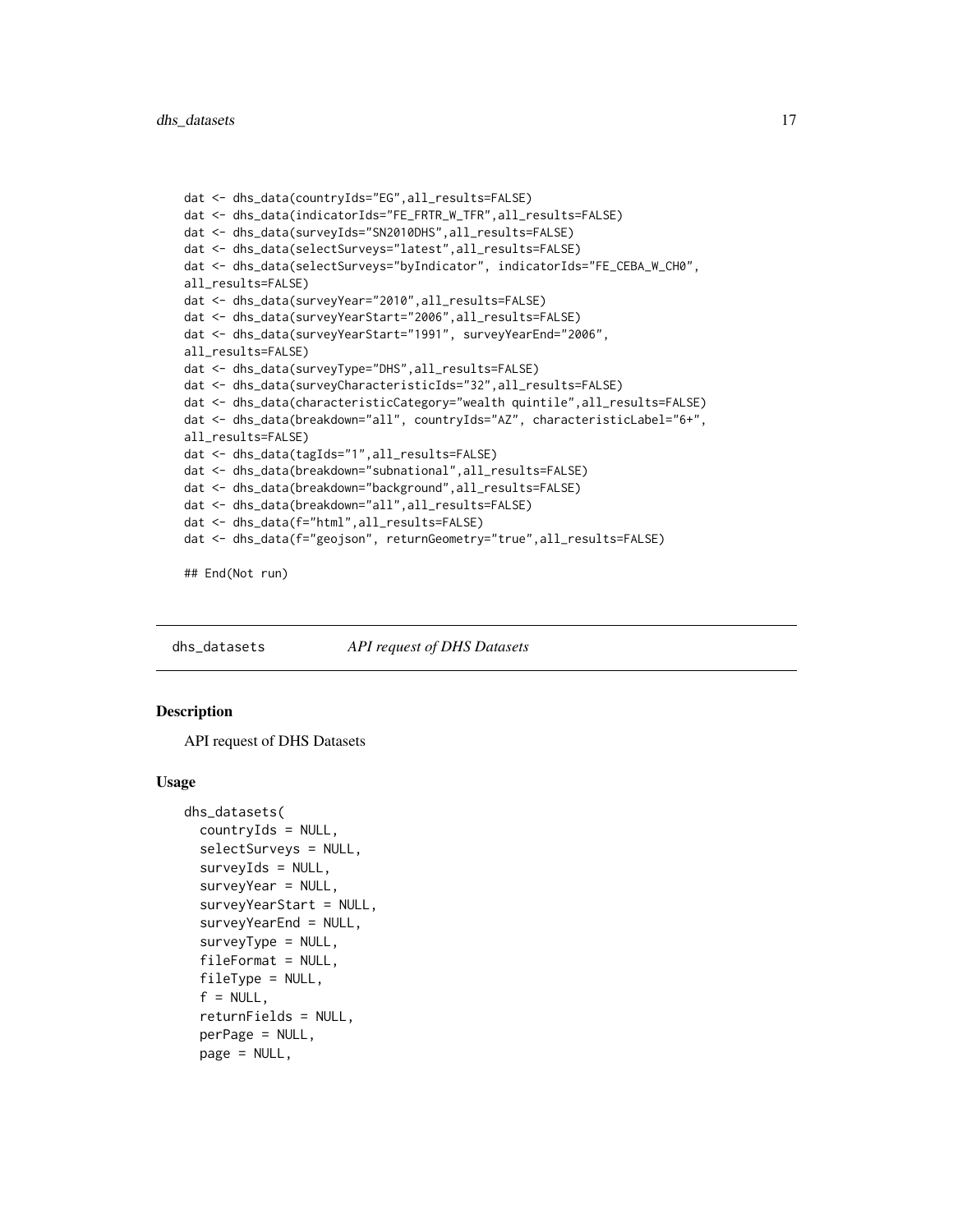```
client = NULL,
  force = FALSE,
  all_results = TRUE
\mathcal{L}
```
# Arguments

| countryIds                    | Specify a comma separated list of country ids to filter by. For a list of countries<br>use dhs_countries(returnFields=c("CountryName","DHS_CountryCode"))                                                                     |
|-------------------------------|-------------------------------------------------------------------------------------------------------------------------------------------------------------------------------------------------------------------------------|
| selectSurveys                 | Specify to filter data from the latest survey by including 'selectSurveys=TRUE'<br>in your request. Note: Please use this parameter in conjunction with coun-<br>tryCode, surveyType, or indicatorIds for best results.       |
| surveyIds                     | Specify a comma separated list of survey ids to filter by. For a list of surveys use<br>dhs_surveys(returnFields=c("SurveyId","SurveyYearLabel","SurveyType","CountryName"))                                                  |
| surveyYear<br>surveyYearStart | Specify a comma separated list of survey years to filter by.                                                                                                                                                                  |
|                               | Specify a range of Survey Years to filter Datasets on. survey YearStart is an<br>inclusive value. Can be used alone or in conjunction with survey YearEnd.                                                                    |
| surveyYearEnd                 | Specify a range of Survey Years to filter Datasets on. survey YearEnd is an in-<br>clusive value. Can be used alone or in conjunction with survey YearStart.                                                                  |
| surveyType                    | Specify a survey type to filter by.                                                                                                                                                                                           |
| fileFormat                    | Specify the file format for the survey. Can use file format type name (SAS,<br>Stata, SPSS, Flat, Hierarchical) or file format code. View list of file format<br>codes - https://dhsprogram.com/data/File-Types-and-Names.cfm |
| fileType                      | Specify the type of dataset generated for the survey (e.g. household, women,<br>men, children, couples, etc.). View list of file type codes - https://dhsprogram.<br>com/data/File-Types-and-Names.cfm                        |
| $\mathsf{f}$                  | You can specify the format of the data returned from the query as HTML, JSON,<br>PJSON, geoJSON, JSONP, XML or CSV. The default data format is JSON.                                                                          |
| returnFields                  | Specify a list of attributes to be returned.                                                                                                                                                                                  |
| perPage                       | Specify the number of results to be returned per page. By default the API will<br>return 100 results.                                                                                                                         |
| page                          | Allows specifying a page number to obtain for the API request. By default the<br>API will return page 1.                                                                                                                      |
| client                        | If the API request should be cached, then provide a client object created by<br>client_dhs                                                                                                                                    |
| force                         | Should we force fetching the API results, and ignore any cached results we have.<br>Default = FALSE                                                                                                                           |
| all_results                   | Boolean for if all results should be returned. If FALSE then the specified page<br>only will be returned. Default = TRUE.                                                                                                     |

# Value

Returns a data.table of 13 (or less if returnFields is provided) datasets with their corresponding details. A detailed description of all the attributes returned is provided at [https://api.](https://api.dhsprogram.com/rest/dhs/datasets/fields) [dhsprogram.com/rest/dhs/datasets/fields](https://api.dhsprogram.com/rest/dhs/datasets/fields)

<span id="page-17-0"></span>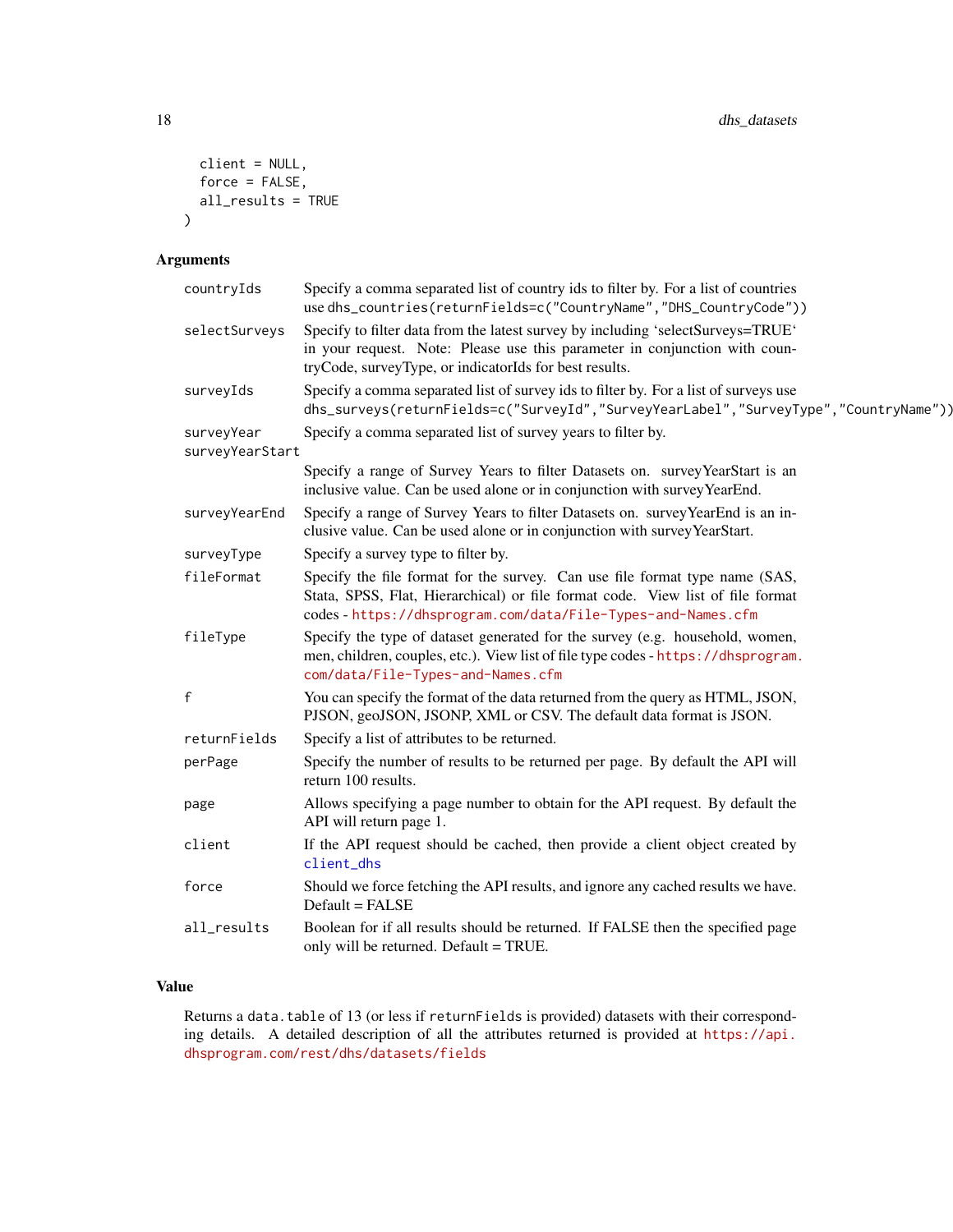# <span id="page-18-0"></span>dhs\_data\_updates 19

#### Examples

```
## Not run:
# The API endpoint for the datasets available within the DHS website
# is a very useful endpoint, which is used a lot within `rdhs`. For example,
# it is used to find the file names and size of the dataset files, as well
# as when they were last modified. This enables us to see which datasets
# have been updated and may thus be out of date. For example to find all
# datasets that have been modified in 2018:
dat <- dhs_datasets()
dates <- rdhs:::mdy_hms(dat$FileDateLastModified)
years <- as.POSIXlt(dates, tz = tz(dates))$year + 1900
modified_in_2018 \le which(years == 2018)
# A complete list of examples for how each argument to the datasets
# API endpoint can be provided is given below, which is a
# copy of each of the examples listed in the API at:
# https://api.dhsprogram.com/#/api-datasets.cfm
dat <- dhs_datasets(countryIds="EG",all_results=FALSE)
dat <- dhs_datasets(selectSurveys="latest",all_results=FALSE)
dat <- dhs_datasets(surveyIds="SN2010DHS",all_results=FALSE)
dat <- dhs_datasets(surveyYear="2010",all_results=FALSE)
dat <- dhs_datasets(surveyYearStart="2006",all_results=FALSE)
dat <- dhs_datasets(surveyYearStart="1991", surveyYearEnd="2006",
all_results=FALSE)
dat <- dhs_datasets(surveyType="DHS",all_results=FALSE)
dat <- dhs_datasets(fileFormat="stata",all_results=FALSE)
dat <- dhs_datasets(fileFormat="DT",all_results=FALSE)
dat <- dhs_datasets(fileType="KR",all_results=FALSE)
dat <- dhs_datasets(f="geojson",all_results=FALSE)
```
## End(Not run)

dhs\_data\_updates *API request of DHS Data Updates*

#### Description

API request of DHS Data Updates

#### Usage

```
dhs_data_updates(
  lastUpdate = NULL,
  f = NULL,
```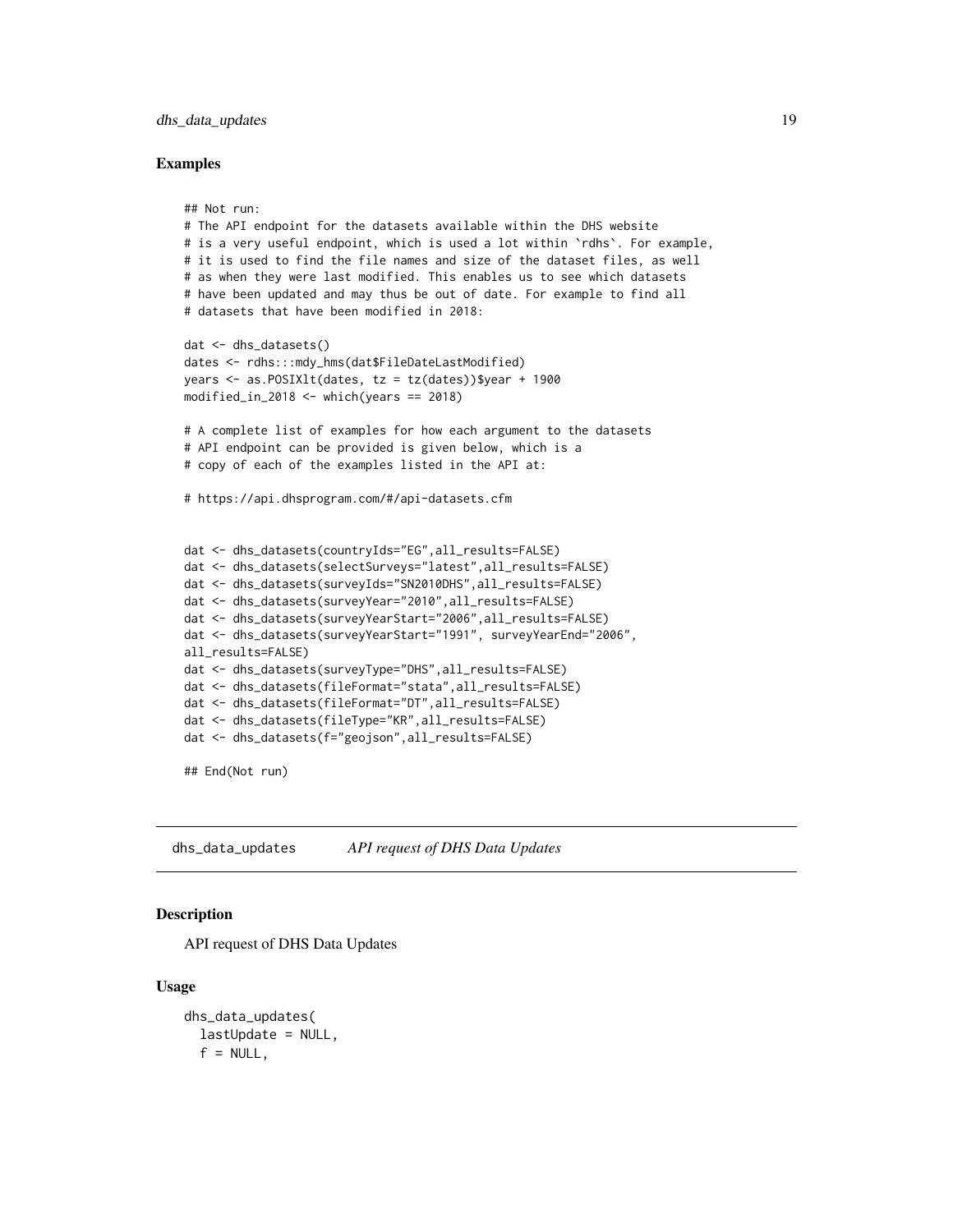```
returnFields = NULL,
 perPage = NULL,
 page = NULL,
 client = NULL,
  force = FALSE,
 all_results = TRUE
\lambda
```
# Arguments

| lastUpdate   | Specify a date or Unix time to filter the updates by. Only results for data that<br>have been updated on or after the specified date will be returned. |
|--------------|--------------------------------------------------------------------------------------------------------------------------------------------------------|
| $\mathsf{f}$ | You can specify the format of the data returned from the query as HTML, JSON,<br>PJSON, geoJSON, JSONP, XML or CSV. The default data format is JSON.   |
| returnFields | Specify a list of attributes to be returned.                                                                                                           |
| perPage      | Specify the number of results to be returned per page. By default the API will<br>return 100 results.                                                  |
| page         | Allows specifying a page number to obtain for the API request. By default the<br>API will return page 1.                                               |
| client       | If the API request should be cached, then provide a client object created by<br>client_dhs                                                             |
| force        | Should we force fetching the API results, and ignore any cached results we have.<br>$Default = FALSE$                                                  |
| all_results  | Boolean for if all results should be returned. If FALSE then the specified page<br>only will be returned. Default = TRUE.                              |

# Value

Returns a data.table of 9 (or less if returnFields is provided) indicators or surveys that have been added/updated or removed. A detailed description of all the attributes returned is provided at <https://api.dhsprogram.com/rest/dhs/dataupdates/fields>

```
## Not run:
# The API endpoint for the data updates available within the DHS
# is a very useful endpoint, which is used a lot within `rdhs`. For example,
# we use it to keep the end user's cache up to date. For example to find all
# updates that have occurred in 2018:
dat <- dhs_data_updates(lastUpdate="20180101")
# A complete list of examples for how each argument to the data updates
# API endpoint can be provided is given below, which is a
# copy of each of the examples listed in the API at:
# https://api.dhsprogram.com/#/api-dataupdates.cfm
```
<span id="page-19-0"></span>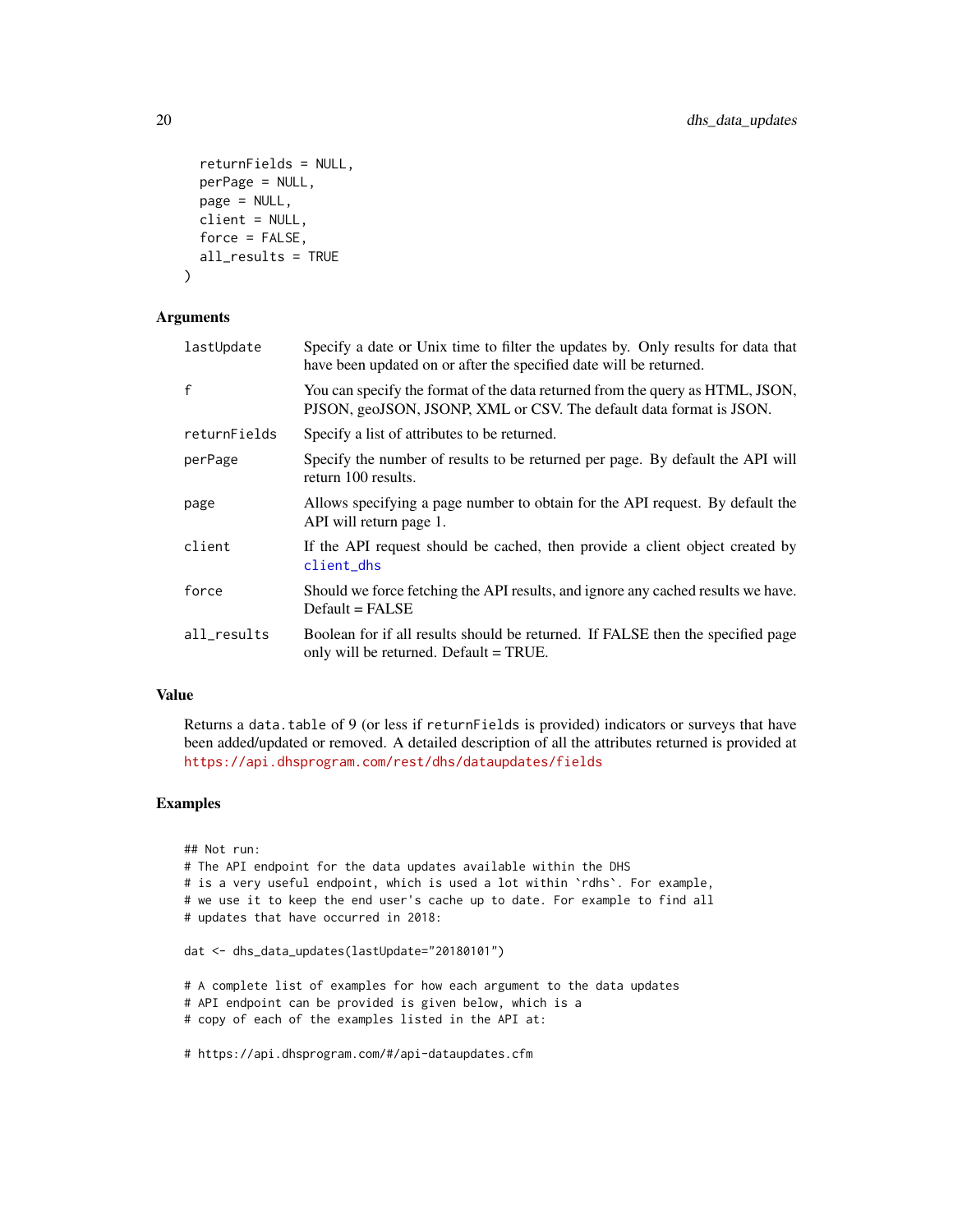```
dat <- dhs_data_updates(lastUpdate="20150901",all_results=FALSE)
dat <- dhs_data_updates(f="html",all_results=FALSE)
```
## End(Not run)

dhs\_geometry *API request of DHS Geometry*

# Description

API request of DHS Geometry

# Usage

```
dhs_geometry(
  countryIds = NULL,
  surveyIds = NULL,
  surveyYear = NULL,
  surveyYearStart = NULL,
  surveyYearEnd = NULL,
  surveyType = NULL,
  f = NULL,returnFields = NULL,
  perPage = NULL,
 page = NULL,
 client = NULL,
 force = FALSE,
  all_results = TRUE
)
```
# Arguments

| countryIds      | Specify a comma separated list of country ids to filter by. For a list of countries<br>use dhs_countries(returnFields=c("CountryName","DHS_CountryCode"))                    |  |
|-----------------|------------------------------------------------------------------------------------------------------------------------------------------------------------------------------|--|
| surveyIds       | Specify a comma separated list of survey ids to filter by. For a list of surveys use<br>dhs_surveys(returnFields=c("SurveyId","SurveyYearLabel","SurveyType","CountryName")) |  |
| surveyYear      | Specify a comma separated list of survey years to filter by.                                                                                                                 |  |
| surveyYearStart |                                                                                                                                                                              |  |
|                 | Specify a range of Survey Years to filter Geometry on. survey YearStart is an<br>inclusive value. Can be used alone or in conjunction with survey YearEnd.                   |  |
| surveyYearEnd   | Specify a range of Survey Years to filter Geometry on. survey YearEnd is an<br>inclusive value. Can be used alone or in conjunction with survey YearStart.                   |  |
| surveyType      | Specify a survey type to filter by.                                                                                                                                          |  |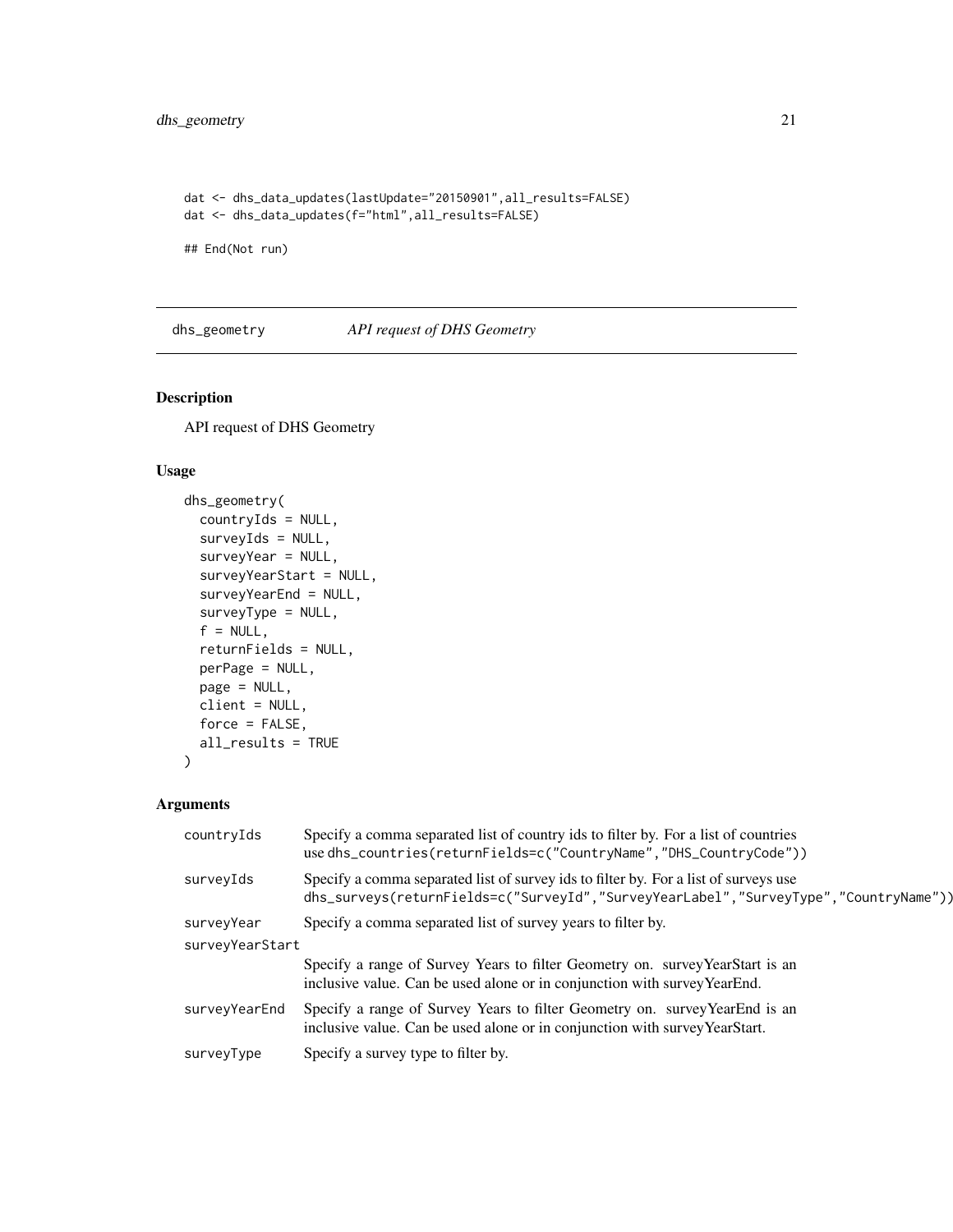<span id="page-21-0"></span>

| £            | You can specify the format of the data returned from the query as HTML, JSON,<br>PJSON, geoJSON, JSONP, XML or CSV. The default data format is JSON. |
|--------------|------------------------------------------------------------------------------------------------------------------------------------------------------|
| returnFields | Specify a list of attributes to be returned.                                                                                                         |
| perPage      | Specify the number of results to be returned per page. By default the API will<br>return 100 results.                                                |
| page         | Allows specifying a page number to obtain for the API request. By default the<br>API will return page 1.                                             |
| client       | If the API request should be cached, then provide a client object created by<br>client_dhs                                                           |
| force        | Should we force fetching the API results, and ignore any cached results we have.<br>$Default = FALSE$                                                |
| all_results  | Boolean for if all results should be returned. If FALSE then the specified page<br>only will be returned. Default = TRUE.                            |
|              |                                                                                                                                                      |

#### Value

Returns a data.table of 7 (or less if returnFields is provided) geometry with their corresponding details. A detailed description of all the attributes returned is provided at [https://api.](https://api.dhsprogram.com/rest/dhs/geometry/fields) [dhsprogram.com/rest/dhs/geometry/fields](https://api.dhsprogram.com/rest/dhs/geometry/fields)

#### Examples

## Not run:

```
# The geometry API endpoint returns the spatial geometry for countries, and
# can then be used to recreate the spatial polygon for a given country. For
# example to return the coordinates for the Senegal 2010 DHS survey:
dat <- dhs_geometry(surveyIds="SN2010DHS")
# At the moment there is no function to convert the coordinates returned by
# the API but this will be in the next version of rdhs. For those interested
# look at the geojson vignette for an alternative way to produce plots.
# A complete list of examples for how each argument to the geometry
# API endpoint can be provided is given below, which is a
# copy of each of the examples listed in the API at:
# https://api.dhsprogram.com/#/api-geometry.cfm
dat <- dhs_geometry(countryIds="EG",all_results=FALSE)
dat <- dhs_geometry(surveyIds="SN2010DHS",all_results=FALSE)
dat <- dhs_geometry(surveyYear="2010",all_results=FALSE)
dat <- dhs_geometry(surveyYearStart="2006",all_results=FALSE)
dat <- dhs_geometry(surveyYearStart="1991", surveyYearEnd="2006",
all_results=FALSE)
dat <- dhs_geometry(surveyType="DHS",all_results=FALSE)
dat <- dhs_geometry(f="geojson",all_results=FALSE)
```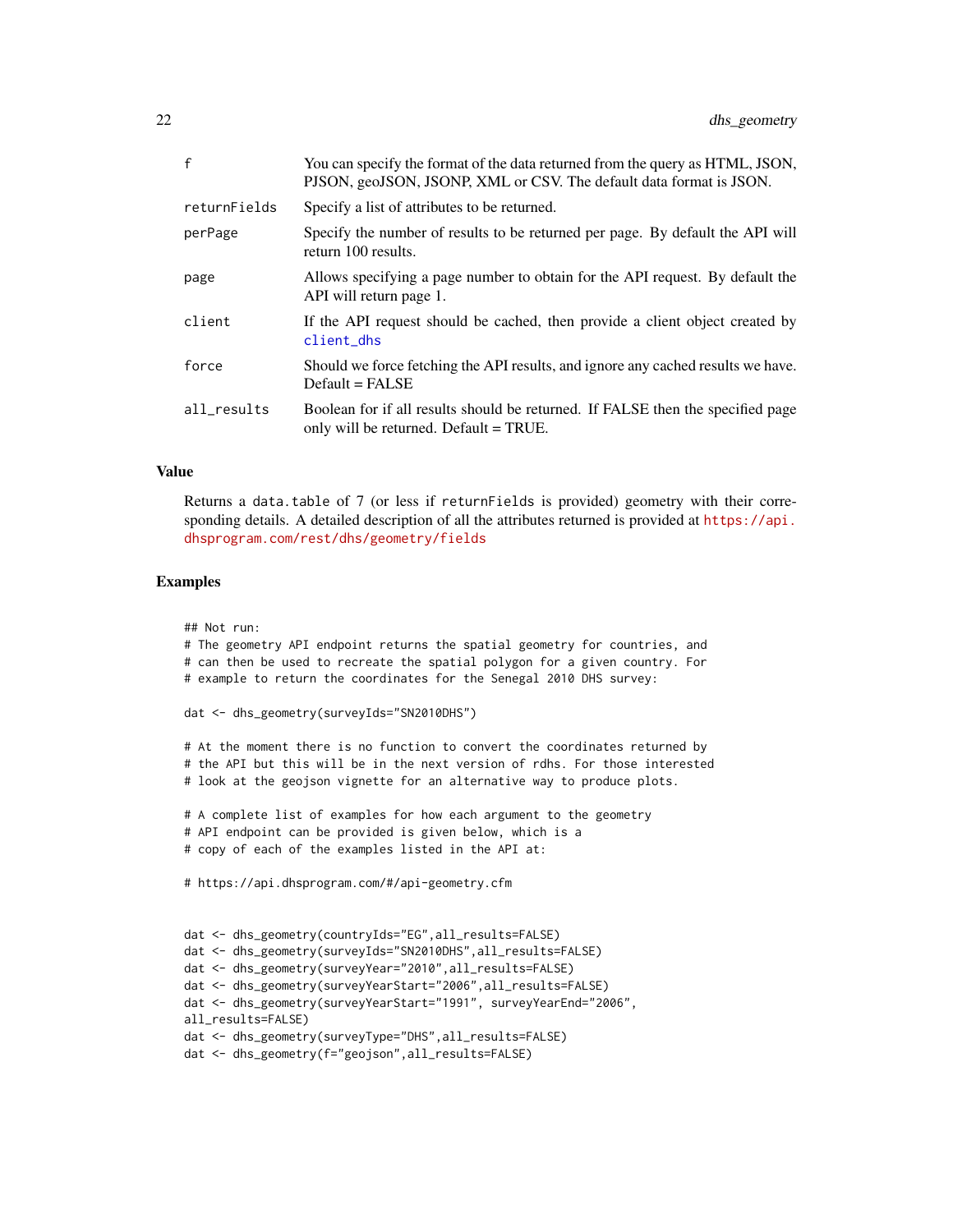<span id="page-22-0"></span>## End(Not run)

dhs\_gps\_data\_format *DHS GPS Data Format*

# Description

Data frame to describe the data encoded in DHS GPS files

# Usage

data(dhs\_gps\_data\_format)

# Format

A dataframe of 20 observations of 3 variables:

dhs\_gps\_data\_format: A dataframe of GPS data descriptions.

- "Name"
- "Type"
- "Description"

dhs\_indicators *API request of DHS Indicators*

# Description

API request of DHS Indicators

#### Usage

```
dhs_indicators(
  countryIds = NULL,
  indicatorIds = NULL,
  surveyIds = NULL,
  surveyYear = NULL,
  surveyYearStart = NULL,
  surveyYearEnd = NULL,
  surveyType = NULL,
  surveyCharacteristicIds = NULL,
  tagIds = NULL,f = NULL,returnFields = NULL,
  perPage = NULL,
```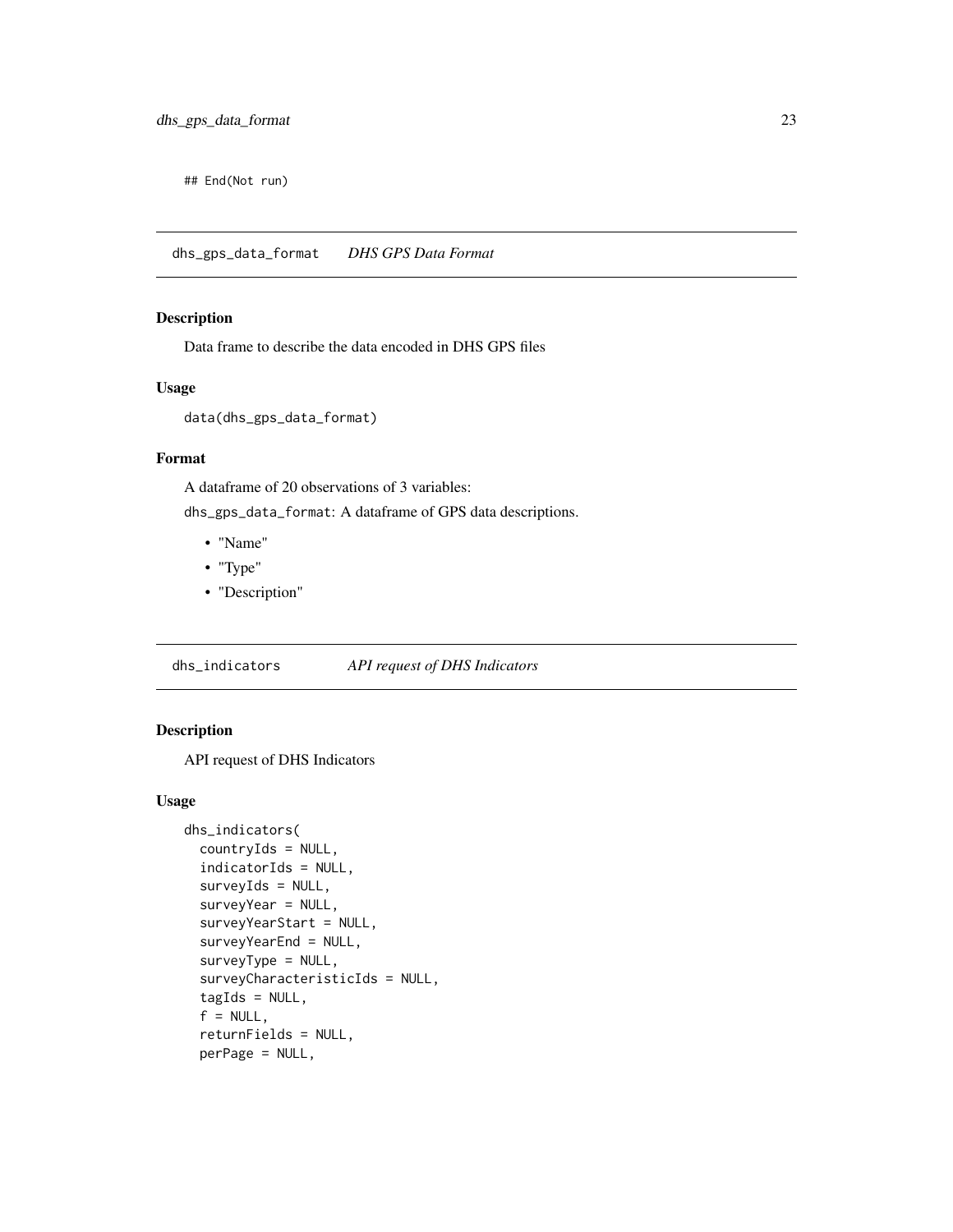```
page = NULL,
 client = NULL,
 force = FALSE,
 all_results = TRUE
)
```
# Arguments

| countryIds                            | Specify a comma separated list of country ids to filter by. For a list of countries<br>use dhs_countries(returnFields=c("CountryName","DHS_CountryCode"))                                      |
|---------------------------------------|------------------------------------------------------------------------------------------------------------------------------------------------------------------------------------------------|
| indicatorIds                          | Specify a comma separated list of indicators ids to filter by. For a list of indica-<br>tors use dhs_indicators(returnFields=c("IndicatorId","Label","Definition"))                            |
| surveyIds                             | Specify a comma separated list of survey ids to filter by. For a list of surveys use<br>dhs_surveys(returnFields=c("SurveyId","SurveyYearLabel","SurveyType","CountryName"))                   |
| surveyYear<br>surveyYearStart         | Specify a survey year to filter by.                                                                                                                                                            |
|                                       | Specify a range of Survey Years to filter Indicators on. survey YearStart is an<br>inclusive value. Can be used alone or in conjunction with survey YearEnd.                                   |
| surveyYearEnd                         | Specify a range of Survey Years to filter Indicators on. survey YearEnd is an<br>inclusive value. Can be used alone or in conjunction with survey YearStart.                                   |
| surveyType<br>surveyCharacteristicIds | Specify a comma separated list of survey years to filter by.                                                                                                                                   |
|                                       | Specify a survey characteristic id to filter indicators in surveys with the specified<br>survey characteristic. For a list of survey characteristics use dhs_surveys(returnFields=c("SurveyId' |
| tagIds                                | Specify a tag id to filter indicators with the specified tag. For a list of tags use<br>dhs_tags()                                                                                             |
| $\mathsf{f}$                          | You can specify the format of the data returned from the query as HTML, JSON,<br>PJSON, geoJSON, JSONP, XML or CSV. The default data format is JSON.                                           |
| returnFields                          | Specify a list of attributes to be returned.                                                                                                                                                   |
| perPage                               | Specify the number of results to be returned per page. By default the API will<br>return 100 results.                                                                                          |
| page                                  | Allows specifying a page number to obtain for the API request. By default the<br>API will return page 1.                                                                                       |
| client                                | If the API request should be cached, then provide a client object created by<br>client_dhs                                                                                                     |
| force                                 | Should we force fetching the API results, and ignore any cached results we have.<br>Default = FALSE                                                                                            |
| all_results                           | Boolean for if all results should be returned. If FALSE then the specified page<br>only will be returned. Default = TRUE.                                                                      |
|                                       |                                                                                                                                                                                                |

# Value

Returns a data.table of 18 (or less if returnFields is provided) indicators with attributes for each indicator. A detailed description of all the attributes returned is provided at [https://api.](https://api.dhsprogram.com/rest/dhs/indicators/fields) [dhsprogram.com/rest/dhs/indicators/fields](https://api.dhsprogram.com/rest/dhs/indicators/fields)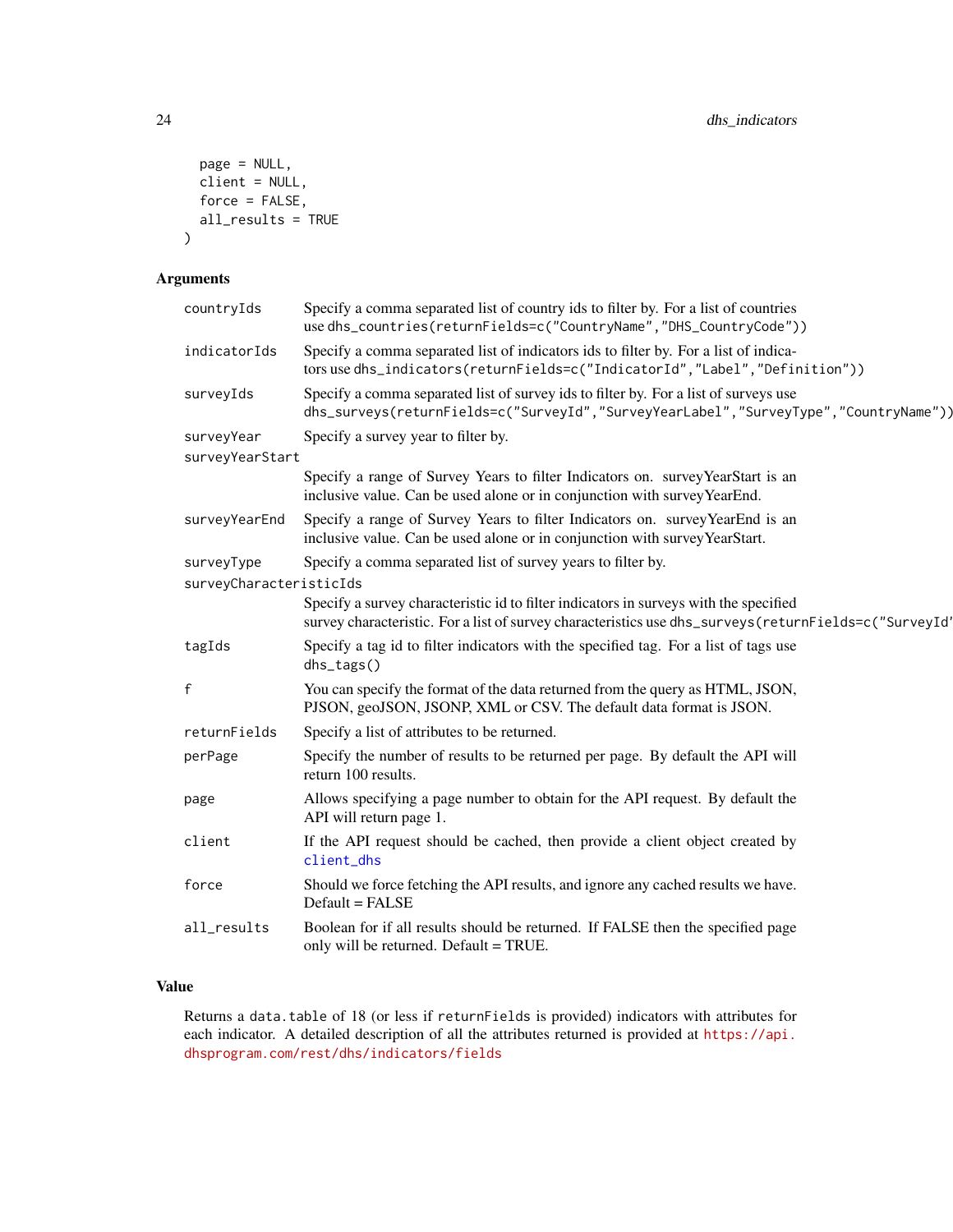#### <span id="page-24-0"></span>dhs\_info 25

#### Examples

```
## Not run:
# A common use for the indicators data API will be to search for a list of
# health indicators within a given characteristic category, such as anemia
# testing, HIV prevalence, micronutrients etc. For example to return all the
# indicators relating to malaria testing by RDTs:
dat <- dhs_indicators(surveyCharacteristicIds="90")
# A list of the different `surveyCharacteristicIds` can be found
# [here](https://api.dhsprogram.com/rest/dhs/surveycharacteristics?f=html)
# A complete list of examples for how each argument to the indicator API
# endpoint can be provided is given below, which is a copy of each of
# the examples listed in the API at:
# https://api.dhsprogram.com/#/api-indicators.cfm
dat <- dhs_indicators(countryIds="EG",all_results=FALSE)
dat <- dhs_indicators(indicatorIds="FE_FRTR_W_TFR",all_results=FALSE)
dat <- dhs_indicators(surveyIds="SN2010DHS",all_results=FALSE)
dat <- dhs_indicators(surveyYear="2010",all_results=FALSE)
dat <- dhs_indicators(surveyYearStart="2006",all_results=FALSE)
dat <- dhs_indicators(surveyYearStart="1991", surveyYearEnd="2006",
all_results=FALSE)
dat <- dhs_indicators(surveyType="DHS",all_results=FALSE)
dat <- dhs_indicators(surveyCharacteristicIds="32",all_results=FALSE)
dat <- dhs_indicators(tagIds="1",all_results=FALSE)
dat <- dhs_indicators(f="html",all_results=FALSE)
## End(Not run)
```
dhs\_info *API request of DHS Info*

#### **Description**

API request of DHS Info

#### Usage

```
dhs_info(
  infoType = NULL,
  f = NULL.
  returnFields = NULL,
  perPage = NULL,
  page = NULL,
  client = NULL,
```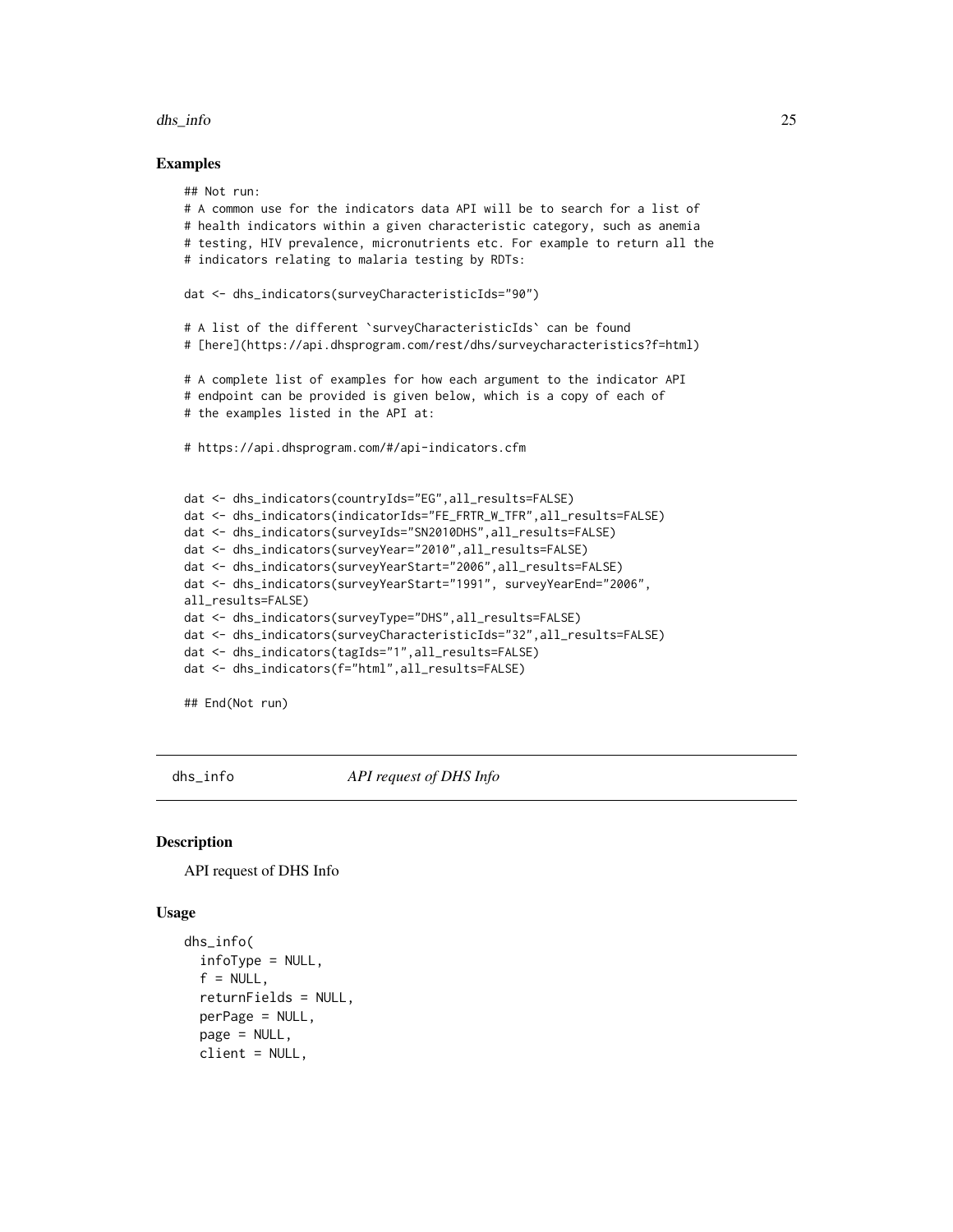```
force = FALSE,
  all_results = TRUE
\lambda
```
# Arguments

| infoType     | Specify a type of info to obtain the information requested. Default is ver-<br>sion. 'infoType="version"" (default) Provides the version of the API. Example:<br>https://api.dhsprogram.com/rest/dhs/info?infoType=version 'infoType="citation"'<br>Provides the citation for the API to include with your application or data. Ex-<br>ample: https://api.dhsprogram.com/rest/dhs/info?infoType=citation |
|--------------|----------------------------------------------------------------------------------------------------------------------------------------------------------------------------------------------------------------------------------------------------------------------------------------------------------------------------------------------------------------------------------------------------------|
| $\mathsf{f}$ | You can specify the format of the data returned from the query as HTML, JSON,<br>PJSON, geoJSON, JSONP, XML or CSV. The default data format is JSON.                                                                                                                                                                                                                                                     |
| returnFields | Specify a list of attributes to be returned.                                                                                                                                                                                                                                                                                                                                                             |
| perPage      | Specify the number of results to be returned per page. By default the API will<br>return 100 results.                                                                                                                                                                                                                                                                                                    |
| page         | Allows specifying a page number to obtain for the API request. By default the<br>API will return page 1.                                                                                                                                                                                                                                                                                                 |
| client       | If the API request should be cached, then provide a client object created by<br>client_dhs                                                                                                                                                                                                                                                                                                               |
| force        | Should we force fetching the API results, and ignore any cached results we have.<br>$Default = FALSE$                                                                                                                                                                                                                                                                                                    |
| all_results  | Boolean for if all results should be returned. If FALSE then the specified page<br>only will be returned. Default = TRUE.                                                                                                                                                                                                                                                                                |

# Value

Returns a data.table of 2 (or less if returnFields is provided) fields describing the type of information that was requested and a value corresponding to the information requested. [https:](https://api.dhsprogram.com/rest/dhs/info/fields) [//api.dhsprogram.com/rest/dhs/info/fields](https://api.dhsprogram.com/rest/dhs/info/fields)

# Examples

## Not run: # The main use for the info API will be to confirm the version of the API # being used to providing the most current citation for the data. dat <- dhs\_info(infoType="version") # A complete list of examples for how each argument to the info API # endpoint can be provided is given below, which is a copy of each of # the examples listed in the API at: # https://api.dhsprogram.com/#/api-info.cfm

dat <- dhs\_info(infoType="version",all\_results=FALSE)

<span id="page-25-0"></span>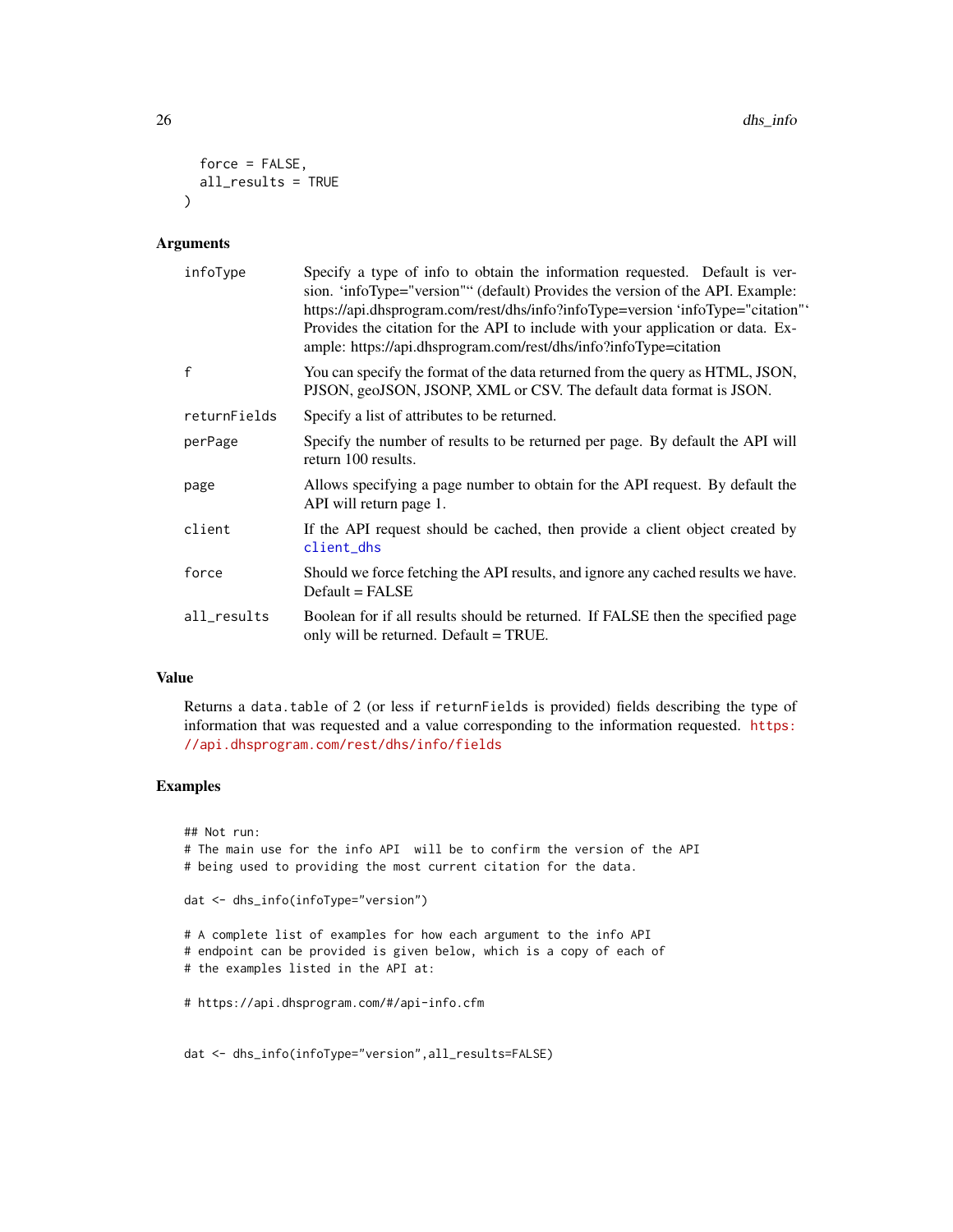# <span id="page-26-0"></span>dhs\_publications 27

```
dat <- dhs_info(infoType="citation",all_results=FALSE)
dat <- dhs_info(f="html",all_results=FALSE)
## End(Not run)
```
dhs\_publications *API request of DHS Publications*

#### Description

API request of DHS Publications

#### Usage

```
dhs_publications(
  countryIds = NULL,
  selectSurveys = NULL,
  indicatorIds = NULL,
  surveyIds = NULL,
  surveyYear = NULL,
  surveyYearStart = NULL,
  surveyYearEnd = NULL,
  surveyType = NULL,
  surveyCharacteristicIds = NULL,
  tagIds = NULL,f = NULL,returnFields = NULL,
  perPage = NULL,
 page = NULL,
  client = NULL,
  force = FALSE,
  all_results = TRUE
)
```
# Arguments

| countryIds    | Specify a comma separated list of country ids to filter by. For a list of countries<br>use dhs_countries(returnFields=c("CountryName","DHS_CountryCode"))                                                               |
|---------------|-------------------------------------------------------------------------------------------------------------------------------------------------------------------------------------------------------------------------|
| selectSurveys | Specify to filter data from the latest survey by including 'selectSurveys=TRUE'<br>in your request. Note: Please use this parameter in conjunction with coun-<br>tryCode, surveyType, or indicatorIds for best results. |
| indicatorIds  | Specify a comma separated list of indicators ids to filter by. For a list of indica-<br>tors use dhs_indicators(returnFields=c("IndicatorId","Label","Definition"))                                                     |
| surveyIds     | Specify a comma separated list of survey ids to filter by. For a list of surveys use<br>dhs_surveys(returnFields=c("SurveyId","SurveyYearLabel","SurveyType","CountryName"))                                            |
| surveyYear    | Specify a comma separated list of survey years to filter by.                                                                                                                                                            |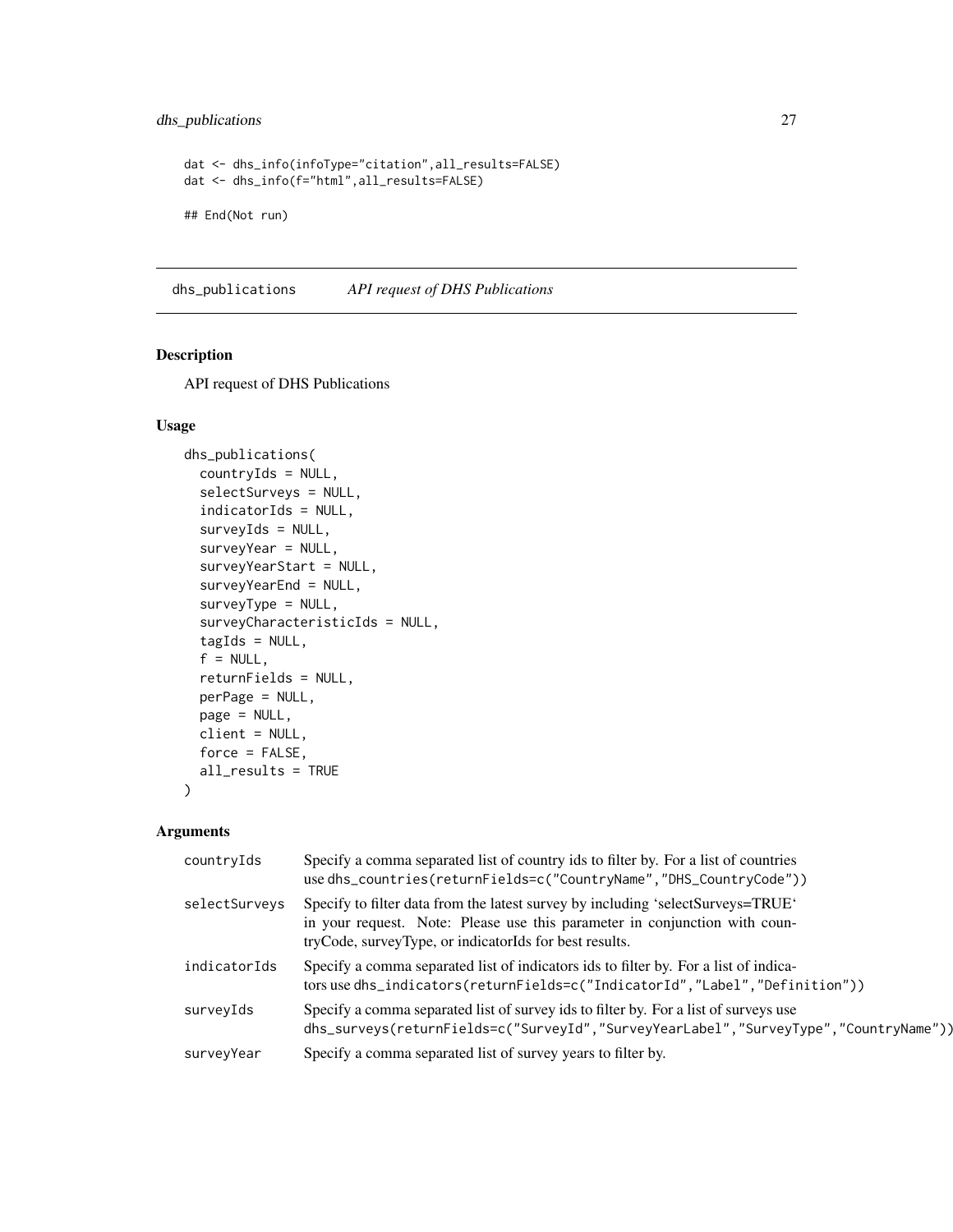<span id="page-27-0"></span>

| surveyYearStart         |                                                                                                                                                                                                |
|-------------------------|------------------------------------------------------------------------------------------------------------------------------------------------------------------------------------------------|
|                         | Specify a range of Survey Years to filter Publications on. survey YearStart is an<br>inclusive value. Can be used alone or in conjunction with survey YearEnd.                                 |
| surveyYearEnd           | Specify a range of Survey Years to filter Publications on. survey YearEnd is an<br>inclusive value. Can be used alone or in conjunction with survey YearStart.                                 |
| surveyType              | Specify a survey type to filter by.                                                                                                                                                            |
| surveyCharacteristicIds |                                                                                                                                                                                                |
|                         | Specify a survey characteristic id to filter publications with countries with the<br>specified survey characteristics. For a list of survey characteristics use dhs_surveys (returnFields=c(") |
| tagIds                  | Specify a tag id to filter publications with surveys containing indicators with the<br>specified tag. For a list of tags use dhs_tags()                                                        |
| $\mathsf{f}$            | You can specify the format of the data returned from the query as HTML, JSON,<br>PJSON, geoJSON, JSONP, XML or CSV. The default data format is JSON.                                           |
| returnFields            | Specify a list of attributes to be returned.                                                                                                                                                   |
| perPage                 | Specify the number of results to be returned per page. By default the API will<br>return 100 results.                                                                                          |
| page                    | Allows specifying a page number to obtain for the API request. By default the<br>API will return page 1.                                                                                       |
| client                  | If the API request should be cached, then provide a client object created by<br>client_dhs                                                                                                     |
| force                   | Should we force fetching the API results, and ignore any cached results we have.<br>$Default = FALSE$                                                                                          |
| all_results             | Boolean for if all results should be returned. If FALSE then the specified page<br>only will be returned. Default = TRUE.                                                                      |

#### Value

Returns a data.table of 10 (or less if returnFields is provided) publications with detailed information for each publication. A detailed description of all the attributes returned is provided at <https://api.dhsprogram.com/rest/dhs/publications/fields>

# Examples

## Not run: # A main use for the publications API endpoint is to find which surveys have # a published report resulting from the conducted survey: dat <- dhs\_publications() # A complete list of examples for how each argument to the publications

# API endpoint can be provided is given below, which is a

# copy of each of the examples listed in the API at:

# https://api.dhsprogram.com/#/api-publications.cfm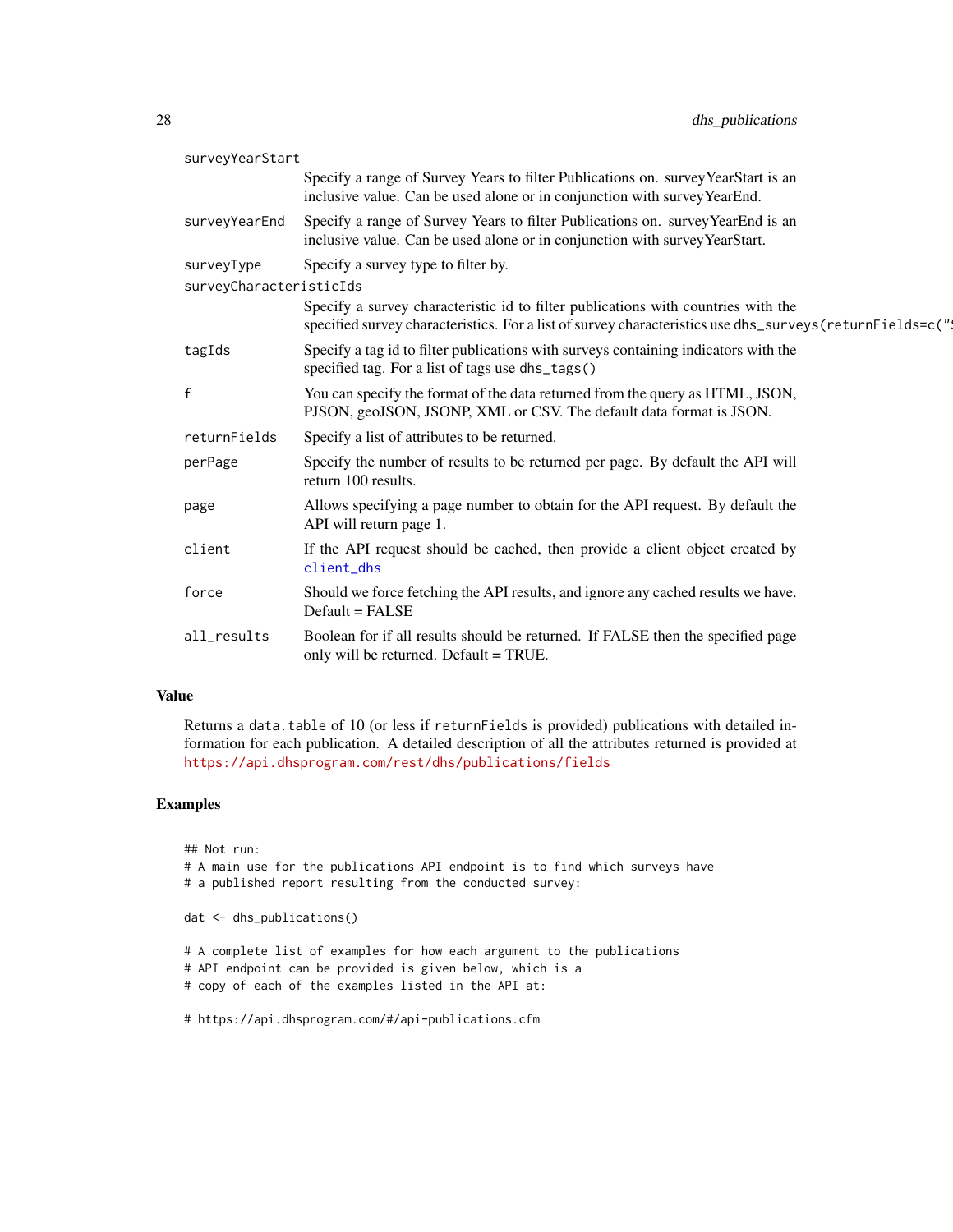# <span id="page-28-0"></span>dhs\_surveys 29

```
dat <- dhs_publications(countryIds="EG",all_results=FALSE)
dat <- dhs_publications(selectSurveys="latest",all_results=FALSE)
dat <- dhs_publications(indicatorIds="FE_FRTR_W_TFR",all_results=FALSE)
dat <- dhs_publications(surveyIds="SN2010DHS",all_results=FALSE)
dat <- dhs_publications(surveyYear="2010",all_results=FALSE)
dat <- dhs_publications(surveyYearStart="2006",all_results=FALSE)
dat <- dhs_publications(surveyYearStart="1991", surveyYearEnd="2006",
all_results=FALSE)
dat <- dhs_publications(surveyType="DHS",all_results=FALSE)
dat <- dhs_publications(surveyCharacteristicIds="32",all_results=FALSE)
dat <- dhs_publications(tagIds=1,all_results=FALSE)
dat <- dhs_publications(f="html",all_results=FALSE)
```
## End(Not run)

<span id="page-28-1"></span>dhs\_surveys *API request of DHS Surveys*

#### Description

API request of DHS Surveys

#### Usage

```
dhs_surveys(
  countryIds = NULL,
  indicatorIds = NULL,
  selectSurveys = NULL,
  surveyIds = NULL,
  surveyYear = NULL,
  surveyYearStart = NULL,
  surveyYearEnd = NULL,
  surveyType = NULL,
  surveyStatus = NULL,
  surveyCharacteristicIds = NULL,
  tagIds = NULL,f = NULL,returnFields = NULL,
  perPage = NULL,
 page = NULL,
 client = NULL,
  force = FALSE,
  all_results = TRUE
\lambda
```
#### Arguments

countryIds Specify a comma separated list of country ids to filter by. For a list of countries use dhs\_countries(returnFields=c("CountryName","DHS\_CountryCode"))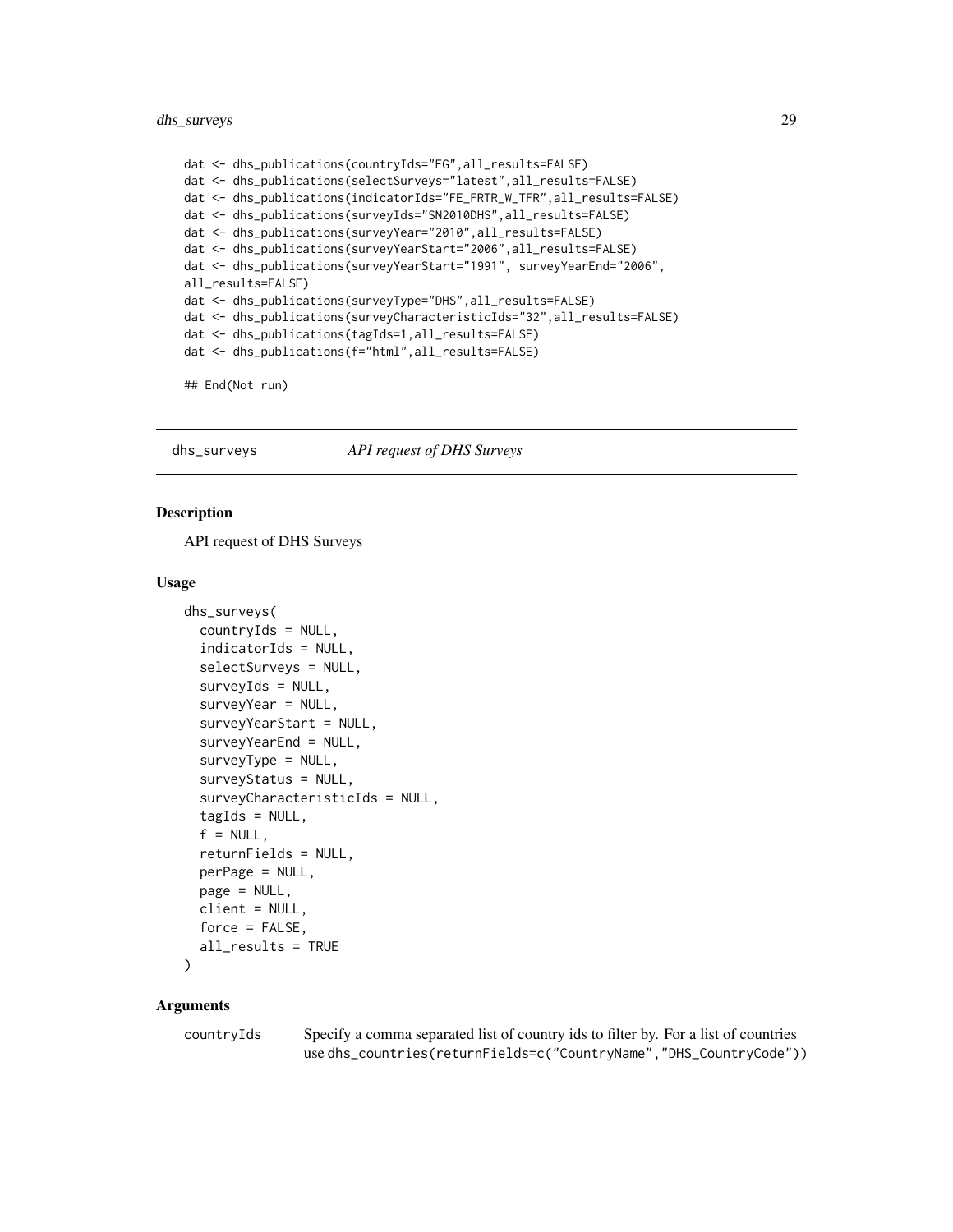<span id="page-29-0"></span>

| indicatorIds                  | Specify a comma separated list of indicators ids to filter by. For a list of indica-<br>tors use dhs_indicators(returnFields=c("IndicatorId","Label","Definition"))                                                                                                                                                                                                                                                                                                                           |
|-------------------------------|-----------------------------------------------------------------------------------------------------------------------------------------------------------------------------------------------------------------------------------------------------------------------------------------------------------------------------------------------------------------------------------------------------------------------------------------------------------------------------------------------|
| selectSurveys                 | Specify to filter data from the latest survey by including 'selectSurveys=TRUE'<br>in your request. Note: Please use this parameter in conjunction with coun-<br>tryCode, surveyType, or indicatorIds for best results.                                                                                                                                                                                                                                                                       |
| surveyIds                     | Specify a comma separated list of survey ids to filter by. For a list of surveys use<br>dhs_surveys(returnFields=c("SurveyId","SurveyYearLabel","SurveyType","CountryName"))                                                                                                                                                                                                                                                                                                                  |
| surveyYear<br>surveyYearStart | Specify a comma separated list of survey years to filter by.                                                                                                                                                                                                                                                                                                                                                                                                                                  |
|                               | Specify a range of Survey Years to filter Surveys on. survey YearStart is an<br>inclusive value. Can be used alone or in conjunction with survey YearEnd.                                                                                                                                                                                                                                                                                                                                     |
| surveyYearEnd                 | Specify a range of Survey Years to filter Surveys on. survey YearEnd is an inclu-<br>sive value. Can be used alone or in conjunction with survey YearStart.                                                                                                                                                                                                                                                                                                                                   |
| surveyType                    | Specify a survey type to filter by.                                                                                                                                                                                                                                                                                                                                                                                                                                                           |
| surveyStatus                  | Every survey is assigned a surveys status and can be queried based on the sur-<br>veyStatus parameter. 'surveyStatus="available" (default) provides a list of all<br>surveys for which the DHS API contains Indicator Data. 'surveyStatus="Completed"'<br>provides a list of all completed surveys. NOTE: Data may not be available for<br>every completed survey. 'surveyStatus="Ongoing"' provides a list of all ongo-<br>ing surveys. 'surveyStatus="all"' provides a list of all surveys. |
| surveyCharacteristicIds       |                                                                                                                                                                                                                                                                                                                                                                                                                                                                                               |
|                               | Specify a survey characteristic id to filter surveys with the specified survey char-<br>acteristic. For a list of survey characteristics use dhs_surveys (returnFields=c("SurveyId", "Survey)                                                                                                                                                                                                                                                                                                 |
| tagIds                        | Specify a tag id to filter surveys containing indicators with the specified tag. For<br>a list of tags use dhs_tags()                                                                                                                                                                                                                                                                                                                                                                         |
| $\mathsf f$                   | You can specify the format of the data returned from the query as HTML, JSON,<br>PJSON, geoJSON, JSONP, XML or CSV. The default data format is JSON.                                                                                                                                                                                                                                                                                                                                          |
| returnFields                  | Specify a list of attributes to be returned.                                                                                                                                                                                                                                                                                                                                                                                                                                                  |
| perPage                       | Specify the number of results to be returned per page. By default the API will<br>return 100 results.                                                                                                                                                                                                                                                                                                                                                                                         |
| page                          | Allows specifying a page number to obtain for the API request. By default the<br>API will return page 1.                                                                                                                                                                                                                                                                                                                                                                                      |
| client                        | If the API request should be cached, then provide a client object created by<br>client_dhs                                                                                                                                                                                                                                                                                                                                                                                                    |
| force                         | Should we force fetching the API results, and ignore any cached results we have.<br>Default = FALSE                                                                                                                                                                                                                                                                                                                                                                                           |
| all_results                   | Boolean for if all results should be returned. If FALSE then the specified page<br>only will be returned. Default = TRUE.                                                                                                                                                                                                                                                                                                                                                                     |

# Value

Returns a data.table of 28 (or less if returnFields is provided) surveys with detailed information for each survey. A detailed description of all the attributes returned is provided at [https:](https://api.dhsprogram.com/rest/dhs/surveys/fields) [//api.dhsprogram.com/rest/dhs/surveys/fields](https://api.dhsprogram.com/rest/dhs/surveys/fields)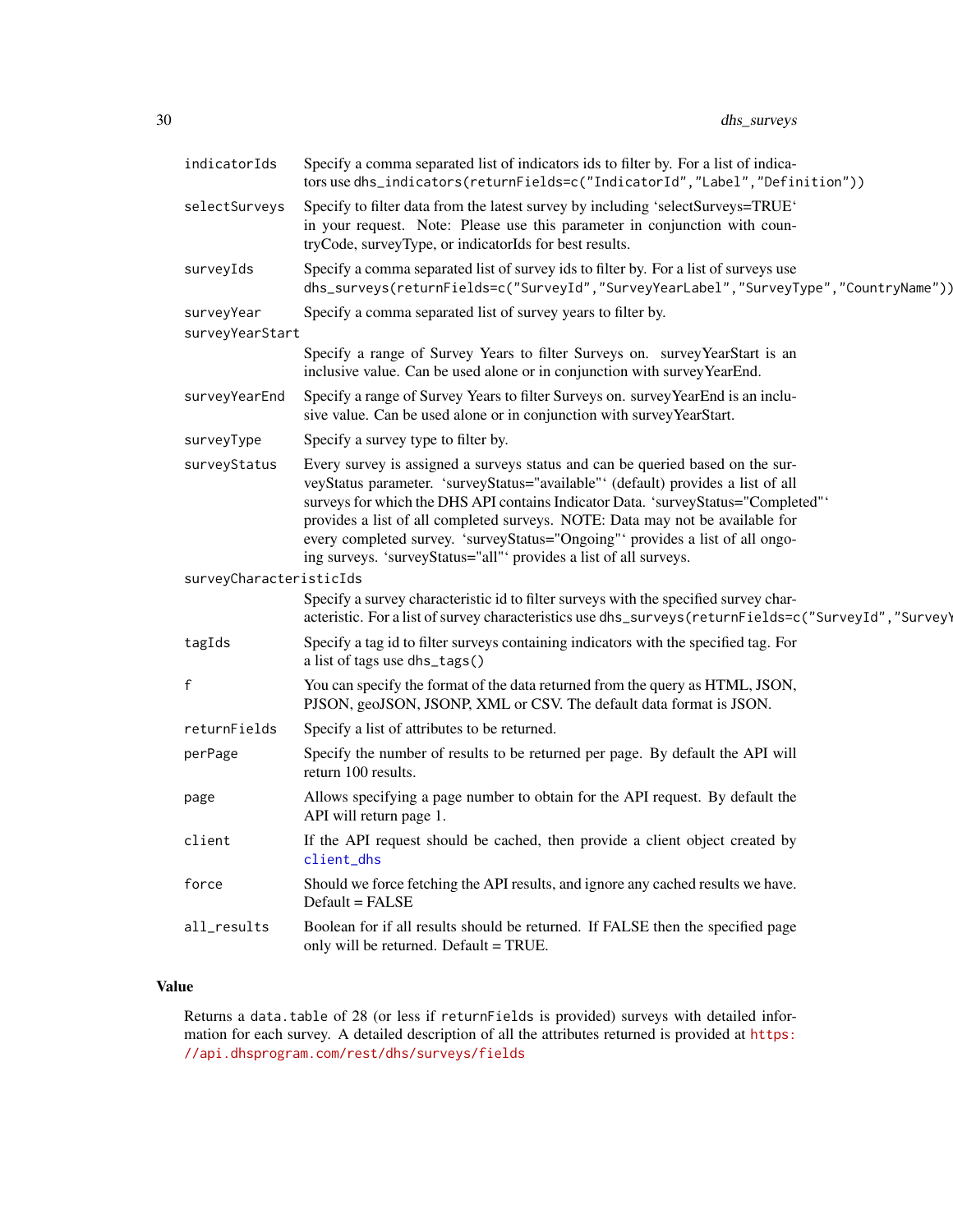#### <span id="page-30-0"></span>Examples

```
## Not run:
# A common use for the surveys API endpoint is to query which countries
# have conducted surveys since a given year, e.g. since 2010
dat <- dhs_surveys(surveyYearStart="2010")
# Additionally, some countries conduct non DHS surveys, but the data for
# thse is also available within the DHS website/API. To query these:
dat <- dhs_surveys(surveyType="MIS")
# Lastly, you may be interested to know about anything peculiar about a
# particular survey's implementation. This can be found by looking within
# the footnotes variable within the data frame returned. For example, the
# Madagascar 2013 MIS:
dat$Footnotes[dat$SurveyId == "MD2013MIS"]
# A complete list of examples for how each argument to the surveys API
# endpoint can be provided is given below, which is a copy of each of
# the examples listed in the API at:
# https://api.dhsprogram.com/#/api-surveys.cfm
dat <- dhs_surveys(countryIds="EG",all_results=FALSE)
dat <- dhs_surveys(indicatorIds="FE_FRTR_W_TFR",all_results=FALSE)
dat <- dhs_surveys(selectSurveys="latest",all_results=FALSE)
dat <- dhs_surveys(surveyIds="SN2010DHS",all_results=FALSE)
dat <- dhs_surveys(surveyYear="2010",all_results=FALSE)
dat <- dhs_surveys(surveyYearStart="2006",all_results=FALSE)
dat <- dhs_surveys(surveyYearStart="1991", surveyYearEnd="2006",
all_results=FALSE)
dat <- dhs_surveys(surveyType="DHS",all_results=FALSE)
dat <- dhs_surveys(surveyStatus="Surveys",all_results=FALSE)
dat <- dhs_surveys(surveyStatus="Completed",all_results=FALSE)
dat <- dhs_surveys(surveyStatus="Ongoing",all_results=FALSE)
dat <- dhs_surveys(surveyStatus="All",all_results=FALSE)
dat <- dhs_surveys(surveyCharacteristicIds="32",all_results=FALSE)
dat <- dhs_surveys(tagIds="1",all_results=FALSE)
dat <- dhs_surveys(f="html",all_results=FALSE)
## End(Not run)
```
dhs\_survey\_characteristics

*API request of DHS Survey Characteristics*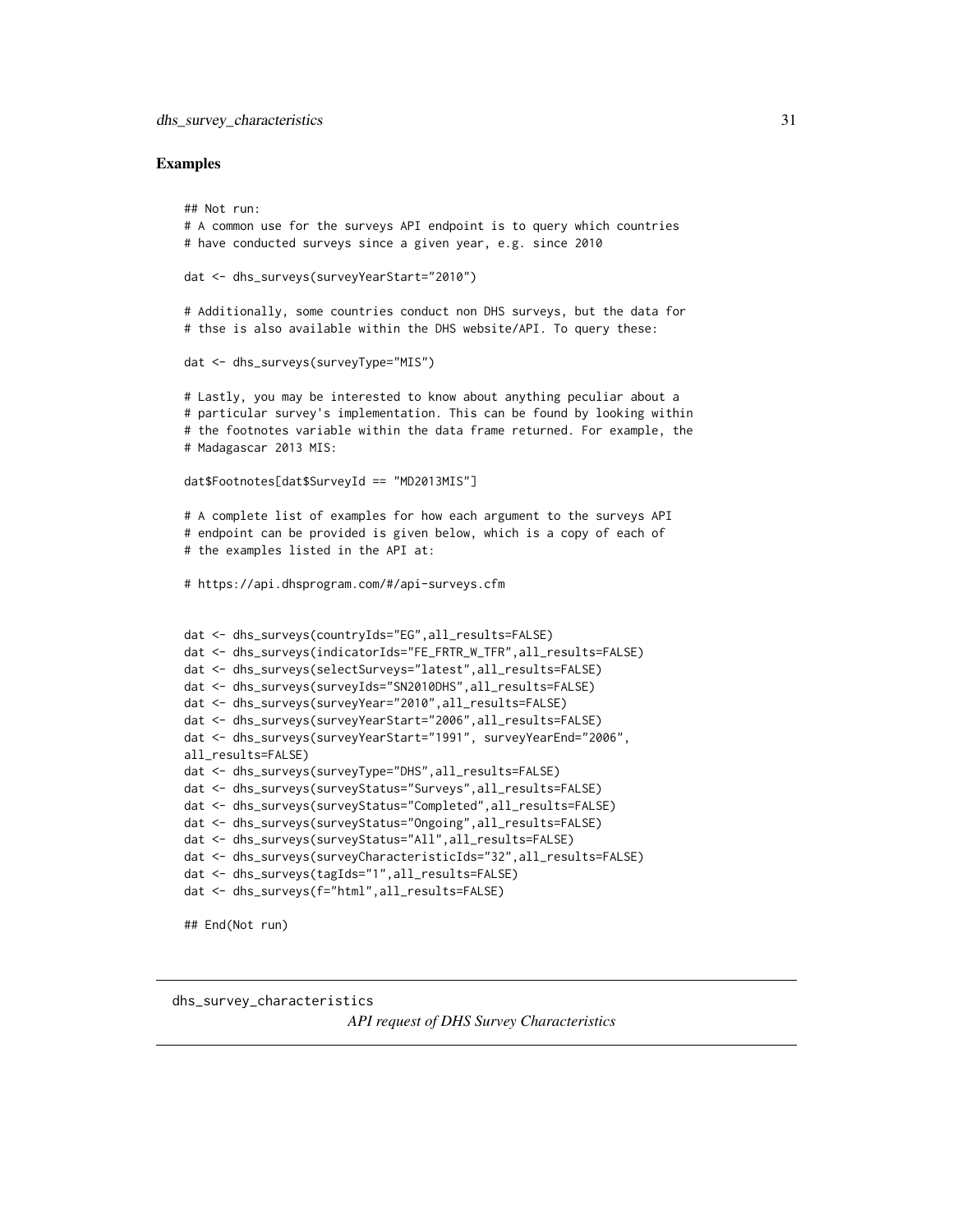# <span id="page-31-0"></span>Description

API request of DHS Survey Characteristics

# Usage

```
dhs_survey_characteristics(
  countryIds = NULL,
  indicatorIds = NULL,
  surveyIds = NULL,
  surveyYear = NULL,
  surveyYearStart = NULL,
  surveyYearEnd = NULL,
  surveyType = NULL,
  f = NULL,returnFields = NULL,
 perPage = NULL,
 page = NULL,
 client = NULL,
 force = FALSE,
 all_results = TRUE
\lambda
```
# Arguments

| countryIds      | Specify a comma separated list of country ids to filter by. For a list of countries<br>use dhs_countries(returnFields=c("CountryName","DHS_CountryCode"))                    |
|-----------------|------------------------------------------------------------------------------------------------------------------------------------------------------------------------------|
| indicatorIds    | Specify a comma separated list of indicators ids to filter by. For a list of indica-<br>tors use dhs_indicators(returnFields=c("IndicatorId","Label","Definition"))          |
| surveyIds       | Specify a comma separated list of survey ids to filter by. For a list of surveys use<br>dhs_surveys(returnFields=c("SurveyId","SurveyYearLabel","SurveyType","CountryName")) |
| surveyYear      | Specify a comma separated list of survey years to filter by.                                                                                                                 |
| surveyYearStart |                                                                                                                                                                              |
|                 | Specify a range of Survey Years to filter Survey Characteristics on. survey YearStart<br>is an inclusive value. Can be used alone or in conjunction with survey YearEnd.     |
| surveyYearEnd   | Specify a range of Survey Years to filter Survey Characteristics on. survey YearEnd<br>is an inclusive value. Can be used alone or in conjunction with survey YearStart.     |
| surveyType      | Specify a survey type to filter by.                                                                                                                                          |
| f               | You can specify the format of the data returned from the query as HTML, JSON,<br>PJSON, geoJSON, JSONP, XML or CSV. The default data format is JSON.                         |
| returnFields    | Specify a list of attributes to be returned.                                                                                                                                 |
| perPage         | Specify the number of results to be returned per page. By default the API will<br>return 100 results.                                                                        |
| page            | Allows specifying a page number to obtain for the API request. By default the<br>API will return page 1.                                                                     |
| client          | If the API request should be cached, then provide a client object created by<br>client_dhs                                                                                   |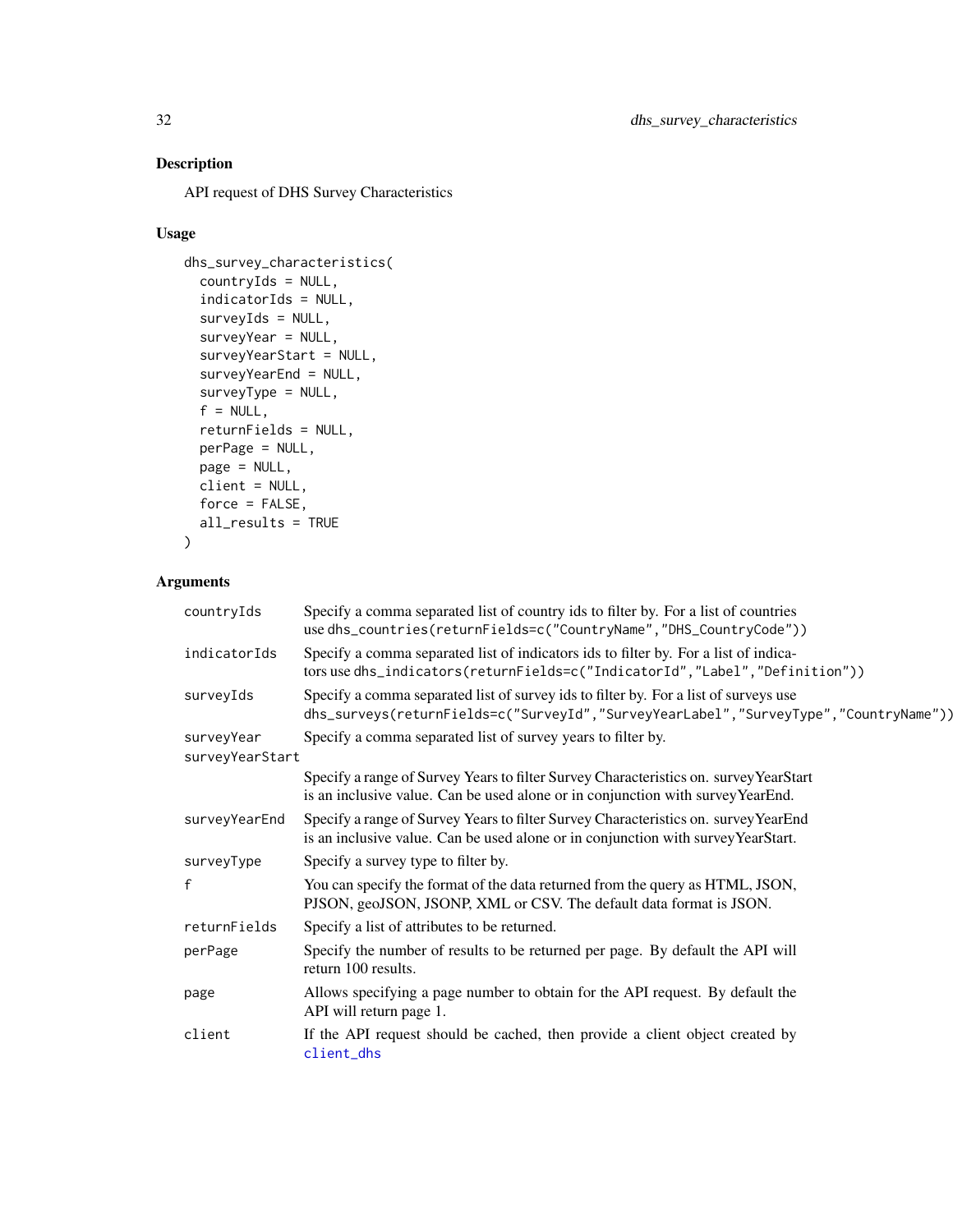#### <span id="page-32-0"></span>dhs\_tags 33

| force       | Should we force fetching the API results, and ignore any cached results we have.<br>$Default = FALSE$                     |
|-------------|---------------------------------------------------------------------------------------------------------------------------|
| all results | Boolean for if all results should be returned. If FALSE then the specified page<br>only will be returned. Default = TRUE. |

#### Value

Returns a data.table of 2 (or less if returnFields is provided) survey characteristics. A survey can be labelled with one or more of these survey characteristics. A description of all the attributes returned is provided at <https://api.dhsprogram.com/rest/dhs/surveycharacteristics/fields>

#### Examples

```
## Not run:
# A good use for the survey characteristics API endpoint is to query what the
# IDs are for each survey characteristic. These are useful for passing as
# arguments to other API endpoints.For example to show all the ids:
dat <- dhs_survey_characteristics()
# Or if your analysis is foucssed on a particular country, and you want to
# see all the characteristics surveyed for e.g. Senegal
dat <- dhs_countries(countryIds="SN")
# A complete list of examples for how each argument to the survey
# characteristics API endpoint can be provided is given below, which is a
# copy of each of the examples listed in the API at:
# https://api.dhsprogram.com/#/api-surveycharacteristics.cfm
dat <- dhs_survey_characteristics(countryIds="EG",all_results=FALSE)
dat <- dhs_survey_characteristics(indicatorIds="FE_FRTR_W_TFR",
all_results=FALSE)
dat <- dhs_survey_characteristics(surveyIds="SN2010DHS,all_results=FALSE")
dat <- dhs_survey_characteristics(surveyYear="2010,all_results=FALSE")
dat <- dhs_survey_characteristics(surveyYearStart="2006",all_results=FALSE)
dat <- dhs_survey_characteristics(surveyYearStart="1991",
surveyYearEnd="2006",all_results=FALSE)
dat <- dhs_survey_characteristics(surveyType="DHS",all_results=FALSE)
```

```
dat <- dhs_survey_characteristics(f="html",all_results=FALSE)
```

```
## End(Not run)
```
dhs\_tags *API request of DHS Tags*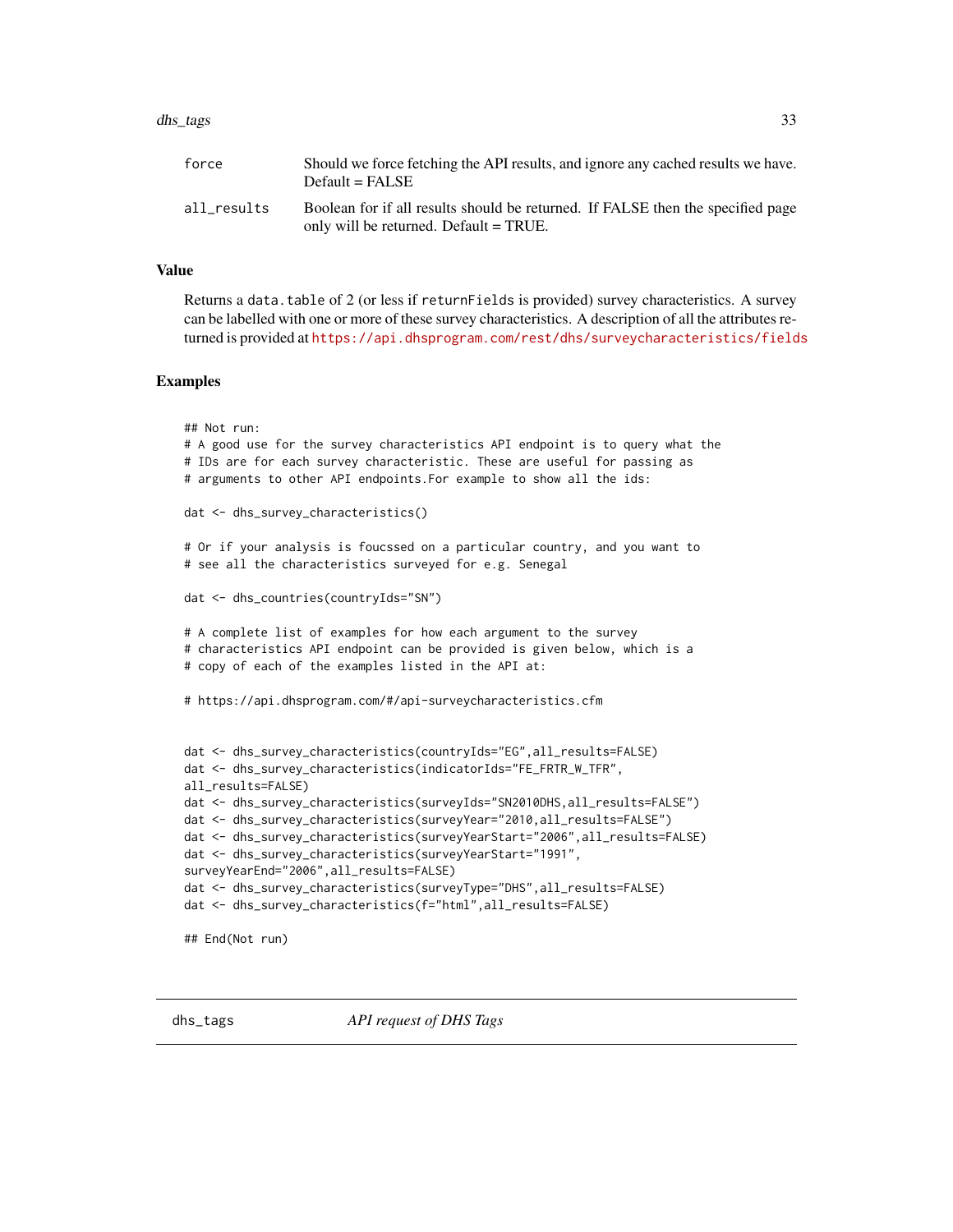# <span id="page-33-0"></span>Description

API request of DHS Tags

# Usage

```
dhs_tags(
 countryIds = NULL,
  indicatorIds = NULL,
  surveyIds = NULL,
  surveyYear = NULL,
  surveyYearStart = NULL,
  surveyYearEnd = NULL,
  surveyType = NULL,
  f = NULL,returnFields = NULL,
 perPage = NULL,
 page = NULL,
 client = NULL,
 force = FALSE,
 all_results = TRUE
\mathcal{L}
```
# Arguments

| countryIds      | Specify a comma separated list of country ids to filter by. For a list of countries<br>use dhs_countries(returnFields=c("CountryName","DHS_CountryCode"))                    |
|-----------------|------------------------------------------------------------------------------------------------------------------------------------------------------------------------------|
| indicatorIds    | Specify a comma separated list of indicators ids to filter by. For a list of indica-<br>tors use dhs_indicators(returnFields=c("IndicatorId","Label","Definition"))          |
| surveyIds       | Specify a comma separated list of survey ids to filter by. For a list of surveys use<br>dhs_surveys(returnFields=c("SurveyId","SurveyYearLabel","SurveyType","CountryName")) |
| surveyYear      | Specify a comma separated list of survey years to filter by.                                                                                                                 |
| surveyYearStart |                                                                                                                                                                              |
|                 | Specify a range of Survey Years to filter Tags on. survey YearStart is an inclusive<br>value. Can be used alone or in conjunction with survey YearEnd.                       |
| surveyYearEnd   | Specify a range of Survey Years to filter Tags on. survey YearEnd is an inclusive<br>value. Can be used alone or in conjunction with survey YearStart.                       |
| surveyType      | Specify a survey type to filter by.                                                                                                                                          |
| $\mathsf{f}$    | You can specify the format of the data returned from the query as HTML, JSON,<br>PJSON, geoJSON, JSONP, XML or CSV. The default data format is JSON.                         |
| returnFields    | Specify a list of attributes to be returned.                                                                                                                                 |
| perPage         | Specify the number of results to be returned per page. By default the API will<br>return 100 results.                                                                        |
| page            | Allows specifying a page number to obtain for the API request. By default the<br>API will return page 1.                                                                     |
| client          | If the API request should be cached, then provide a client object created by<br>client_dhs                                                                                   |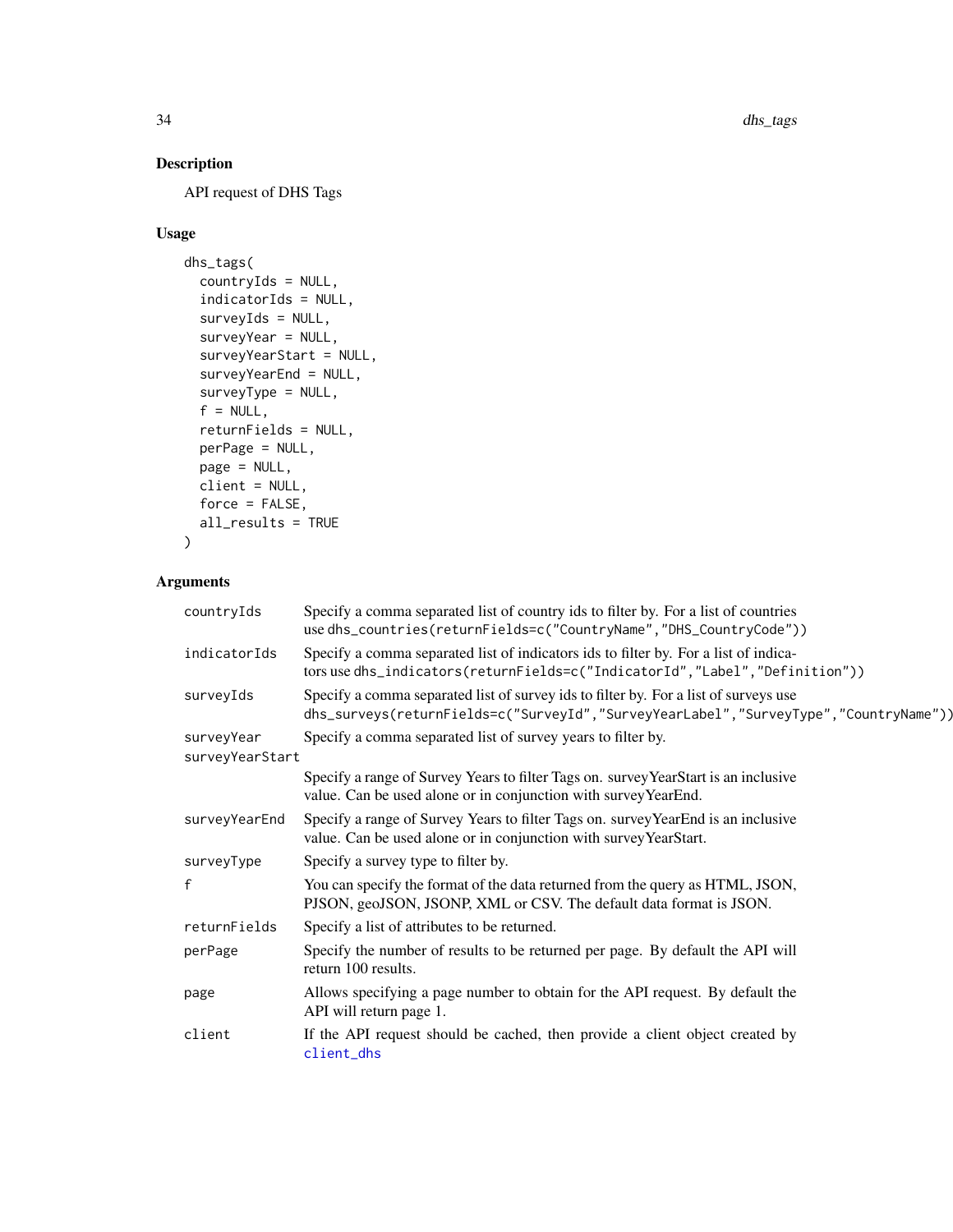#### <span id="page-34-0"></span>dhs\_ui\_updates 35

#### Value

Returns a data.table of 4 (or less if returnFields is provided) tags with detailed information. An indicators can be tagged with one or more tags to help identify certain topics an indicator can be identified by. A description of the attributes returned is provided at [https://api.dhsprogram.](https://api.dhsprogram.com/rest/dhs/tags/fields) [com/rest/dhs/tags/fields](https://api.dhsprogram.com/rest/dhs/tags/fields)

```
## Not run:
# A good use for the tags API endpoint is to query what the
# IDs are for each tag. These are useful for passing as
# arguments to other API endpoints.For example to show all the ids:
dat <- dhs_tags()
# Or if your analysis is foucssed on a particular country, and you want to
# see all the characteristics surveyed for e.g. Senegal
dat <- dhs_tags(countryIds="SN")
# A complete list of examples for how each argument to the survey
# tags API endpoint can be provided is given below, which is a
# copy of each of the examples listed in the API at:
# https://api.dhsprogram.com/#/api-tags.cfm
dat <- dhs_tags(countryIds="EG",all_results=FALSE)
dat <- dhs_tags(indicatorIds="FE_FRTR_W_TFR",all_results=FALSE)
dat <- dhs_tags(surveyIds="SN2010DHS",all_results=FALSE)
dat <- dhs_tags(surveyYear="2010",all_results=FALSE)
dat <- dhs_tags(surveyYearStart="2006",all_results=FALSE)
dat <- dhs_tags(surveyYearStart="1991", surveyYearEnd="2006",
all_results=FALSE)
dat <- dhs_tags(surveyType="DHS",all_results=FALSE)
dat <- dhs_tags(f="html",all_results=FALSE)
## End(Not run)
```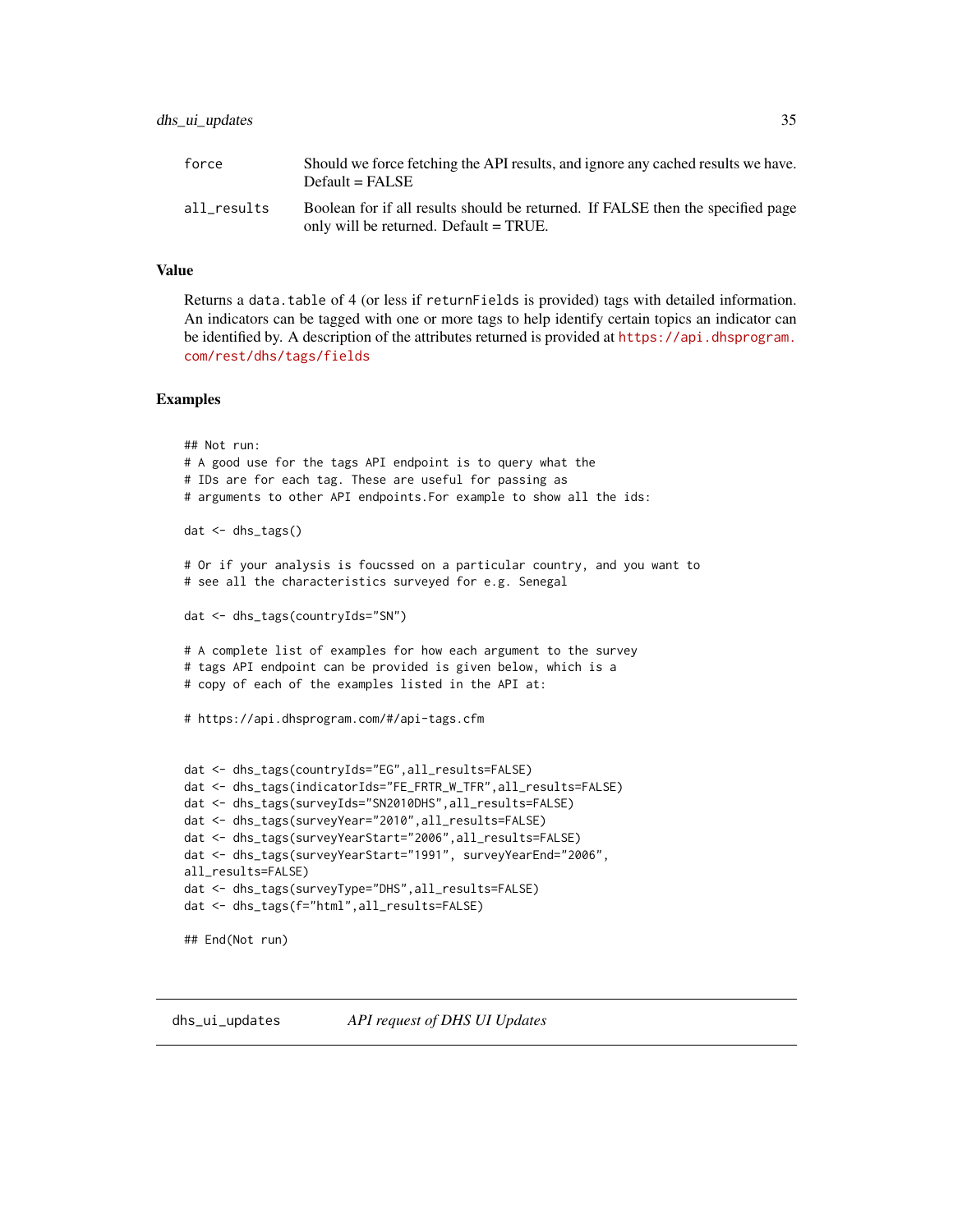# Description

API request of DHS UI Updates

#### Usage

```
dhs_ui_updates(
  lastUpdate = NULL,
  f = NULL,
  returnFields = NULL,
  perPage = NULL,
 page = NULL,
 client = NULL,
  force = FALSE,
  all_results = TRUE
\mathcal{L}
```
# Arguments

| lastUpdate   | Specify a date or Unix time to filter the updates by. Only results for interfaces<br>that has been updated on or after the specified date will be returned. |
|--------------|-------------------------------------------------------------------------------------------------------------------------------------------------------------|
| $\mathbf{f}$ | You can specify the format of the data returned from the query as HTML, JSON,<br>PJSON, geoJSON, JSONP, XML or CSV. The default data format is JSON.        |
| returnFields | Specify a list of attributes to be returned.                                                                                                                |
| perPage      | Specify the number of results to be returned per page. By default the API will<br>return 100 results.                                                       |
| page         | Allows specifying a page number to obtain for the API request. By default the<br>API will return page 1.                                                    |
| client       | If the API request should be cached, then provide a client object created by<br>client_dhs                                                                  |
| force        | Should we force fetching the API results, and ignore any cached results we have.<br>$Default = FALSE$                                                       |
| all_results  | Boolean for if all results should be returned. If FALSE then the specified page<br>only will be returned. Default = TRUE.                                   |

# Value

Returns a data.table of 3 (or less if returnFields is provided) interfaces that have been added/updated or removed. A detailed description of all the attributes returned is provided at [https://api.](https://api.dhsprogram.com/rest/dhs/uiupdates/fields) [dhsprogram.com/rest/dhs/uiupdates/fields](https://api.dhsprogram.com/rest/dhs/uiupdates/fields)

# Examples

## Not run:

- # The main use for the ui updates API will be to search for the last time
- # there was a change to the UI. For example to return all the
- # changes since 2018:

<span id="page-35-0"></span>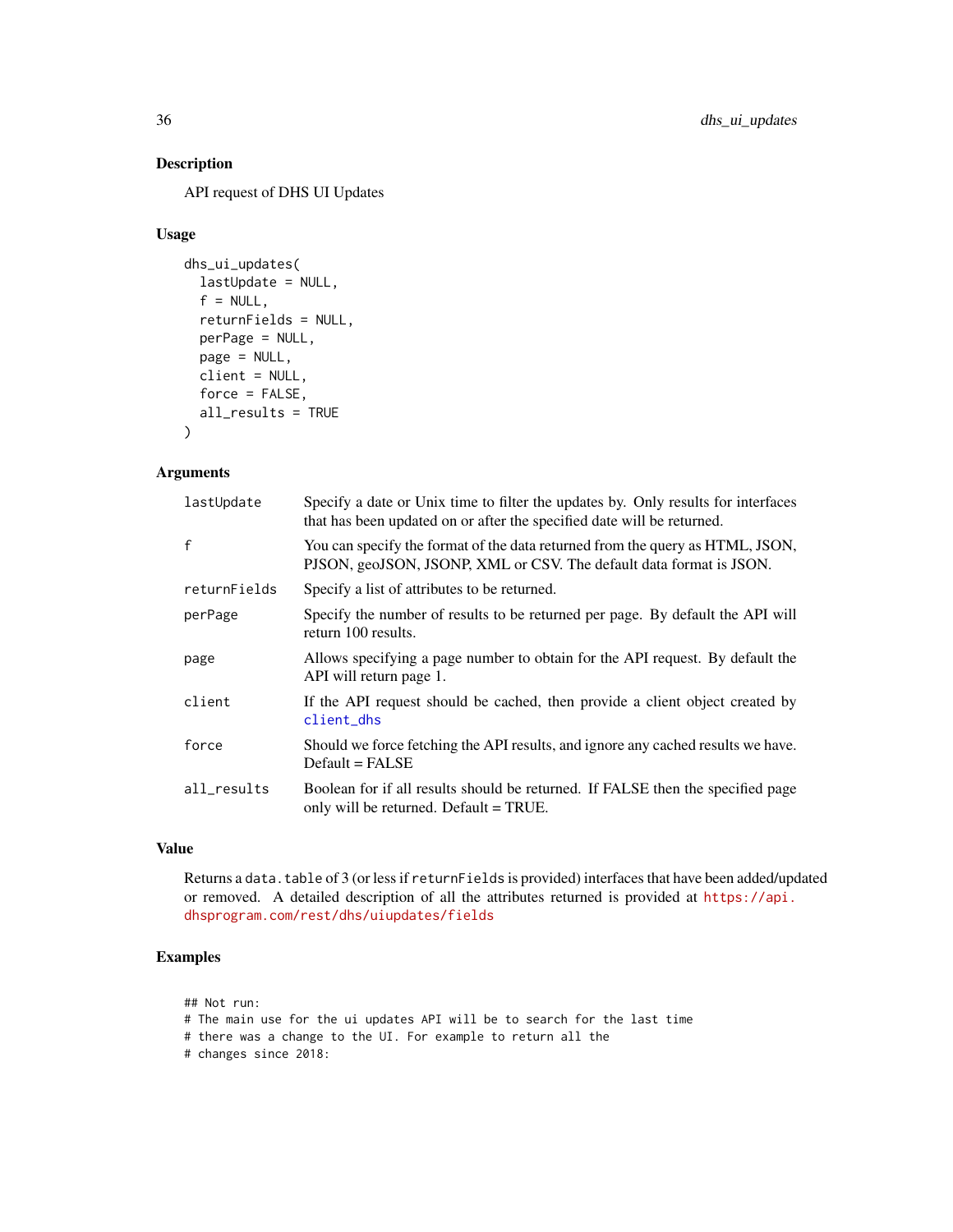# <span id="page-36-0"></span>download\_boundaries 37

```
dat <- dhs_ui_updates(lastUpdate="20180101")
# A complete list of examples for how each argument to the ui updates API
# endpoint can be provided is given below, which is a copy of each of
# the examples listed in the API at:
# https://api.dhsprogram.com/#/api-uiupdates.cfm
dat <- dhs_ui_updates(lastUpdate="20150901",all_results=FALSE)
dat <- dhs_ui_updates(f="html",all_results=FALSE)
## End(Not run)
```
download\_boundaries *DHS Spatial Boundaries*

# Description

Download Spatial Boundaries

#### Usage

```
download_boundaries(
 surveyNum = NULL,
 surveyId = NULL,countryId = NULL,
 method = "sf,
 quiet_download = FALSE,
 quiet_parse = TRUE
)
```
# Arguments

| surveyNum | Numeric for the survey number to be downloaded. Values for survey Num can be<br>found in the datasets or surveys endpoints in the DHS API that can be accessed<br>using dhs_datasets and dhs_surveys. Default is NULL, which will cause the<br>Survey Id to be used to find the survey. |
|-----------|-----------------------------------------------------------------------------------------------------------------------------------------------------------------------------------------------------------------------------------------------------------------------------------------|
| surveyId  | Numeric for the survey ID to be downloaded. Values for survey Id can be found<br>in the datasets or surveys endpoints in the DHS API that can be accessed us-<br>ing dhs_datasets and dhs_surveys. Default is NULL, which will cause the<br>Survey Num to be used to find the survey.   |
| countryId | 2-letter DHS country code for the country of the survey being downloaded. De-<br>fault = NULL, which will cause the countrycode to be looked up from the API.                                                                                                                           |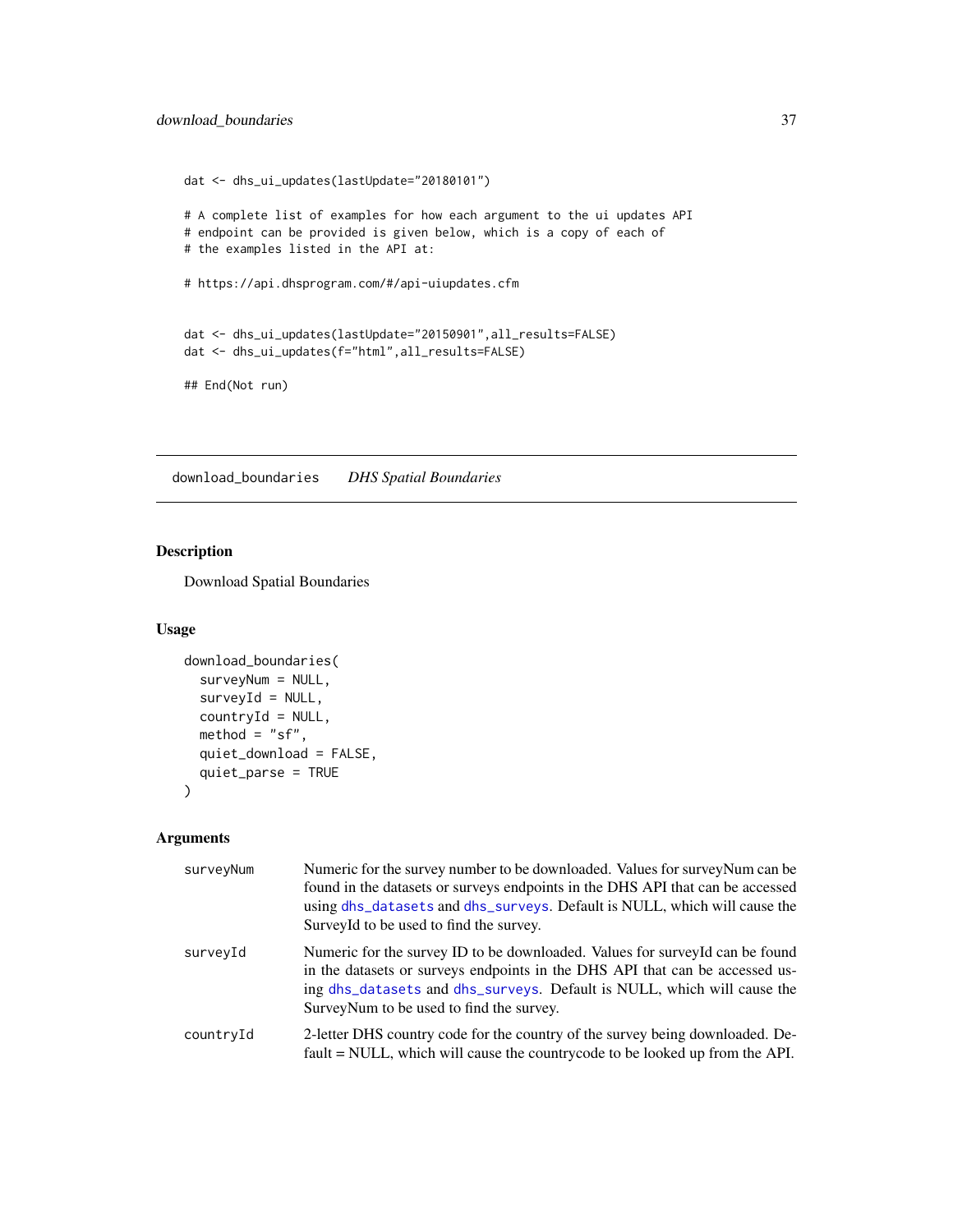<span id="page-37-0"></span>

| method      | Character for how the downloaded shape file is read in. Default = "sf", which<br>uses sf::st_read. Currenlty, you can also specify "rgdal", which reads the file<br>using rgdal::readOGR. To just return the file paths for the files use method $=$<br>"zip". |
|-------------|----------------------------------------------------------------------------------------------------------------------------------------------------------------------------------------------------------------------------------------------------------------|
|             | quiet_download Whether to download file quietly. Passed to ['download_file()']. Default is<br>'FALSE'.                                                                                                                                                         |
| quiet parse | Whether to read boundaries dataset quietly. Applies to 'method = "sf"'. Default<br>is 'TRUE'.                                                                                                                                                                  |

# Details

Downloads the spatial boundaries from the DHS spatial repository, which can be found at [https:](https://spatialdata.dhsprogram.com/home/) [//spatialdata.dhsprogram.com/home/](https://spatialdata.dhsprogram.com/home/).

# Value

Returns either the spatial file as a "SpatialPolygonsDataFrame" or a vector of the file paths of where the boundary was downloaded to.

#### Examples

```
## Not run:
# using the surveyNum
res <- download_boundaries(surveyNum = 471, countryId = "AF")
# using the surveyId and no countryID
res <- download_boundaries(surveyId = "AF2010OTH")
# using rgdal
res <- download_boundaries(surveyNum = 471, countryId = "AF", method = "rgdal")
## End(Not run)
```
<span id="page-37-1"></span>download\_datasets *Create a data frame of datasets that your log in can download*

#### Description

Download datasets specified using output of available\_datasets.

# Usage

```
download_datasets(
 config,
 desired_dataset,
 download_option = "both",
  reformat = TRUE,all_lower = TRUE,
```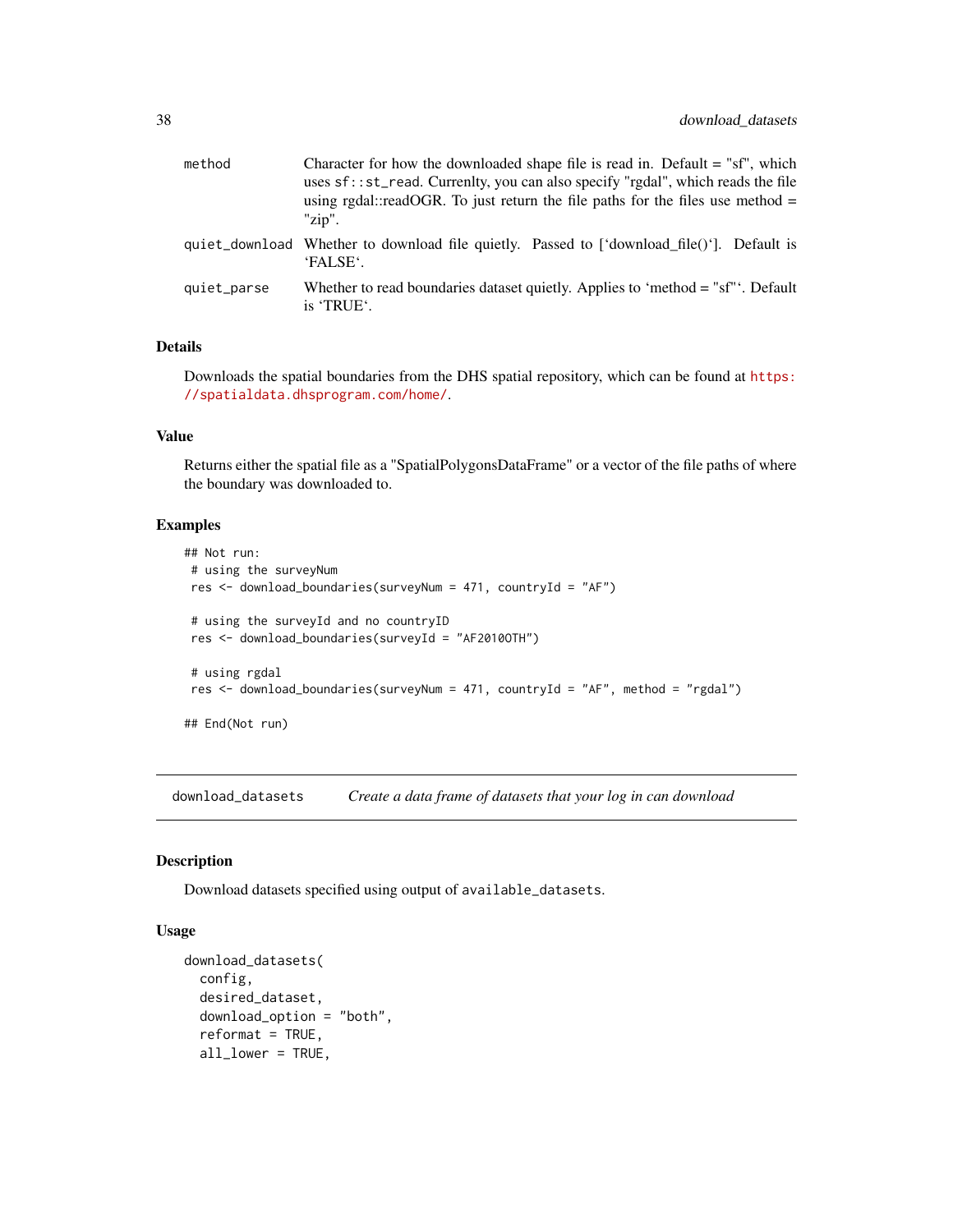#### <span id="page-38-0"></span>extraction 39

```
output_dir_root = NULL,
...
```
# Arguments

 $\mathcal{L}$ 

| config          | Object of class 'rdhs_config' as produced by 'read_rdhs_config' that must con-<br>tain a valid 'email', 'project' and 'password'. |
|-----------------|-----------------------------------------------------------------------------------------------------------------------------------|
| desired_dataset |                                                                                                                                   |
|                 | Row from available_datasets                                                                                                       |
| download_option |                                                                                                                                   |
|                 | Character dictating how the survey is stored when downloaded. Must be one of:                                                     |
|                 | • "zip" - Just the zip. "z", "i", "p" or "zip" will match                                                                         |
|                 | • "rds" - Just the read in and saved rds. "r", "d", "s" or "rdhs" will match                                                      |
|                 | • "both" - Both the rds and extract. "b", "o", "t", "h" or "both" will match                                                      |
| reformat        | Boolean detailing whether dataset rds should be reformatted for ease of use later.<br>$Default = TRUE$                            |
| all_lower       | Logical indicating whether all value labels should be lower case. Default to<br>'TRUE'.                                           |
| output_dir_root |                                                                                                                                   |
|                 | Directory where files are to be downloaded to                                                                                     |
| .               | Any other arguments to be passed to read_dhs_dataset                                                                              |
| extraction      | DHS survey questions extracted from datasets                                                                                      |

# Description

Create a list of survey responses extracted using output of R6\_client\_dhs\$public\_methods\$survey\_questions

# Usage

```
extraction(questions, available_datasets, geo_surveys, add_geo = FALSE)
```
# Arguments

| questions          | Output of R6_client_dhs\$public_methods\$survey_questions                                     |
|--------------------|-----------------------------------------------------------------------------------------------|
| available datasets |                                                                                               |
|                    | Datasets that could be available. Output of R6_client_dhs\$public_methods\$available_datasets |
| geo_surveys        | Geographic Data Survey file paths.                                                            |
| add_geo            | Boolean detailing if geographic datasets should be added.                                     |

# Value

Returns 'data.frame' with variables corresponding to the requested variables in the questions object. Will also have geographic data related columns if 'add\_geo=TRUE' is set. Lastly a SurveyId variable will also be appended corresponding to [dhs\\_datasets](#page-16-1)\$SurveyId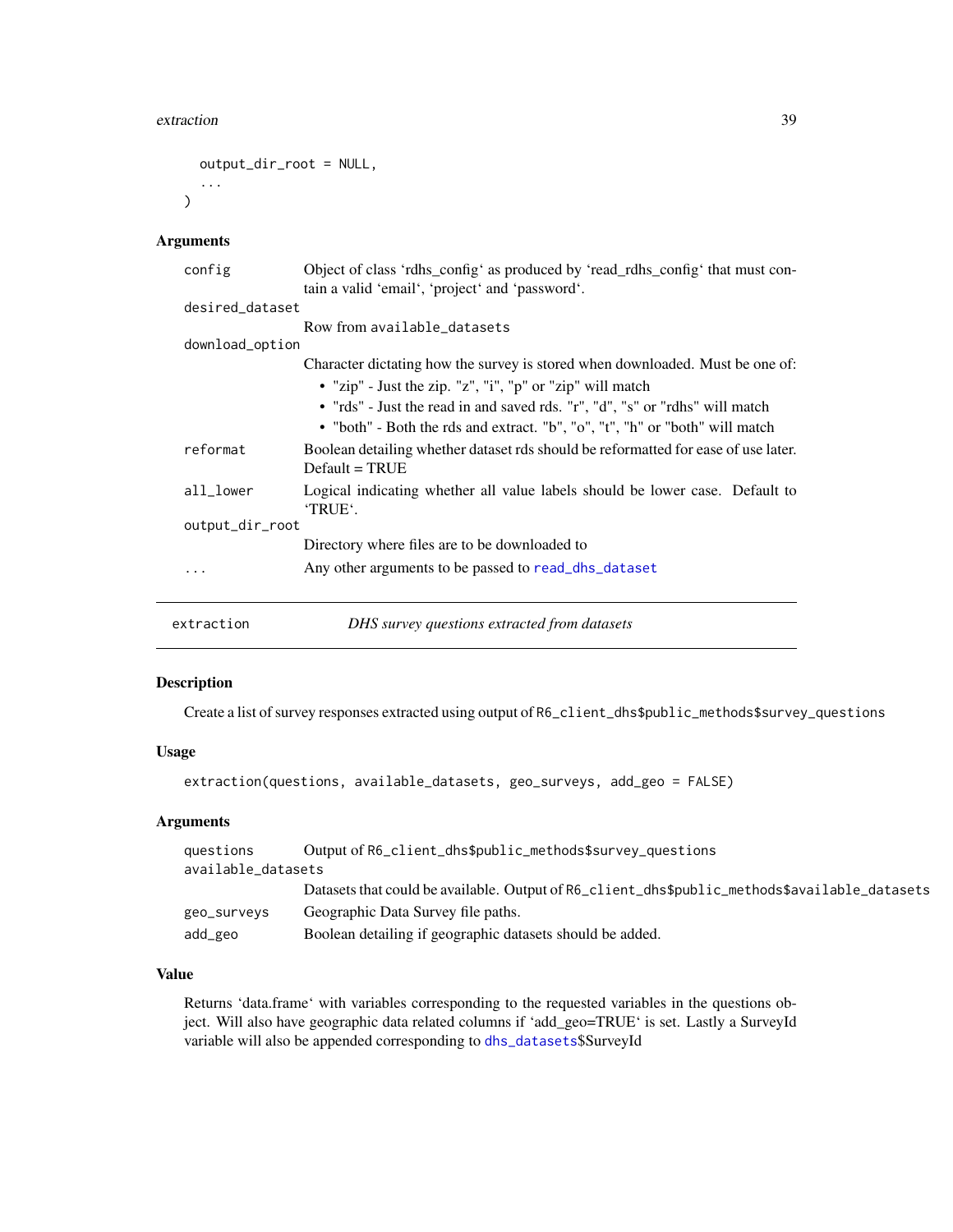<span id="page-39-1"></span><span id="page-39-0"></span>extract\_dhs *Extract Data*

# Description

Extracts data from your downloaded datasets according to a data.frame of requested survey variables or survey definitions

#### Usage

extract\_dhs(questions, add\_geo = FALSE)

# Arguments

| questions | Ouestions to be queried, in the format from search_variables or search_variable_labels |
|-----------|----------------------------------------------------------------------------------------|
| add_geo   | Add geographic information to the extract. Defaut = 'TRUE'                             |

# Details

Function to extract datasets using a set of survey questions as taken from the output from [search\\_variables](#page-56-1) or [search\\_variable\\_labels](#page-58-1)

# Value

A list of 'data.frames' for each survey data extracted.

```
## Not run:
# get the model datasets included with the package
model_datasets <- model_datasets
# download one of them
g <- get_datasets(dataset_filenames = model_datasets$FileName[1])
# create some terms of data me may want to extrac
st <- search_variable_labels(names(g), "bed net")
# and now extract it
ex <- extract_dhs(st)
## End(Not run)
```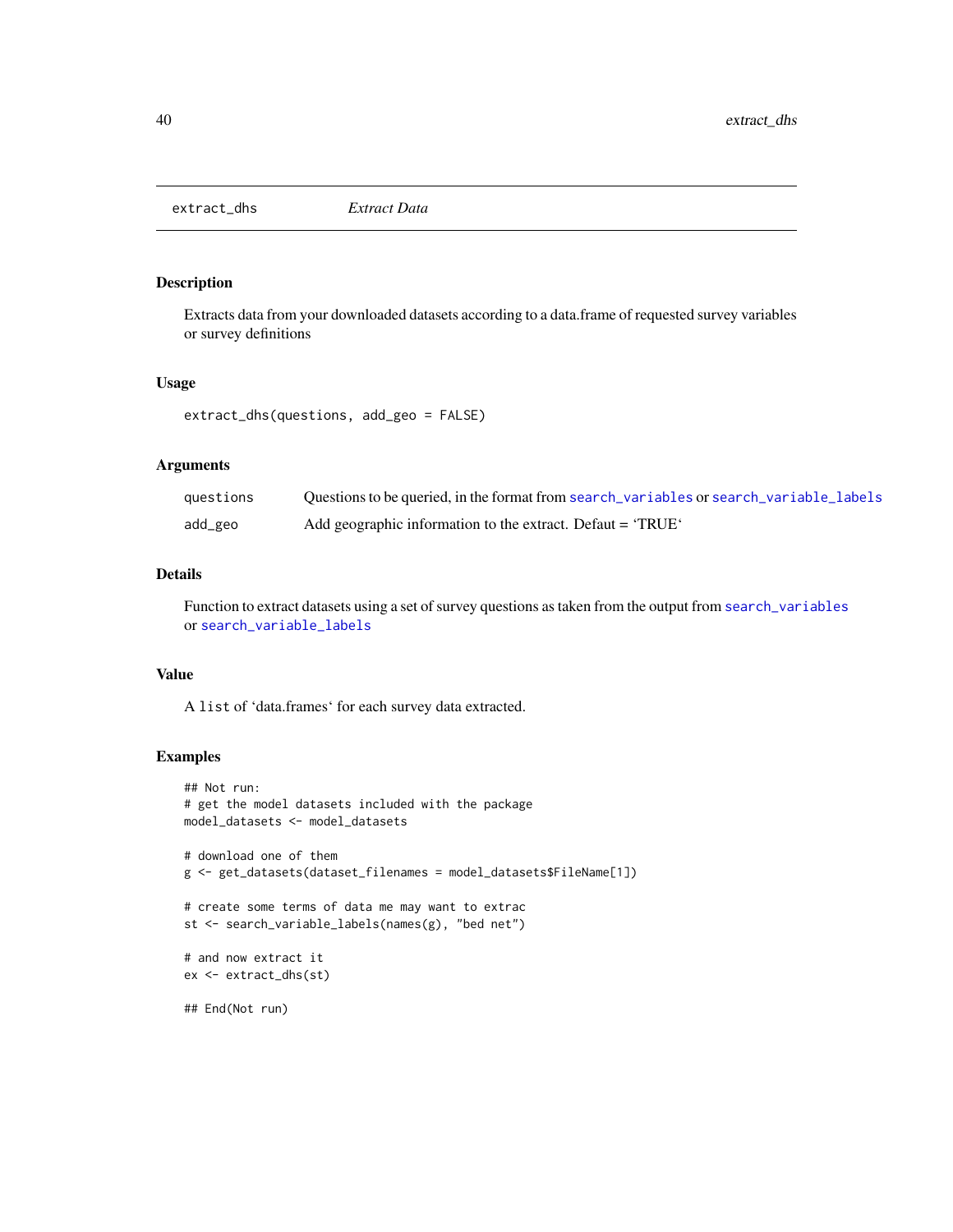<span id="page-40-0"></span>

# Description

reformat haven and labelled read ins to have no factors or labels

# Usage

```
factor_format(res, reformat = FALSE, all_lower = TRUE)
```
# Arguments

| res       | dataset to be formatted                                                                                    |
|-----------|------------------------------------------------------------------------------------------------------------|
| reformat  | Boolean whether to remove all factors and labels and just return the unfactored<br>$data.$ Default = FALSE |
| all lower | Logical indicating whether all value labels should be lower case. Default to<br><b>TRUE</b> .              |

# Value

list with the formatted dataset and the code descriptions

file\_dataset\_format *Returns what the dataset file ending should be for a given filename*

#### Description

Returns what the dataset file ending should be for a given filename

#### Usage

```
file_dataset_format(file_format)
```
#### Arguments

file\_format FileFormat for a file as taken from the API, e.g. dhs\_datasets(returnFields = "FileFormat")

# Value

One of "dat","dat","sas7bdat","sav" or "dta"

```
file_format <- "Stata dataset (.dta)"
identical(rdhs:::file_dataset_format(file_format),"dta")
```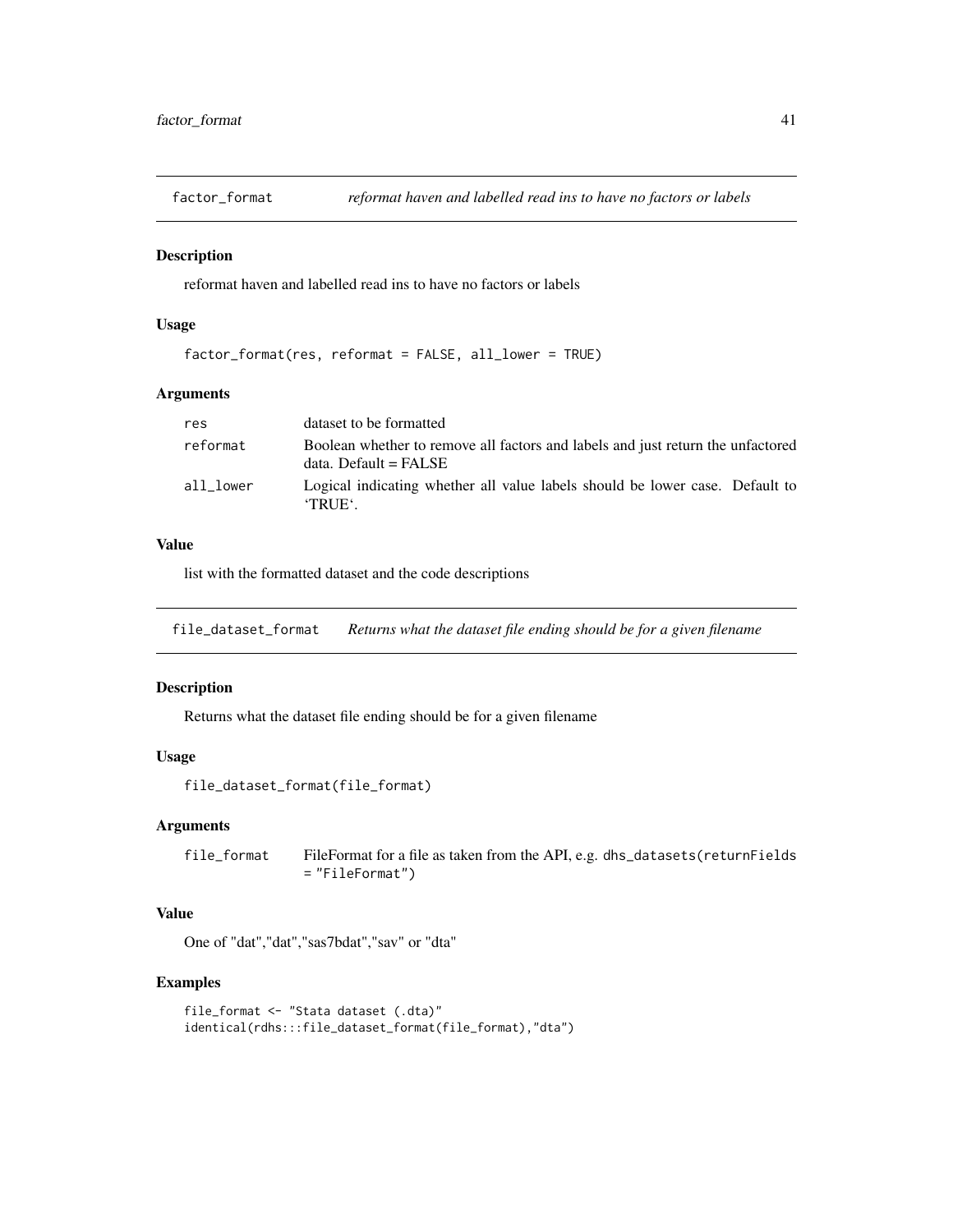<span id="page-41-0"></span>get\_available\_datasets

*Get Available Datasets*

# Description

Details the datasets that your login credentials have access to

# Usage

```
get_available_datasets(clear_cache = FALSE)
```
#### Arguments

clear\_cache Boolean detailing if you would like to clear the cached available datasets first. The default is set to FALSE. This option is available so that you can make sure your client fetches any new datasets that you have recently been given access to.

#### Details

Searches the DHS website for all the datasets that you can download. The results of this function are cached in the client. If you have recently requested new datasets from the DHS website then you can specify to clear the cache first so that you get the new set of datasets available to you. This function is used by [get\\_datasets](#page-42-1) and should thus be used with 'clear\_cache\_first = TRUE' before using 'get\_datasets' if you have recently requested new datasets.

# Value

A data.frame with 14 variables that detail the surveys you can download, their url download links and the country, survey, year etc info for that link.

```
## Not run:
# grab the datasets
datasets <- get_available_datasets()
# and if we look at the last one it will be the model datasets from DHS
tail(datasets, 1)
## End(Not run)
```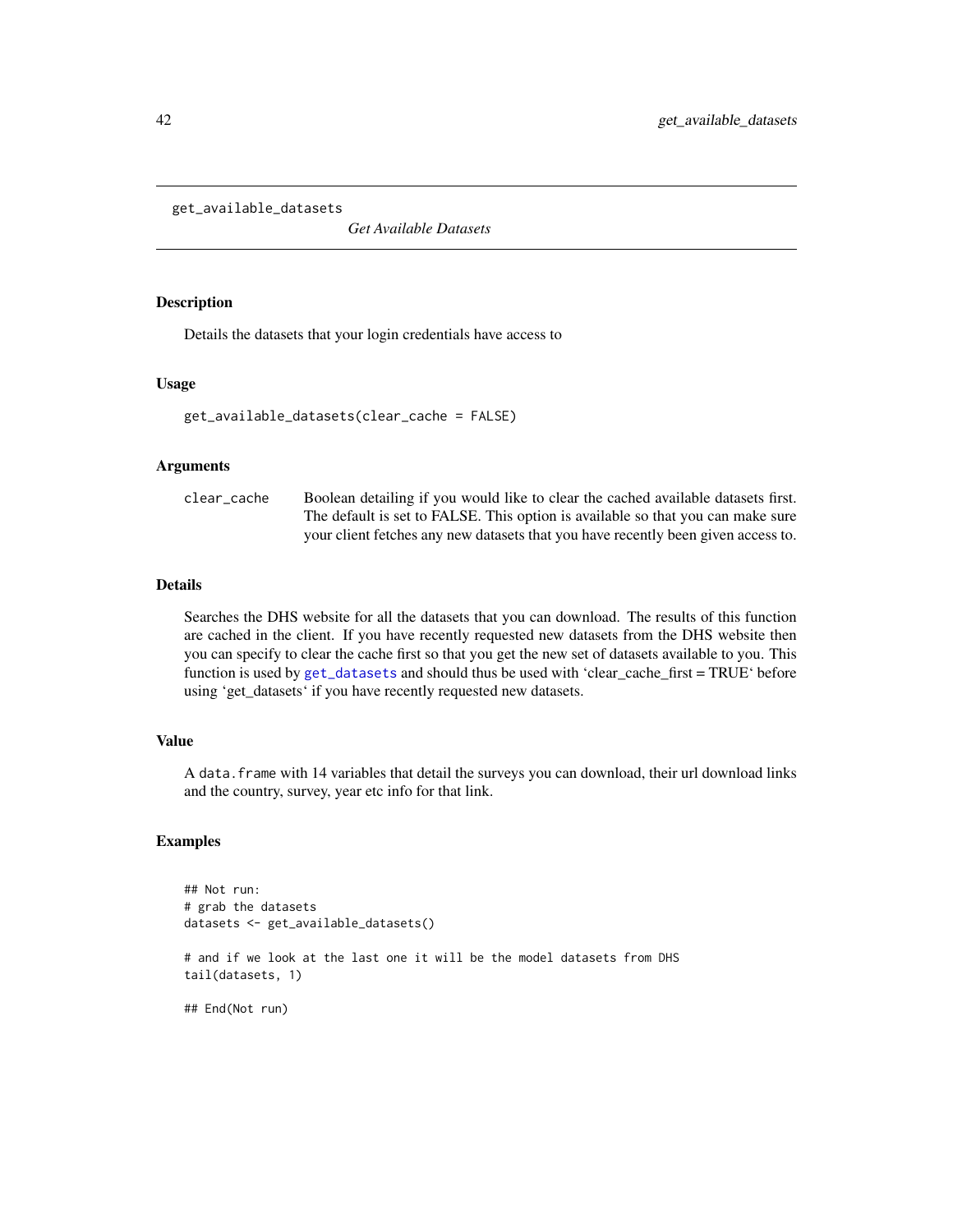<span id="page-42-1"></span><span id="page-42-0"></span>get\_datasets *Get Datasets*

#### Description

Downloads datasets you have access to from the DHS website

#### Usage

```
get_datasets(
  dataset_filenames,
  download_option = "rds",
  reformat = FALSE,all_lower = TRUE,
  output_dir_root = NULL,
  clear_cache = FALSE,
  ...
\mathcal{L}
```
# Arguments

dataset\_filenames

The desired filenames to be downloaded. These can be found as one of the returned fields from [dhs\\_datasets](#page-16-1). Alternatively you can also pass the desired rows from cod[edhs\\_datasets.](#page-16-1)

#### download\_option

|                 | Character specifying whether the dataset should be just downloaded ("zip"), im-<br>ported and saved as an .rds object ("rds"), or both extract and rds ("both"). Con-<br>veniently you can just specify any letter from these options. |
|-----------------|----------------------------------------------------------------------------------------------------------------------------------------------------------------------------------------------------------------------------------------|
| reformat        | Boolean concerning whether to reformat read in datasets by removing all factors<br>and labels. Default $=$ FALSE.                                                                                                                      |
| all_lower       | Logical indicating whether all value labels should be lower case. Default to<br>'TRUE'.                                                                                                                                                |
| output_dir_root |                                                                                                                                                                                                                                        |
|                 | Root directory where the datasets will be stored within. The default will down-<br>load datasets to a subfolder of the client root called "datasets"                                                                                   |
| clear_cache     | Should your available datasets cache be cleared first. This will allow newly<br>accessed datasets to be available. Default = 'FALSE'                                                                                                   |
| $\cdots$        | Any other arguments to be passed to read_dhs_dataset                                                                                                                                                                                   |
|                 |                                                                                                                                                                                                                                        |

#### Details

Gets datasets from your cache or downloads from the DHS website. By providing the filenames, as specified in one of the returned fields from [dhs\\_datasets](#page-16-1), the client will log in for you and download all the files you have requested. If any of the requested files are unavailable for your log in, these will be flagged up first as a message so you can make a note and request them through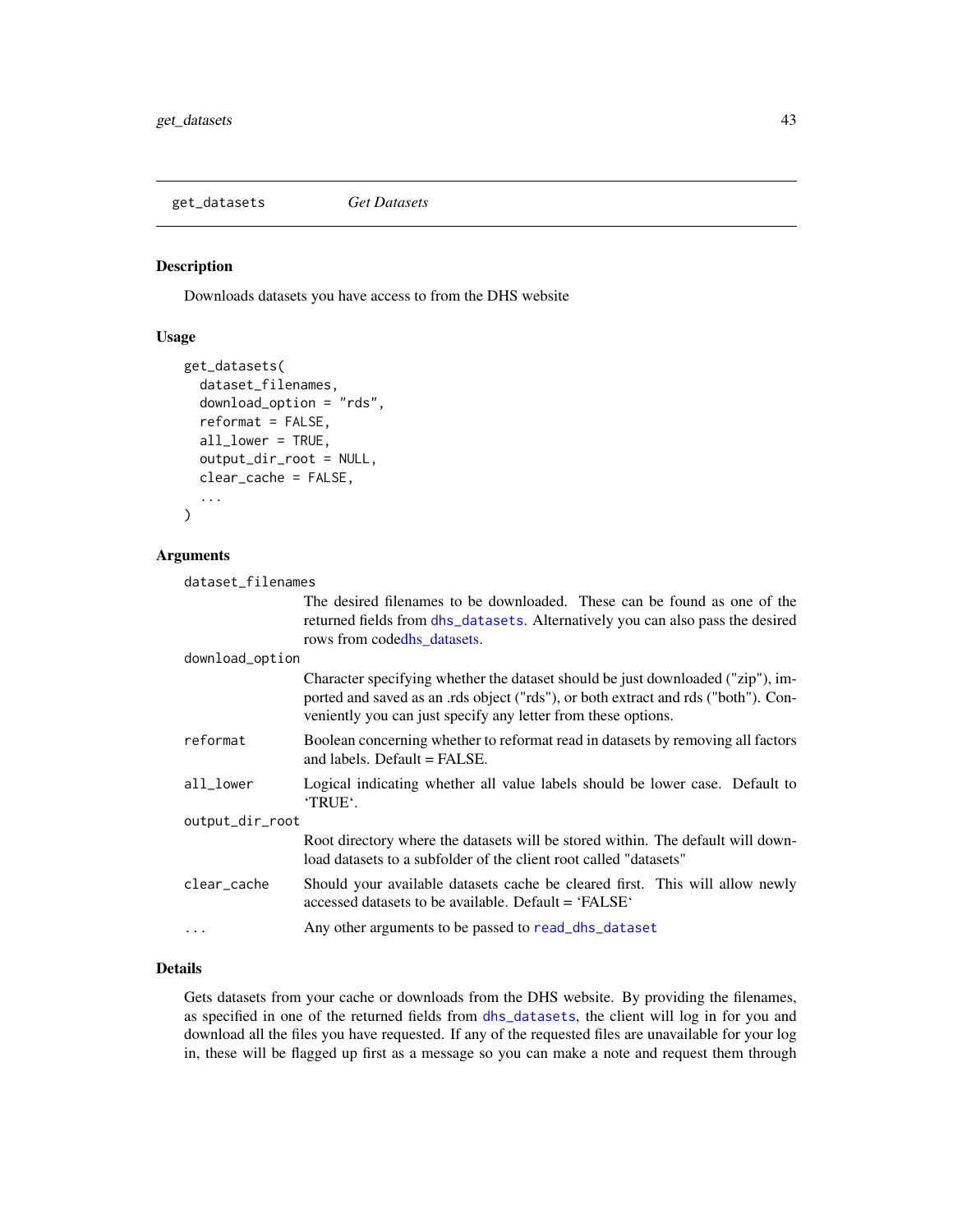<span id="page-43-0"></span>the DHS website. You also have the option to control whether the downloaded zip file is then extracted and converted into a more convenient R data.frame. This converted object will then be subsequently saved as a ".rds" object within the client root directory datasets folder, which can then be more quickly loaded when needed with readRDS. You also have the option to reformat the dataset, which will ensure that the datasets returned are encoded simply as character strings, i.e. there are no factors or labels.

# Value

Depends on the download\_option requested, but ultimately it is a file path to where the dataset was downloaded to, so that you can interact with it accordingly.

#### Examples

```
## Not run:
# get the model datasets included with the package
model_datasets <- model_datasets
# download one of them
g <- get_datasets(dataset_filenames = model_datasets$FileName[1])
## End(Not run)
```
get\_downloaded\_datasets

*Get Downloaded Datasets*

#### Description

Detail the datasets that you have already downloaded

#### Usage

```
get_downloaded_datasets()
```
#### Details

Returns a data.frame of the datasets that have been downloaded within this client. This could be useful if you are without an internet connection and wish to know which saved dataset files in your root directory correspond to which dataset

#### Value

A data.frame of downloaded datasets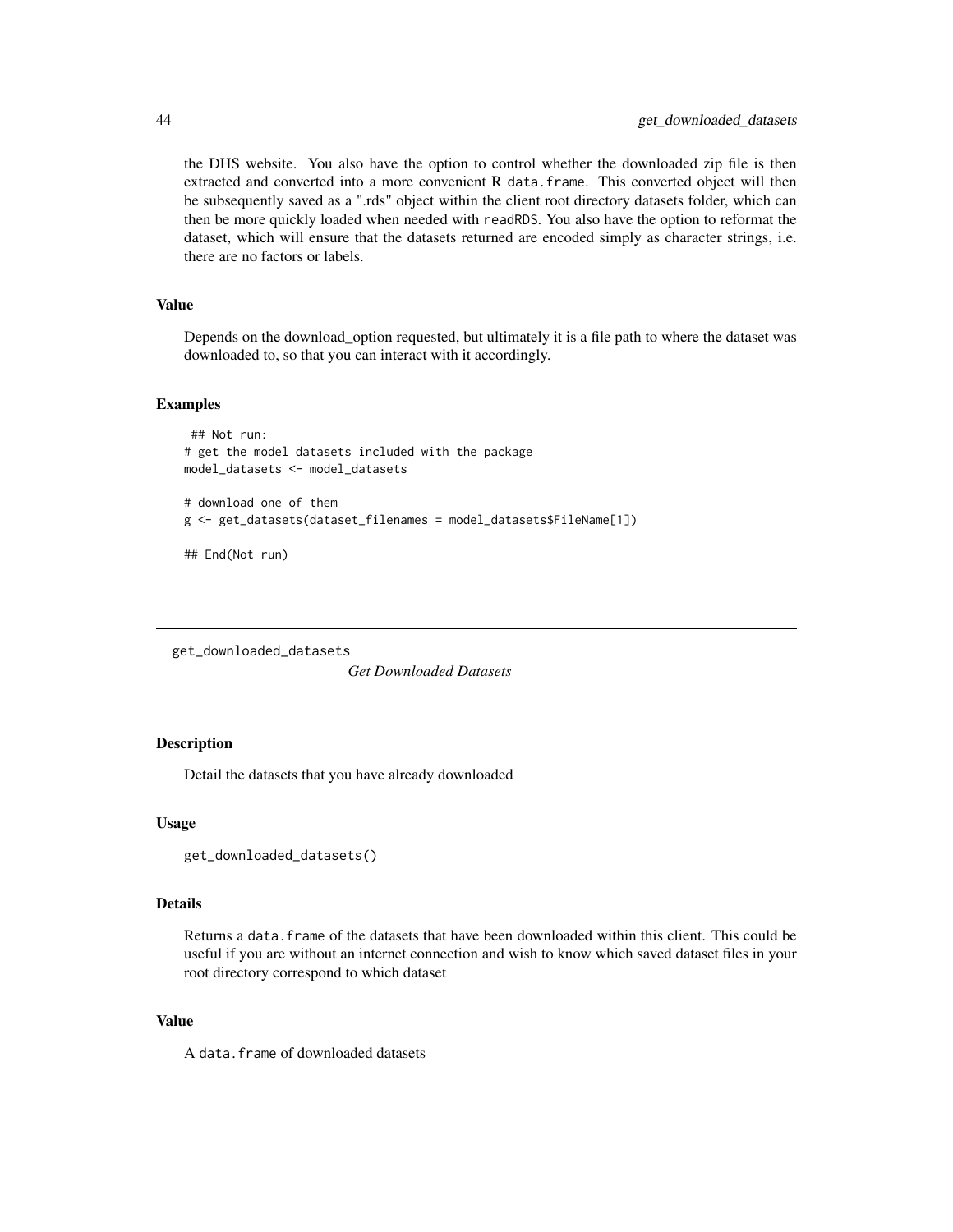# <span id="page-44-0"></span>get\_labels\_from\_dataset 45

# Examples

```
## Not run:
# get the model datasets included with the package
model_datasets <- model_datasets
# download one of them
g <- get_datasets(dataset_filenames = model_datasets$FileName[1])
# these will then be stored so that we know what datasets we have downloaded
d <- get_downloaded_datasets()
# which returns a names list of file paths to the datasets
d[1]
## End(Not run)
```
get\_labels\_from\_dataset

*Return variable labels from a dataset*

# Description

Returns variable labels stored as "label" attribute.

#### Usage

get\_labels\_from\_dataset(data, return\_all = TRUE)

#### Arguments

| data       | A data, frame from which to extract variable labels.                      |
|------------|---------------------------------------------------------------------------|
| return all | Logical whether to return all variables (TRUE) or only those with labels. |

# Value

A data.frame consisting of the variable name and labels.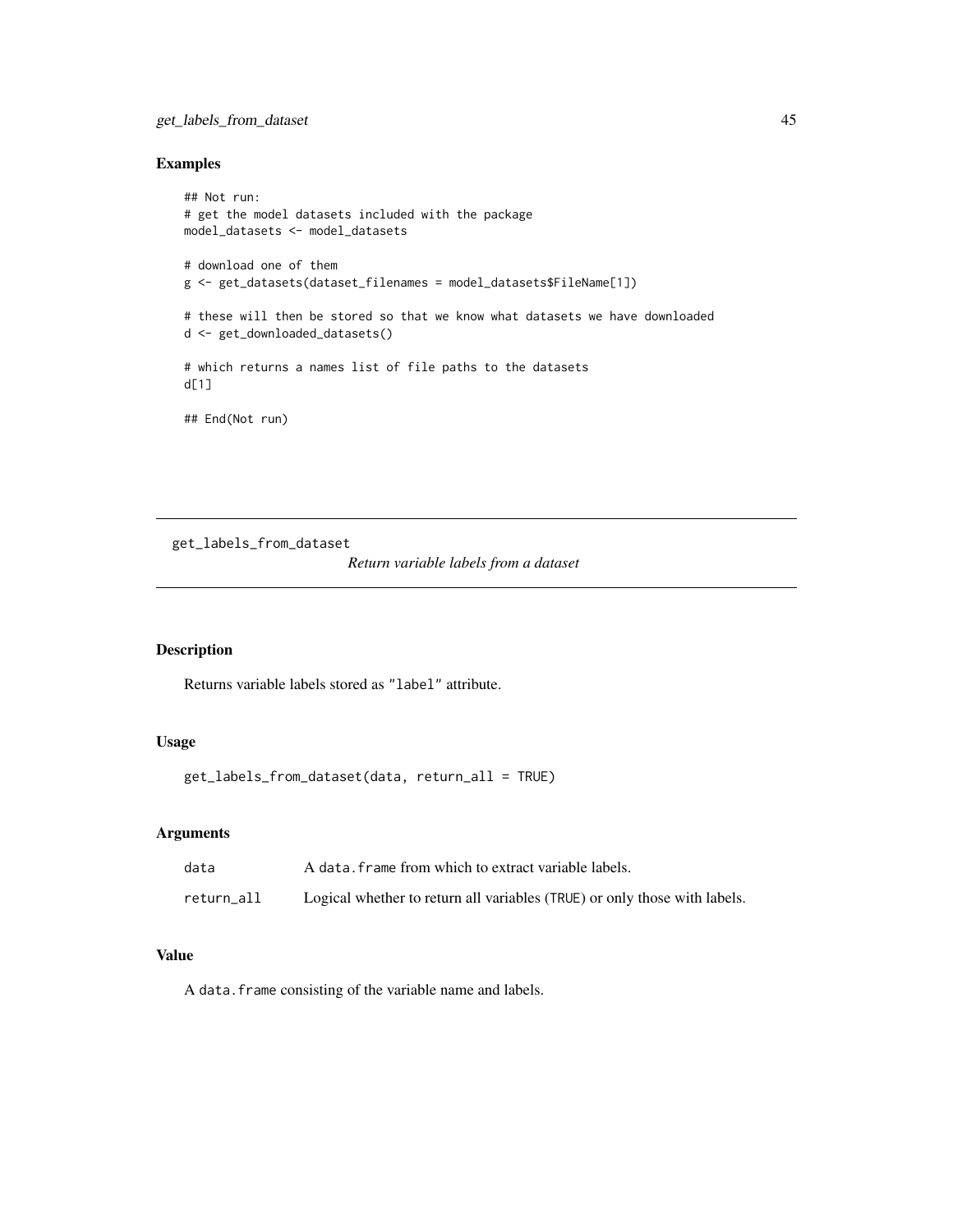<span id="page-45-0"></span>get\_rdhs\_config *Get rdhs config*

#### Description

Gets the rdhs config being used

#### Usage

get\_rdhs\_config()

# Details

Returns the config being used by rdhs at the moment. This will either be a 'data.frame' with class 'rdhs\_config' or will be NULL if this has not been set up yet

#### Value

A data.frame containing your rdhs config

get\_variable\_labels *Get Survey Variable Labels*

# Description

Return variable labels from a dataset

# Usage

```
get_variable_labels(dataset, return_all = TRUE)
```
#### Arguments

| dataset    | Can be either the file path to a dataset, the dataset as a 'data.frame' or the file- |
|------------|--------------------------------------------------------------------------------------|
|            | names of datasets. See details for more information                                  |
| return all | Logical whether to return all variables (TRUE) or only those with labels.            |

#### Details

Returns variable names and their labels from a dataset. You can pass for the 'data' argument any of the following:

- The file path to a saved dataset. This would be the direct output of [get\\_datasets](#page-42-1)
- A read in dataset, i.e. produced by using [readRDS](#page-0-0) to load a dataset from a file path produced by [get\\_datasets](#page-42-1)
- Dataset filenames. These can be found as one of the returned fields from [dhs\\_datasets](#page-16-1). If these datasets have not been downloaded before this will download them for you.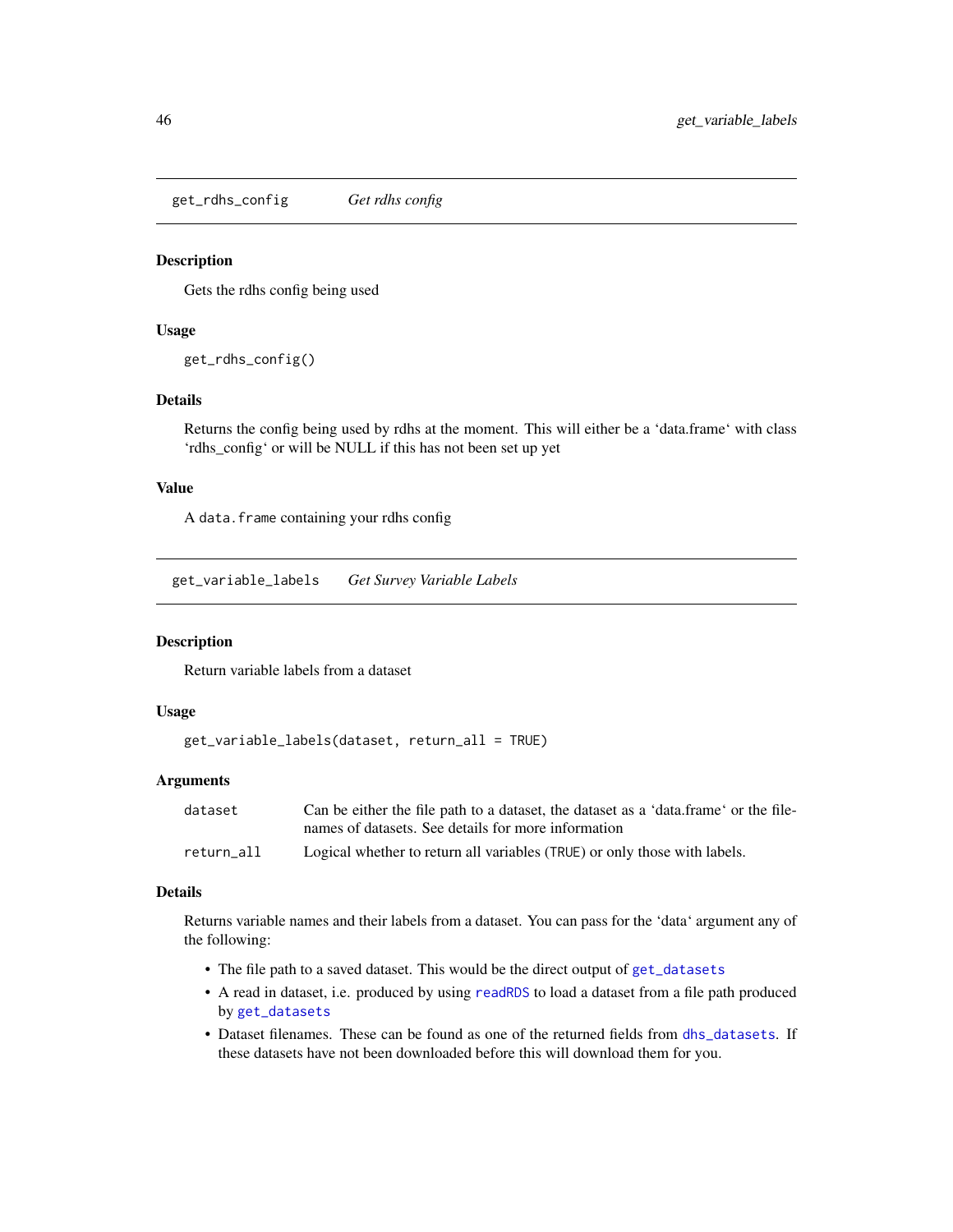<span id="page-46-0"></span>last\_api\_update 47

# Value

A data.frame consisting of the variable name and labels.

#### Examples

```
## Not run:
# get the model datasets included with the package
model_datasets <- model_datasets
# download one of them
g <- get_datasets(dataset_filenames = model_datasets$FileName[1])
# we can pass the list of filepaths to the function
head(get_variable_labels(g))
# or we can pass the full dataset
r <- readRDS(g[[1]])
head(get_variable_labels(r))
## End(Not run)
```
last\_api\_update *Pull last DHS API database update time*

# Description

Pull last DHS API database update time

# Usage

```
last_api_update(timeout = 30)
```
#### Arguments

timeout Numeric for API timeout. Default = 30

model\_datasets *DHS model datasets*

# Description

The model datasets from the DHS website in a 'data.frame' that is analogous to those returned by 'get\_available\_datasets()'

#### Usage

data(model\_datasets)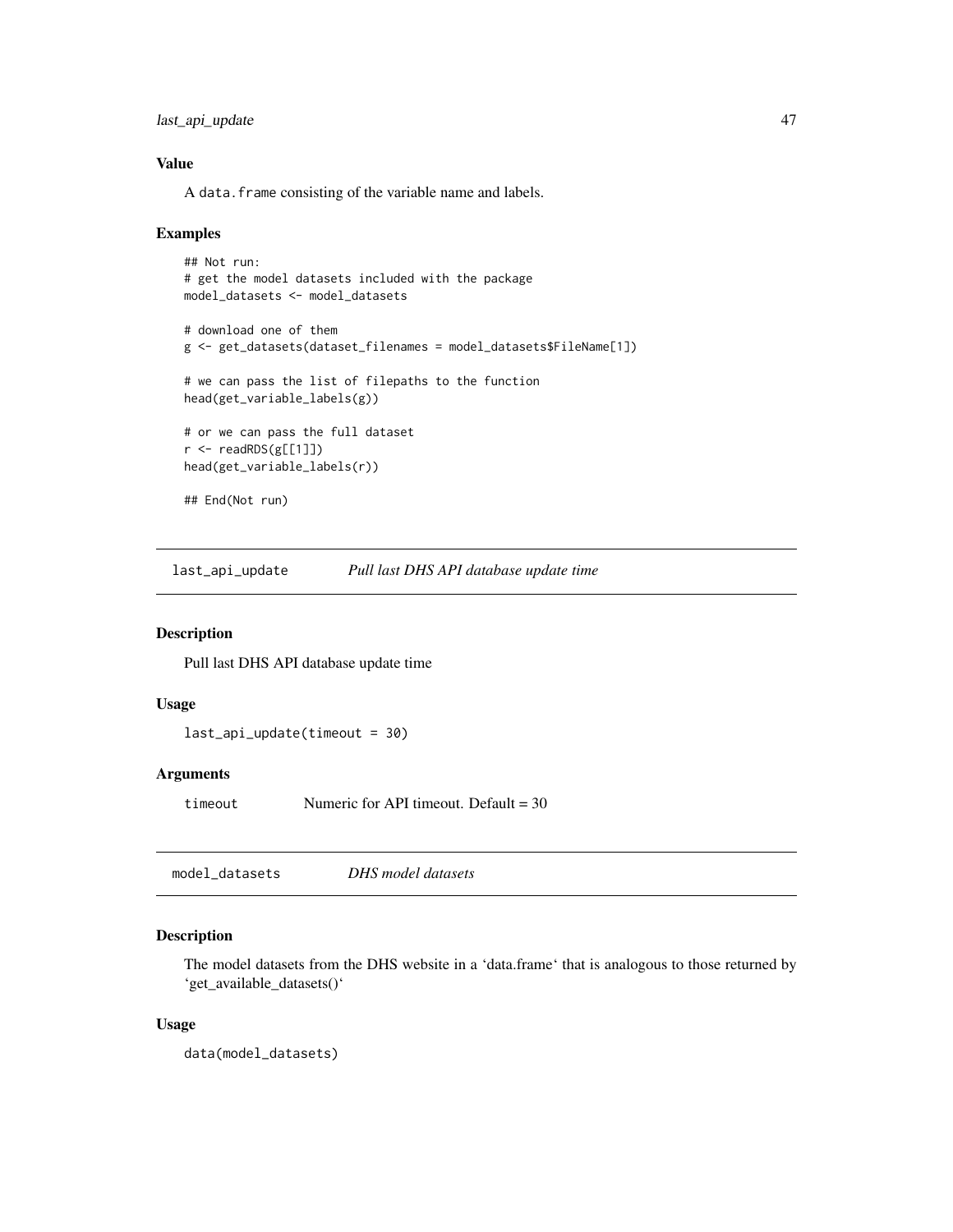# <span id="page-47-0"></span>Format

A dataframe of 36 observations of 14 variables: model\_datasets: A dataframe of model datasets

- "FileFormat"
- "FileSize"
- "DatasetType"
- "SurveyNum"
- "SurveyId"
- "FileType"
- "FileDateLastModified"
- "SurveyYearLabel"
- "SurveyType"
- "SurveyYear"
- "DHS\_CountryCode"
- "FileName"
- "CountryName"
- "URLS"

parse\_map *Create dictionary from DHS .MAP codebook*

# Description

Create dictionary from DHS .MAP codebook

# Usage

parse\_map(map, all\_lower = TRUE)

#### Arguments

| map          | A character vector containing .MAP file, e.g. from 'readLines()'.             |
|--------------|-------------------------------------------------------------------------------|
| $all\_lower$ | Logical indicating whether all value labels should be converted to lower case |

# Details

Currently hardcoded for 111 char width .MAP files, which covers the vast majority of DHS Phase V, VI, and VIII. To be extended in the future and perhaps add other useful options.

#### Value

A data frame containing metadata, principally variable labels and a vector of value labels.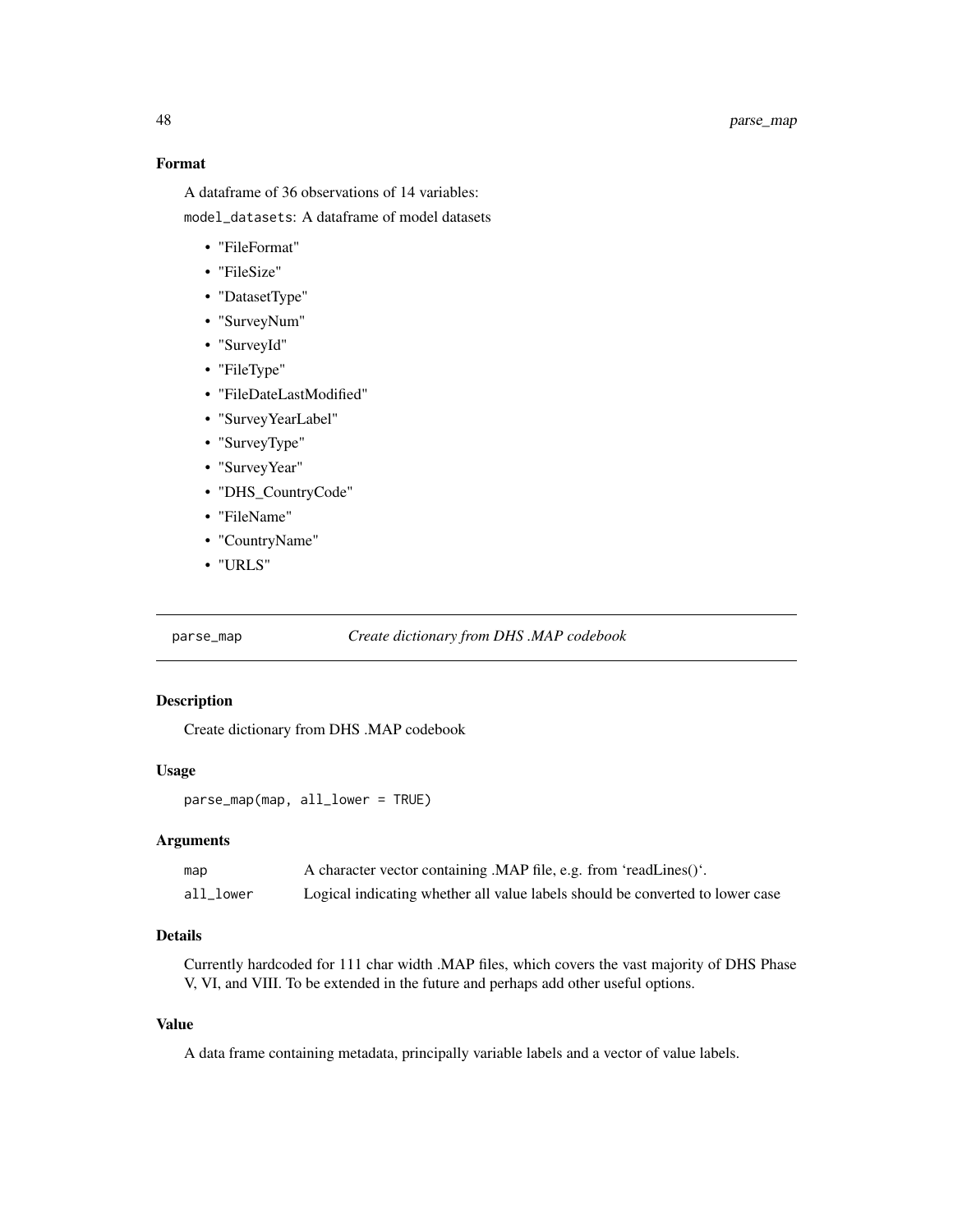# <span id="page-48-0"></span>parse\_meta 49

# Examples

```
mrdt_zip <- tempfile()
download.file("https://dhsprogram.com/data/model_data/dhs/zzmr61fl.zip",
              mrdt_zip, mode="wb")
map <- rdhs::read_zipdata(mrdt_zip, "\\.MAP", readLines)
dct <- rdhs:::parse_map(map)
```
# parse\_meta *Parse fixed-width file metadata*

# Description

Parse dataset metadata

#### Usage

```
parse_dcf(dcf, all_lower = TRUE)
```

```
parse_sps(sps, all_lower = TRUE)
```
parse\_do(do, dct, all\_lower = TRUE)

# Arguments

| dcf       | DCF file path to parse.                                                                           |
|-----------|---------------------------------------------------------------------------------------------------|
| all_lower | logical indicating whether to convert variable labels to lower case. Defaults to<br><b>TRUE</b> . |
| sps       | SPS file as character vector (e.g. from readLines / brio::read_lines)                             |
| do        | DO file as character vector (e.g. from readLines / brio::read lines)                              |
| dct       | DCT file as character vector (e.g. from readLines / brio::read_lines)                             |

# Value

data.frame with metadata for parsing fixed-width flat file

```
mrfl_zip <- tempfile()
download.file("https://dhsprogram.com/data/model_data/dhs/zzmr61fl.zip",
              mrf1_zip, mode = "wb")
dcf <- rdhs::read_zipdata(mrfl_zip, "\\.DCF", readLines)
dct <- rdhs:::parse_dcf(dcf)
sps <- rdhs::read_zipdata(mrfl_zip, "\\.SPS", readLines)
```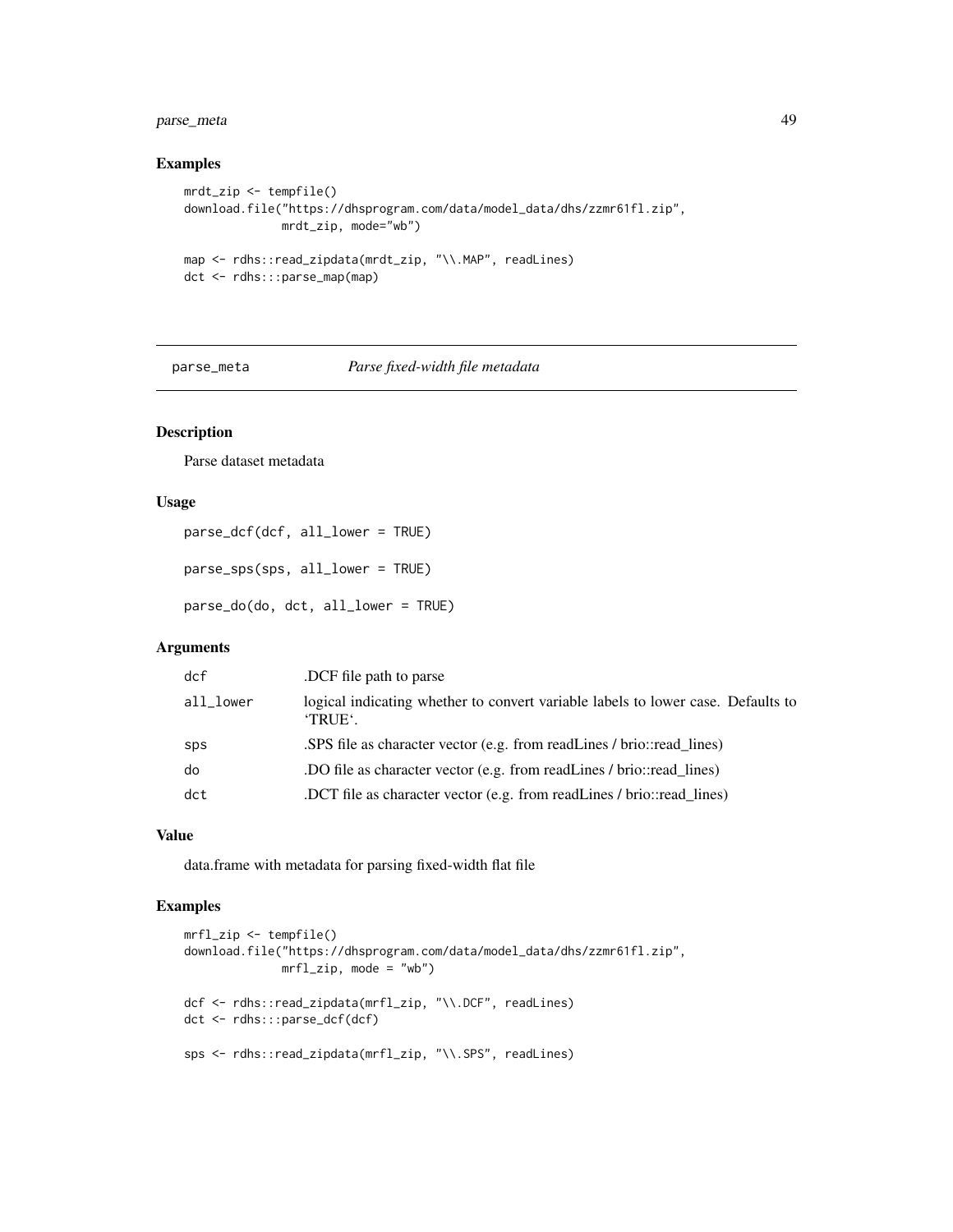```
dct <- rdhs:::parse_sps(sps)
do <- rdhs::read_zipdata(mrfl_zip, "\\.DO", readLines)
dctin <- rdhs::read_zipdata(mrfl_zip, "\\.DCT", readLines)
dct <- rdhs:::parse_do(do, dctin)
```
rbind\_labelled *Combine data frames with columns of class 'labelled'*

#### Description

Combine data frames with columns of class 'labelled'

# Usage

```
rbind\_labelled(..., labels = NULL, warn = TRUE)
```
# Arguments

| $\cdots$ | data frames to bind together, potentially with columns of class "labelled". The<br>first argument can be a list of data frames, similar to 'plyr::rbind.fill'. |
|----------|----------------------------------------------------------------------------------------------------------------------------------------------------------------|
| labels   | A named list providing vectors of value labels or describing how to handle<br>columns of class 'labelled'. See details for usage.                              |
| warn     | Logical indicating to warn if combining variables with different value labels.<br>Defaults to TRUE.                                                            |

# Details

The argument 'labels' provides options for how to handle binding of columns of class 'labelled'. Typical use is to provide a named list with elements for each labelled column. Elements of the list are either a vector of labels that should be applied to the column or the character string "concatenated", which indicates that labels should be concatenated such that all unique labels are distinct values in the combined vector. This is accomplished by converting to character strings, binding, and then casting back to labelled. For labelled columns for which labels are not provided in the 'label' argument, the default behaviour is that the labels from the first data frame with labels for that column are inherited by the combined data.

See examples.

#### Value

A data frame.

<span id="page-49-0"></span>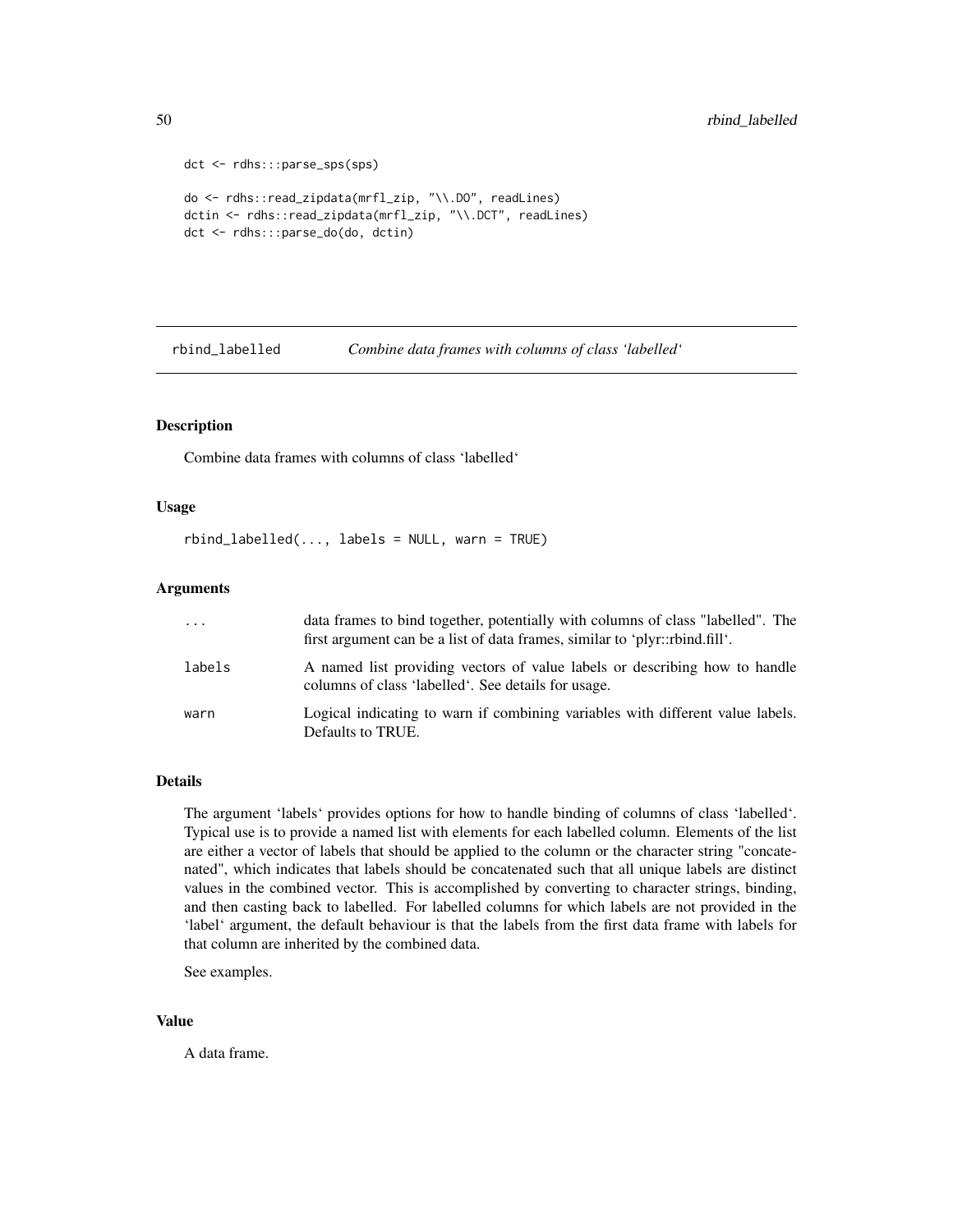# <span id="page-50-0"></span>rbind\_list\_base 51

#### Examples

```
df1 <- data.frame(
area = haven::labelled(c(1L, 2L, 3L), c("reg 1"=1,"reg 2"=2,"reg 3"=3)),climate = haven::labelled(c(\emptyset L, 1L, 1L), c("cold"—0,"hot"—1))
)
df2 <- data.frame(
area = haven::labelled(c(1L, 2L), c("reg A" = 1, "reg B" = 2)),climate = haven::labelled(c(1L, 0L), c("cold"=0, "warm"=1))\lambda# Default: all data frames inherit labels from first df. Incorrect if
# "reg 1" and "reg A" are from different countries, for example.
dfA <- rbind_labelled(df1, df2)
haven::as_factor(dfA)
# Concatenate value labels for "area". Regions are coded separately,
# and original integer values are lost (by necessity of more levels now).
# For "climate", codes "1 = hot" and "1 = warm", are coded as the same
# outcome, inheriting "1 = hot" from df1 by default.
dfB <- rbind_labelled(df1, df2, labels=list(area = "concatenate"))
dfB
haven::as_factor(dfB)
# We can specify to code as "1=warm/hot" rather than inheriting "hot".
dfC <- rbind_labelled(df1, df2,
labels=list(area = "concatenate", climate = c("cold"=0, "warm/hot"=1)))
dfC$climate
haven::as_factor(dfC)
# Or use `climate="concatenate"` to code "warm" and "hot" as different.
dfD <- rbind_labelled(df1, df2,
labels=list(area = "concatenate", climate="concatenate"))
dfD
haven::as_factor(dfD)
```
rbind\_list\_base *implementation of data.tables rbindlist*

#### Description

implementation of data.tables rbindlist

#### Usage

rbind\_list\_base(x)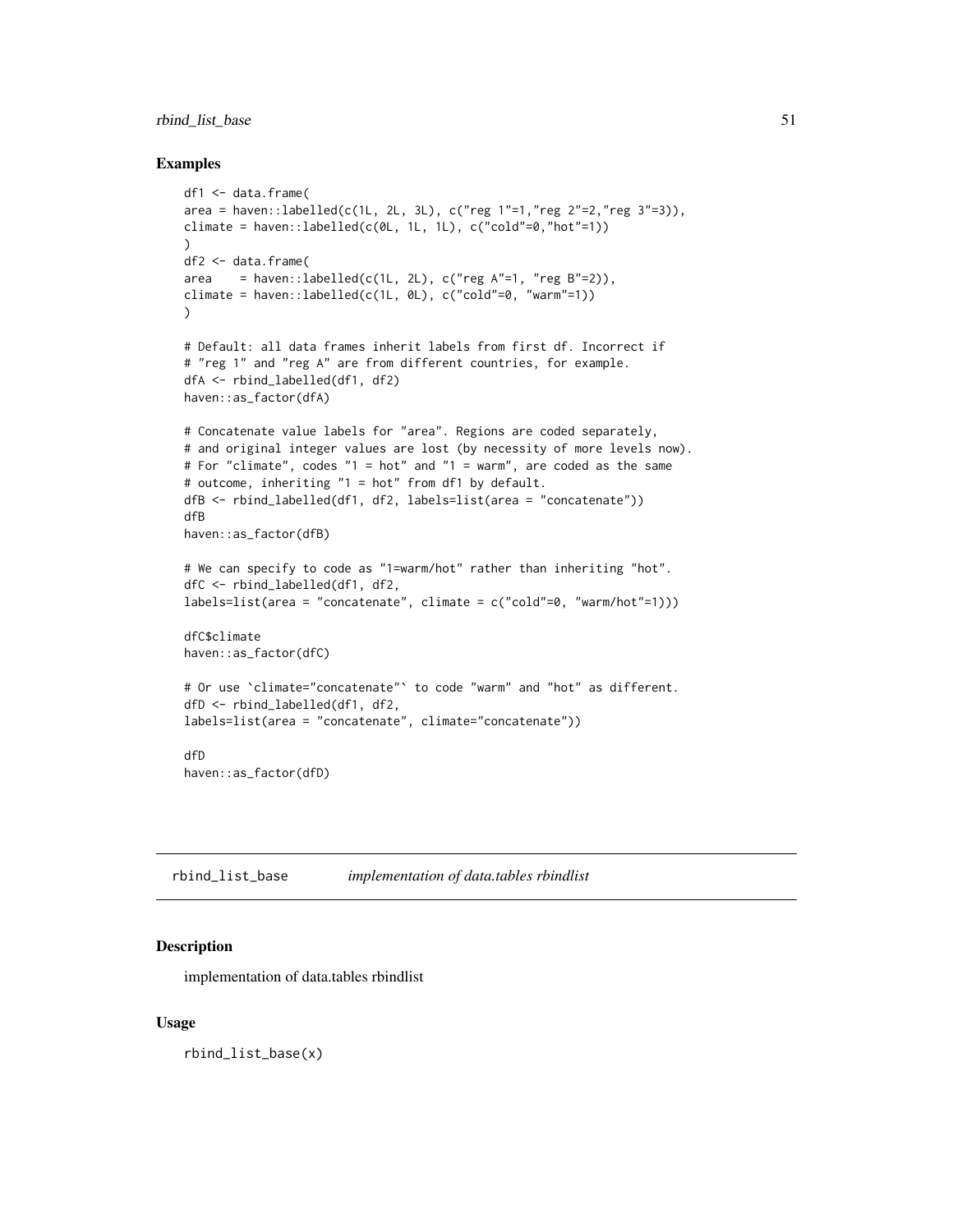#### <span id="page-51-0"></span>Arguments

x List of lists to be converted to a data.frame

rdhs rdhs *DHS database through R*

# Description

Provides a client for (1) querying the DHS API for survey indicators and metadata, (2) identifying surveys and datasets for analysis, (3) downloading survey datasets from the DHS website, (4) loading datasets and associate metadata into R, and (5) extracting variables and combining datasets for pooled analysis.

# Author(s)

Maintainer: OJ Watson <oj.watson@hotmail.co.uk> [\(ORCID\)](https://orcid.org/0000-0003-2374-0741)

Authors:

• Jeff Eaton [\(ORCID\)](https://orcid.org/0000-0001-7728-728X)

Other contributors:

- Lucy D'Agostino McGowan [\(ORCID\)](https://orcid.org/0000-0001-7297-9359) [reviewer]
- Duncan Gillespie [reviewer]

# See Also

Useful links:

- <https://docs.ropensci.org/rdhs/>
- Report bugs at <https://github.com/ropensci/rdhs/issues>

<span id="page-51-1"></span>read\_dhs\_dataset *read in dhs standard file types*

# Description

read in dhs standard file types

#### Usage

```
read_dhs_dataset(file, dataset, reformat = FALSE, all_lower = TRUE, ...)
```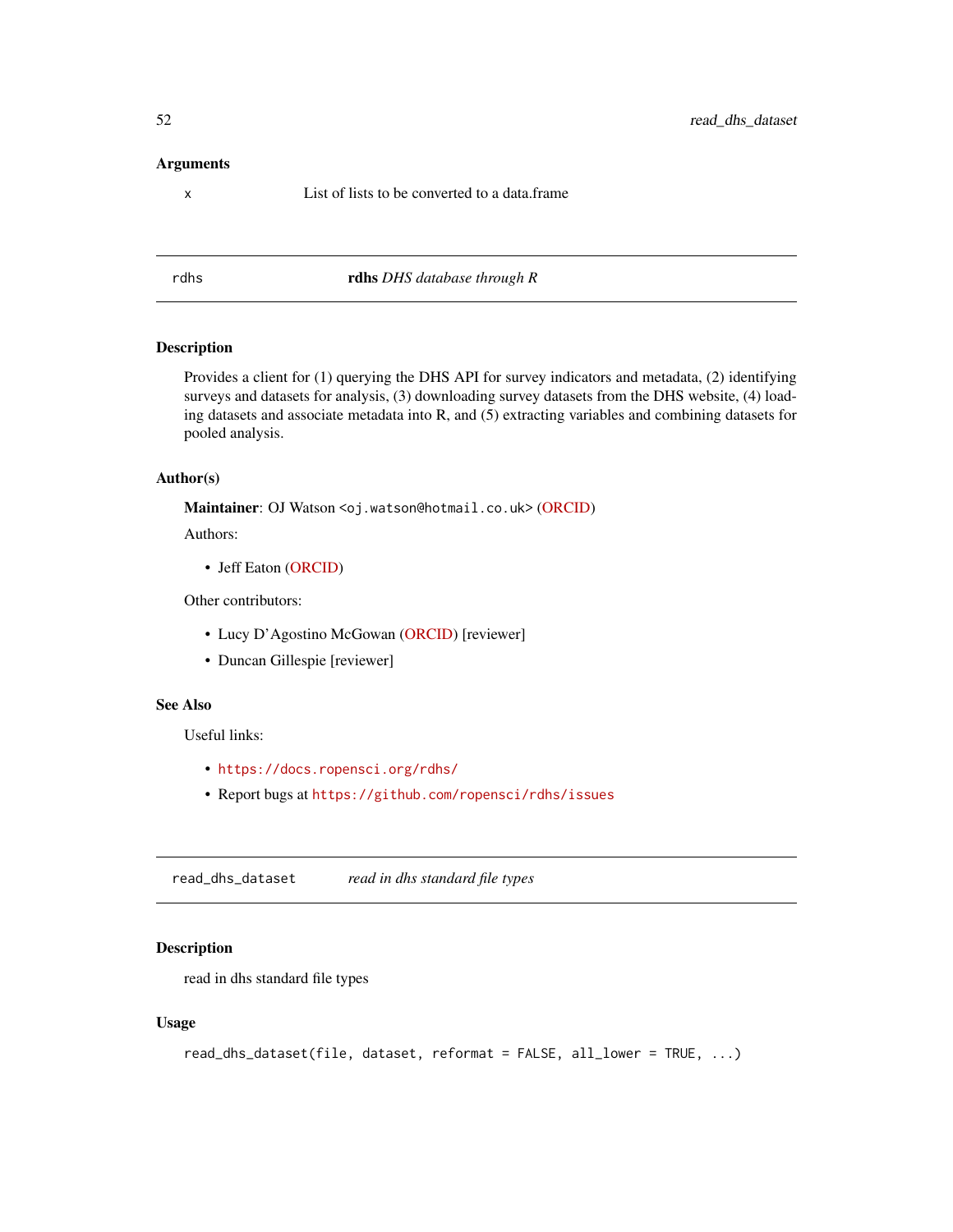# <span id="page-52-0"></span>read\_dhs\_dta 53

#### **Arguments**

| file      | path to zip file to be read                                                             |
|-----------|-----------------------------------------------------------------------------------------|
| dataset   | row from dhs_datasets that corresponds to the file                                      |
| reformat  | boolean detailing if datasets should be nicely reformatted. Default = 'FALSE'           |
| all lower | Logical indicating whether all value labels should be lower case. Default to<br>'TRUE'. |
| .         | Extra arguments to be passed to either read_dhs_dta or read_dhs_flat                    |
|           |                                                                                         |

<span id="page-52-1"></span>

read\_dhs\_dta *Read DHS Stata data set*

#### Description

This function reads a DHS recode dataset from the zipped Stata dataset. By default ('mode = "haven"'), it reads in the stata data set using [read\\_dta](#page-0-0)

#### Usage

read\_dhs\_dta(zfile, mode = "haven", all\_lower =  $TRUE$ , ...)

#### Arguments

| zfile     | Path to '.zip' file containing Stata dataset, usually ending in filename 'XXXXXXDT.zip'                                                            |
|-----------|----------------------------------------------------------------------------------------------------------------------------------------------------|
| mode      | Read mode for Stata '.dta' file. Defaults to "haven", see 'Details' for other<br>options.                                                          |
| all lower | Logical indicating whether all value labels should be lower case. Default to<br>'TRUE'.                                                            |
| $\cdot$   | Other arguments to be passed to read_zipdata. Here this will be arguments to<br>pass to either read_dta or read.dta depending on the mode provided |

#### Details

The default 'mode="haven"' uses [read\\_dta](#page-0-0) to read in the dataset. We have chosen this option as it is more consistent with respect to variable labels and descriptions than others. The other options either use use read. dta or they use the '.MAP' dictionary file provided with the DHS Stata datasets to reconstruct the variable labels and value labels. In this case, value labels are stored are stored using the the 'labelled' class from 'haven'. See '?haven::labelled' for more information. Variable labels are stored in the "label" attribute of each variable, the same as 'haven::read\_dta()'.

Currently, 'mode="map"' is only implemented for 111 character fixed-width .MAP files, which comprises the vast majority of recode data files from DHS Phases V, VI, and VII and some from Phase IV. Parsers for other .MAP formats will be added in future.

Other available modes read labels from the Stata dataset with various options available in R:

\* 'mode="map"' uses the '.MAP' dictionary file provided with the DHS Stata datasets to reconstruct the variable labels and value labels. In this case, value labels are stored are stored using the the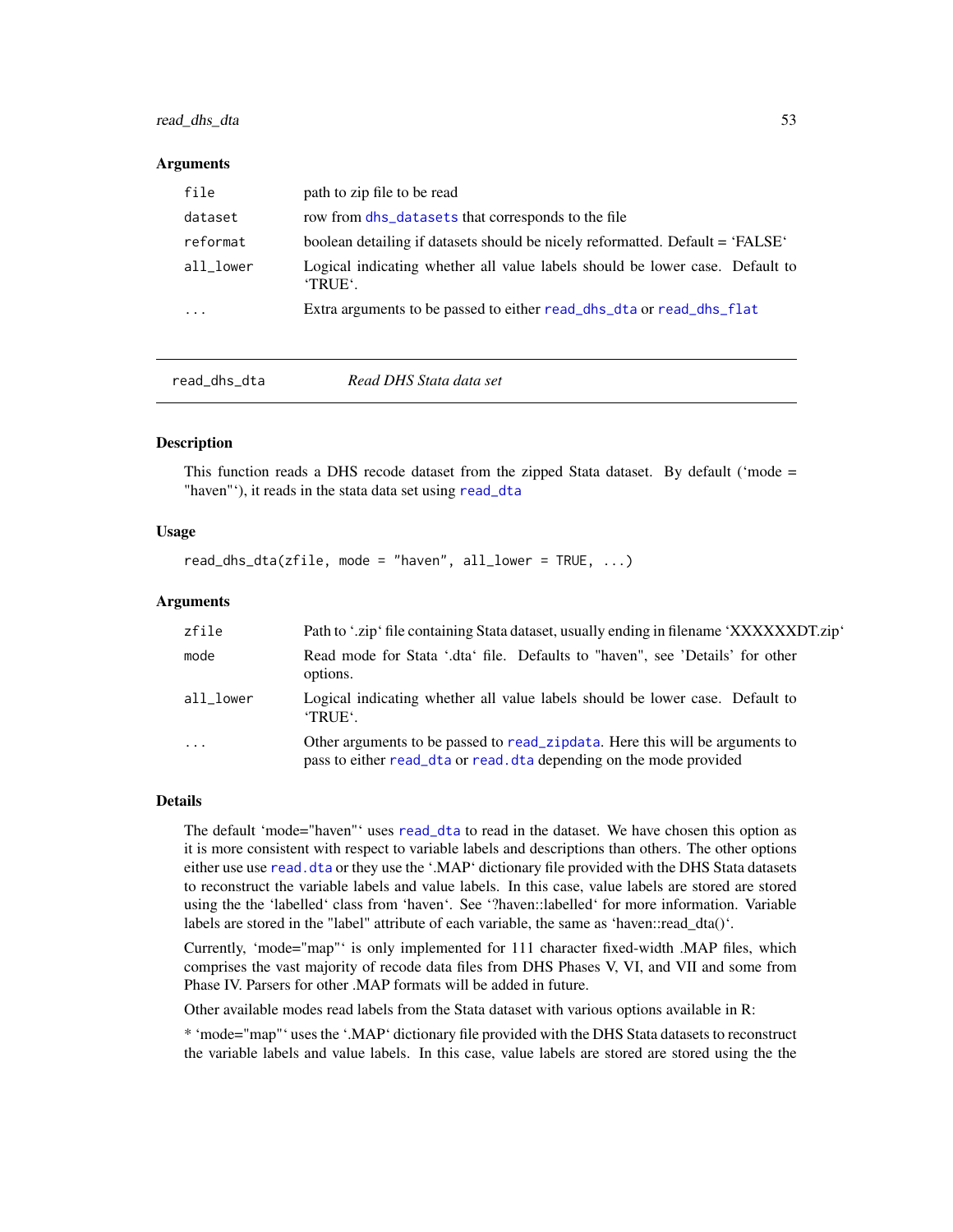'labelled' class from 'haven'. See '?haven::labelled' for more information. Variable labels are stored in the "label" attribute of each variable, the same as 'haven::read dta()'.

\* 'mode="haven"': use 'haven::read\_dta()' to read dataset. This option retains the native value codings with value labels affixed with the 'labelled' class.

\* 'mode="foreign"': use 'foreign::read.dta()', with default options convert.factors=TRUE to add variable labels. Note that variable labels will not be added if labels are not present for all values, but variable labels are available via the "val.labels" attribute.

\* 'mode="foreignNA"': use 'foreign::read.dta(..., convert.factors=NA)', which converts any values without labels to 'NA'. This risks data loss if labelling is incomplete in Stata datasets.

\* 'mode="raw"': use 'foreign::read.dta(..., convert.factors=FALSE)', which simply loads underlying value coding. Variable labels and value labels are still available through dataset attributes (see examples).

#### Value

A data frame. If mode = 'map', value labels for each variable are stored as the 'labelled' class from 'haven'.

#### See Also

[read.dta](#page-0-0), [labelled](#page-0-0), [read\\_dta](#page-0-0).

For more information on the DHS filetypes and contents of distributed dataset .ZIP files, see [https:](https://dhsprogram.com/data/File-Types-and-Names.cfm#CP_JUMP_10334) [//dhsprogram.com/data/File-Types-and-Names.cfm#CP\\_JUMP\\_10334](https://dhsprogram.com/data/File-Types-and-Names.cfm#CP_JUMP_10334).

```
mrdt zip \leq tempfile()
download.file("https://dhsprogram.com/data/model_data/dhs/zzmr61dt.zip",
              mrdt_zip, mode="wb")
```

```
mr <- rdhs::read_dhs_dta(mrdt_zip,mode="map")
attr(mr$mv213, "label")
class(mr$mv213)
head(mr$mv213)
table(mr$mv213)
table(haven::as_factor(mr$mv213))
```

```
## If Stata file codebook is complete, 'mode="map"' and '"haven"'
## should be the same.
mr_hav <- rdhs::read_dhs_dta(mrdt_zip, mode="haven")
attr(mr_hav$mv213, "label")
class(mr_hav$mv213)
head(mr_hav$mv213) # "9=missing" omitted from .dta codebook
table(mr_hav$mv213)
table(haven::as_factor(mr_hav$mv213))
```

```
## Parsing codebook when using foreign::read.dta()
# foreign issues with duplicated factors
# Specifying foreignNA can help but often will not as below.
# Thus we would recommend either using mode = "haven" or mode = "raw"
```
<span id="page-53-0"></span>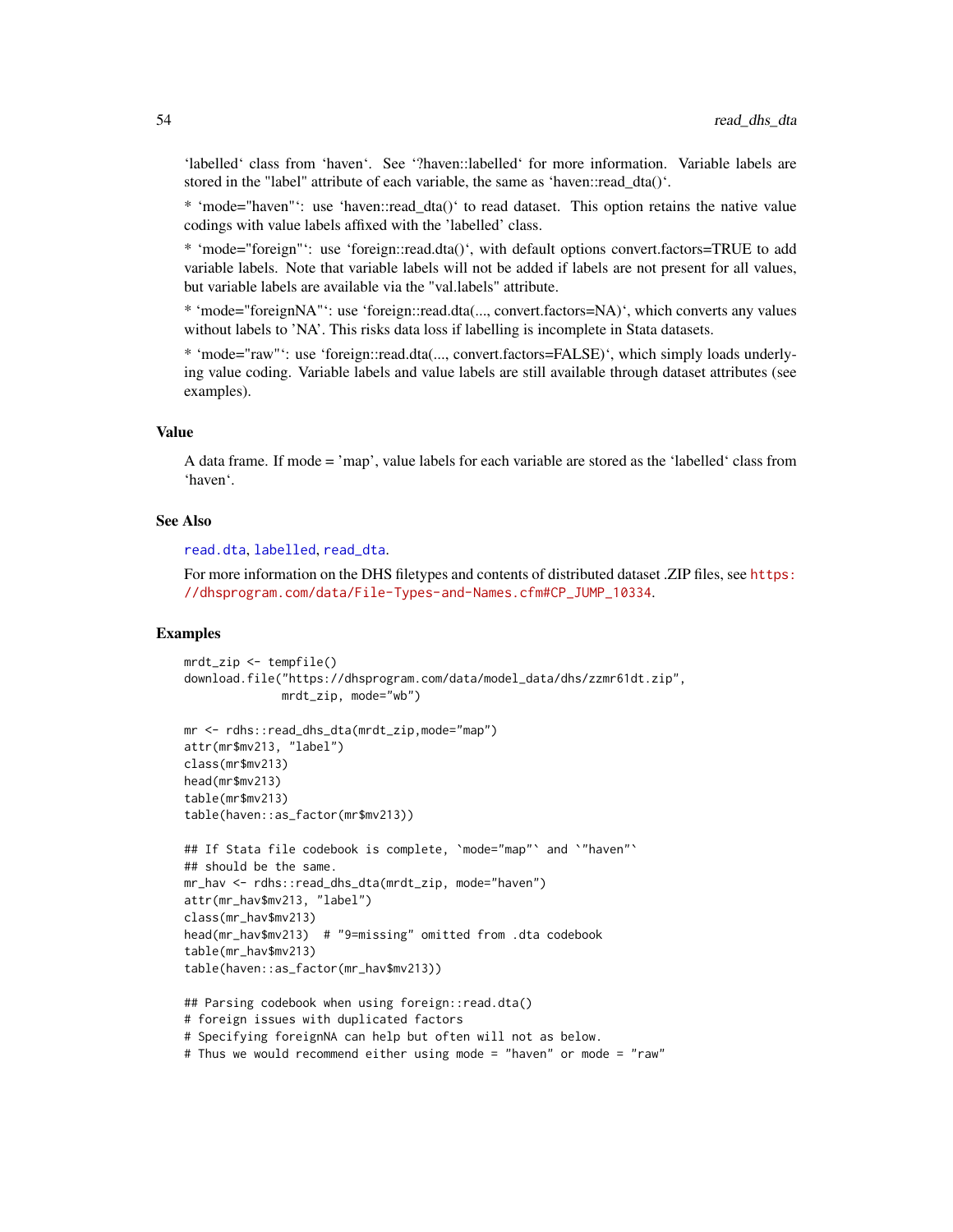# <span id="page-54-0"></span>read\_dhs\_flat 55

```
## Not run:
mr_for <- rdhs::read_dhs_dta(mrdt_zip, mode="foreign")
mr_for <- rdhs::read_dhs_dta(mrdt_zip, mode = "foreignNA")
## End(Not run)
## Don't convert factors
mr_raw <- rdhs::read_dhs_dta(mrdt_zip, mode="raw")
table(mr_raw$mv213)
```
<span id="page-54-1"></span>read\_dhs\_flat *Read DHS flat file data set*

#### Description

This function reads a DHS recode dataset from the zipped flat file dataset.

#### Usage

```
read_dhs_flat(zfile, all_lower = TRUE, meta_source = NULL)
```
#### Arguments

| zfile       | Path to '.zip' file containing flat file dataset, usually ending in filename 'XXXXXXXFL.zip'                                               |
|-------------|--------------------------------------------------------------------------------------------------------------------------------------------|
| all lower   | Logical indicating whether all value labels should be lower case. Default to<br><b>TRUE</b>                                                |
| meta_source | character string indicating metadata source file for data dictionary. Default NULL<br>first tried to use . DCF and then .SPS if not found. |

#### Value

A data frame. Value labels for each variable are stored as the 'labelled' class from 'haven'.

#### See Also

[labelled](#page-0-0), [read\\_dhs\\_dta](#page-52-1).

For more information on the DHS filetypes and contents of distributed dataset .ZIP files, see [https:](https://dhsprogram.com/data/File-Types-and-Names.cfm#CP_JUMP_10334) [//dhsprogram.com/data/File-Types-and-Names.cfm#CP\\_JUMP\\_10334](https://dhsprogram.com/data/File-Types-and-Names.cfm#CP_JUMP_10334).

```
mrfl_zip <- tempfile()
download.file("https://dhsprogram.com/data/model_data/dhs/zzmr61fl.zip",
              mrfl_zip,mode="wb")
mr <- rdhs:::read_dhs_flat(mrfl_zip)
attr(mr$mv213, "label")
class(mr$mv213)
```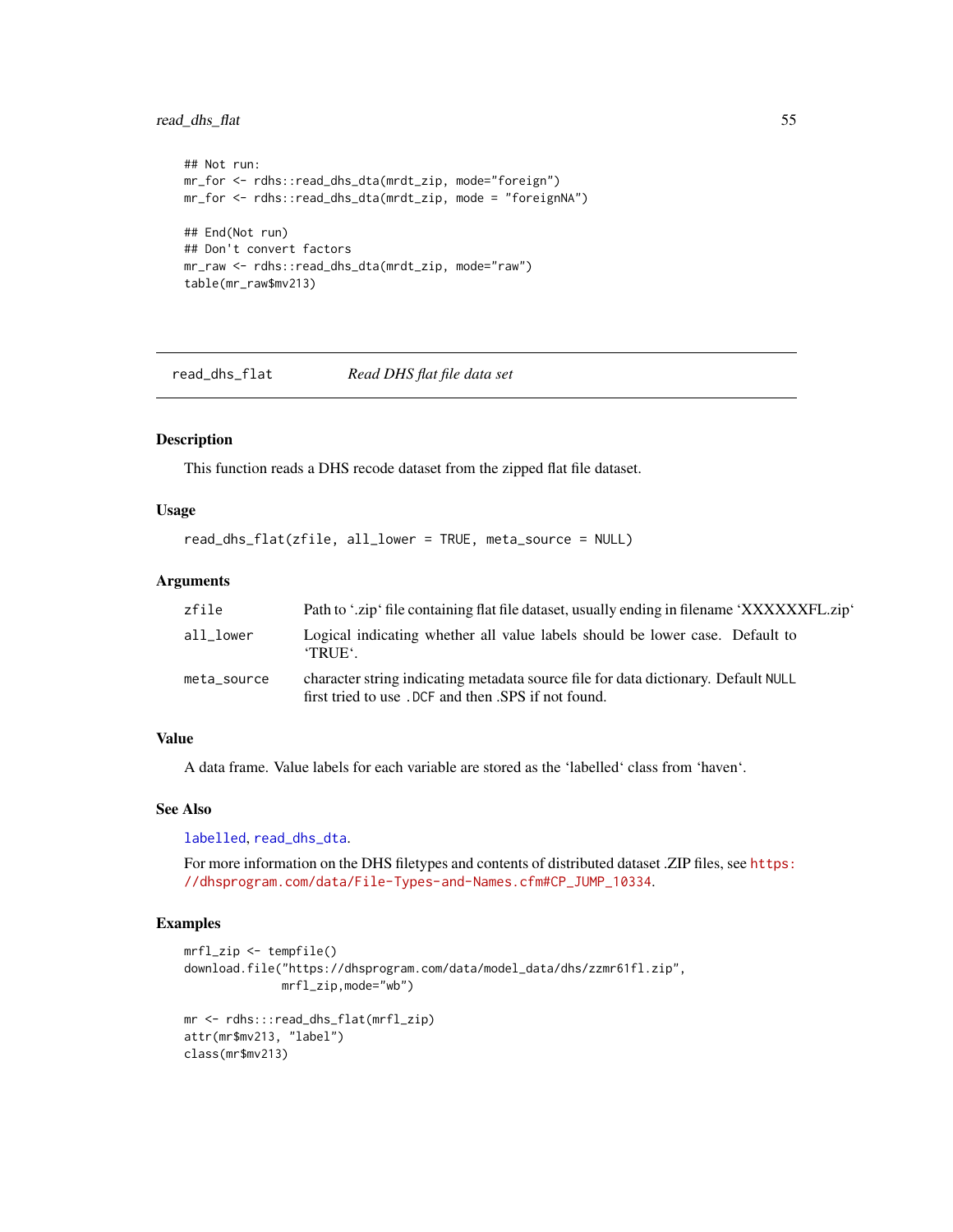```
head(mr$mv213)
table(mr$mv213)
table(haven::as_factor(mr$mv213))
```
<span id="page-55-1"></span>read\_zipdata *Read filetype from a zipped folder based on the file ending*

# Description

Read filetype from a zipped folder based on the file ending

#### Usage

```
read_zipdata(zfile, pattern = ".dta$", readfn = haven::read_dta, ...)
```
#### **Arguments**

| zfile    | Path to '.zip' file containing flat file dataset, usually ending in filename 'XXXXXXFL.zip'                    |
|----------|----------------------------------------------------------------------------------------------------------------|
| pattern  | String detailing which filetype is to be read from within the zip by means of a<br>grep. Default $=$ ".dta\$"  |
| readfn   | Function object to be used for reading in the identified file within the zip. Default<br>$=$ 'haven::read dta' |
| $\cdots$ | additional arguments to readfn                                                                                 |

```
## Not run:
# get the model datasets included in the package
model_datasets <- model_datasets
# download just the zip
g <- get_datasets(
dataset_filenames = model_datasets$FileName[1],
download_option = "zip"
)
# and then read from the zip. This function is used internally by rdhs
# when using `get_datasets` with `download_option = .rds` (default)
r <- read_zipdata(
g[[1]], pattern = ".dta"
)
# and we can pass a function to read the file and any other args with ...
r <- read_zipdata(
g[[1]], pattern = ".dta", readfn = haven::read_dta, encoding = "UTF-8"
)
## End(Not run)
```
<span id="page-55-0"></span>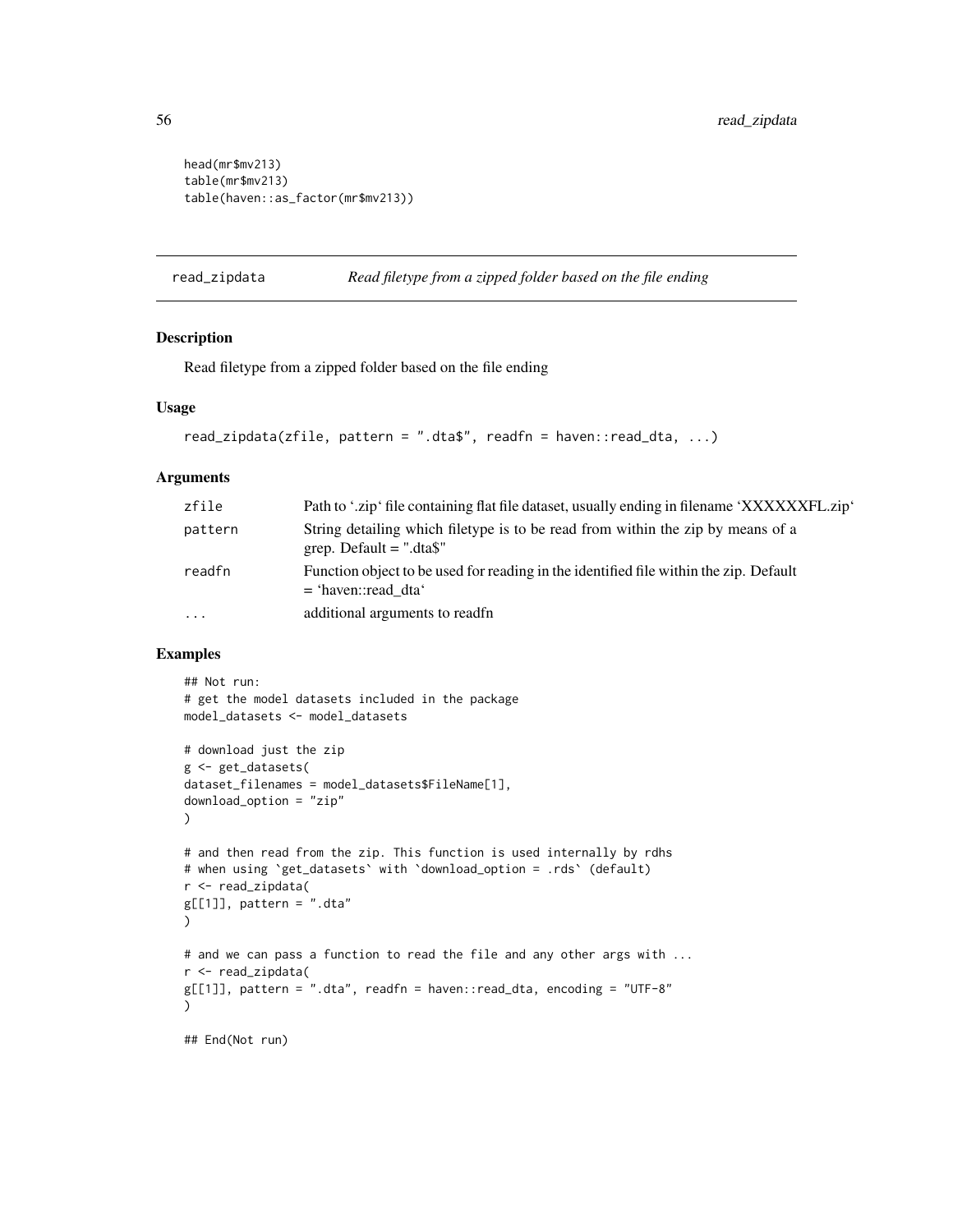<span id="page-56-0"></span>response\_is\_json *checks if the response is json or not by looking at the responses headers*

# **Description**

checks if the response is json or not by looking at the responses headers

#### Usage

response\_is\_json(x)

# Arguments

x A response

response\_to\_json *converts response to json by first converting the response to text*

#### Description

converts response to json by first converting the response to text

#### Usage

response\_to\_json(x)

#### Arguments

x A response

<span id="page-56-1"></span>search\_variables *Search Survey Variables*

# Description

Searches across datasets specified for requested survey variables. This function (or [search\\_variable\\_labels](#page-58-1)) should be used to provide the 'questions' argument for [extract\\_dhs](#page-39-1).

#### Usage

```
search_variables(dataset_filenames, variables, essential_variables = NULL, ...)
```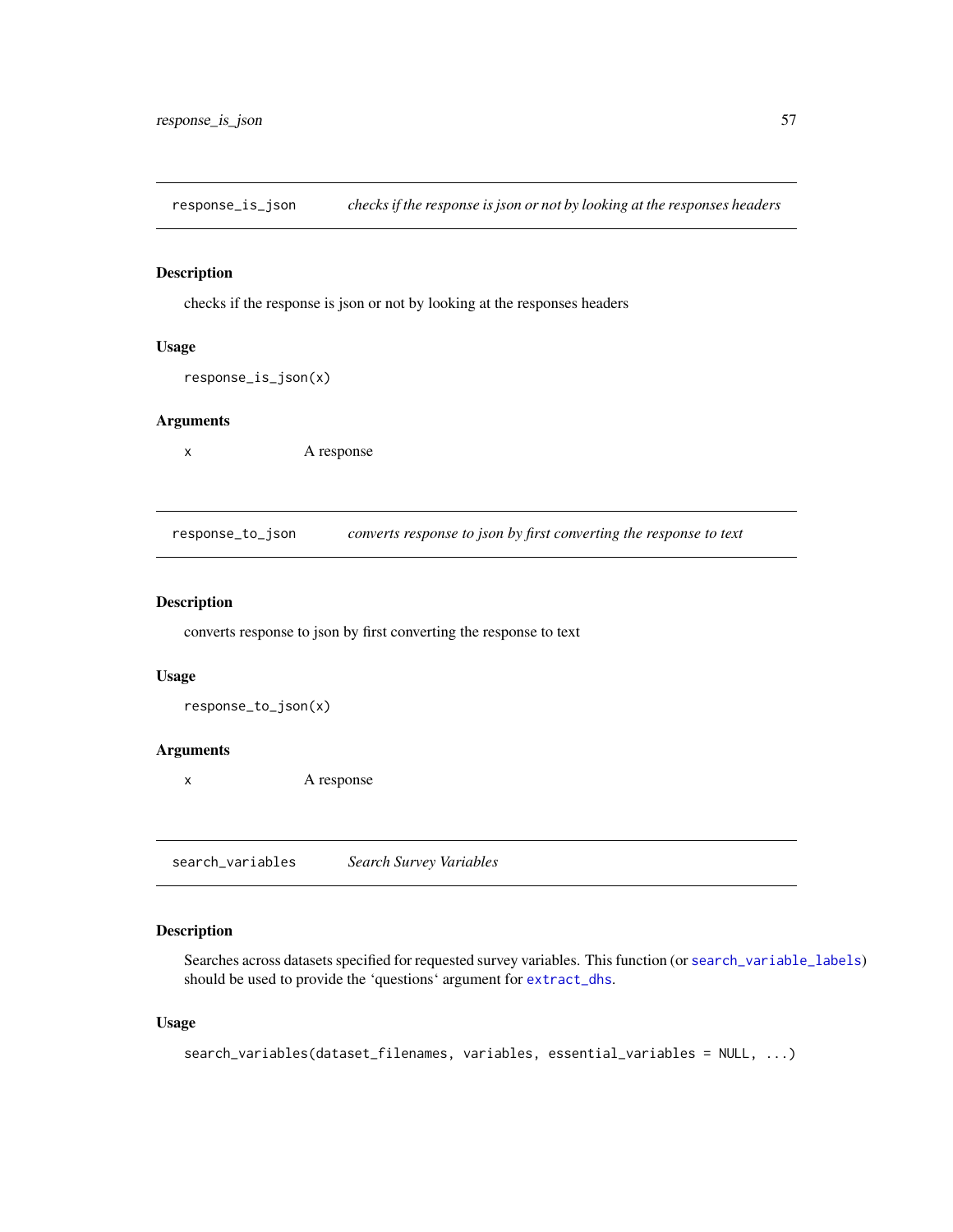#### <span id="page-57-0"></span>Arguments

| dataset_filenames   |                                                                                                                                                                                     |  |
|---------------------|-------------------------------------------------------------------------------------------------------------------------------------------------------------------------------------|--|
|                     | The desired filenames to be downloaded. These can be found as one of the<br>returned fields from dhs_datasets.                                                                      |  |
| variables           | Character vector of survey variables to be looked up                                                                                                                                |  |
| essential_variables |                                                                                                                                                                                     |  |
|                     | Character vector of variables that need to present. If any of the codes are not<br>present in that survey, the survey will not be returned by this function. Default<br>$=$ 'NULL'. |  |
|                     | Any other arguments to be passed to download_datasets                                                                                                                               |  |

# Details

Use this function after [get\\_datasets](#page-42-1) to look up all the survey variables that have the required variable.

# Value

A data.frame of the surveys where matches were found and then all the resultant codes and descriptions.

```
## Not run:
# get the model datasets included with the package
model_datasets <- model_datasets
# download two of them
g <- get_datasets(dataset_filenames = model_datasets$FileName[1:2])
# and now seearch within these for survey variables
search_variables(
dataset_filenames = names(g), variables = c("v002", "v102", "m113"),\lambda# if we specify an essential variable then that dataset has to have that
# variable or else no variables will be returned for that datasets
search_variables(
dataset_filenames = names(g),variables = c("v002","v102","ml13"),
essential_variables = "ml13"
)
## End(Not run)
```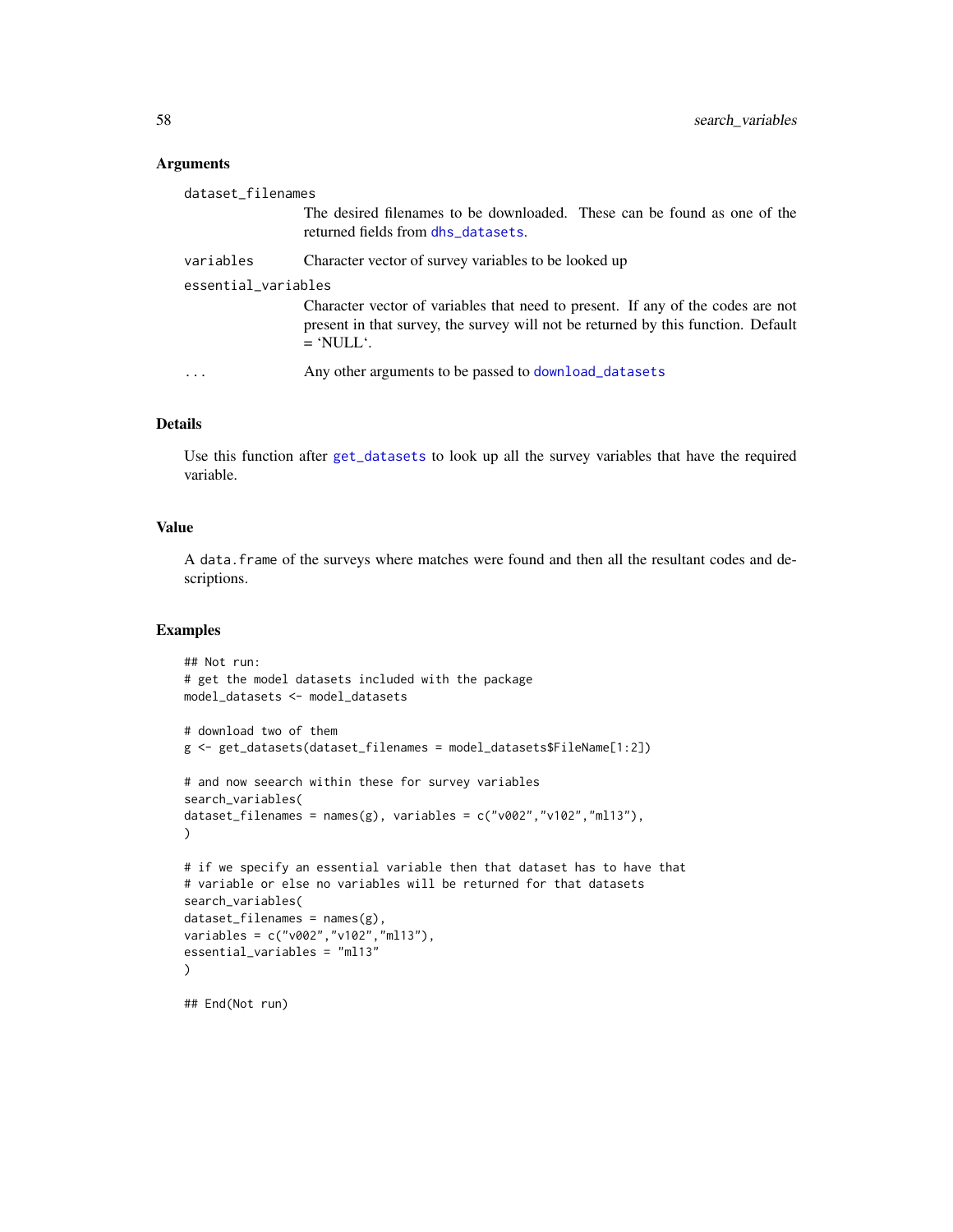<span id="page-58-1"></span><span id="page-58-0"></span>search\_variable\_labels

*Search Survey Variable Definitions*

# Description

Searches across datasets specified for requested survey variable definitions. This function (or [search\\_variable\\_labels](#page-58-1)) should be used to provide the 'questions' argument for [extract\\_dhs](#page-39-1).

#### Usage

```
search_variable_labels(
  dataset_filenames,
  search_terms = NULL,
 essential_terms = NULL,
  regex = NULL,...
)
```
#### Arguments

|                 | dataset filenames |                                                                                                                                                                                                                                                                                                                                     |
|-----------------|-------------------|-------------------------------------------------------------------------------------------------------------------------------------------------------------------------------------------------------------------------------------------------------------------------------------------------------------------------------------|
|                 |                   | The desired filenames to be downloaded. These can be found as one of the<br>returned fields from dhs_datasets.                                                                                                                                                                                                                      |
|                 | search_terms      | Character vector of search terms. If any of these terms are found within the<br>survey question definitions, the corresponding survey variable and definitions<br>will be returned.                                                                                                                                                 |
| essential_terms |                   |                                                                                                                                                                                                                                                                                                                                     |
|                 |                   | Character pattern that has to be in the definitions of survey question definitions.<br>I.e. the function will first find all survey variable definitions that contain your<br>'search_terms' (or regex) OR 'essential_terms'. It will then remove any ques-<br>tions that did not contain your 'essential_terms'. Default = 'NULL'. |
|                 | regex             | Regex character pattern for matching. If you want to specify your regex search<br>pattern, then specify this argument. N.B. If both 'search_terms' and 'regex" are<br>supplied as arguments then regex will be ignored.                                                                                                             |
|                 | .                 | Any other arguments to be passed to download_datasets                                                                                                                                                                                                                                                                               |

# Details

Use this function after [get\\_datasets](#page-42-1) to query downloaded datasets for what survey questions they asked. This function will look for your downloaded and imported survey datasets from your cached files, and will download them if not downloaded.

#### Value

A data.frame of the surveys where matches were found and then all the resultant codes and descriptions.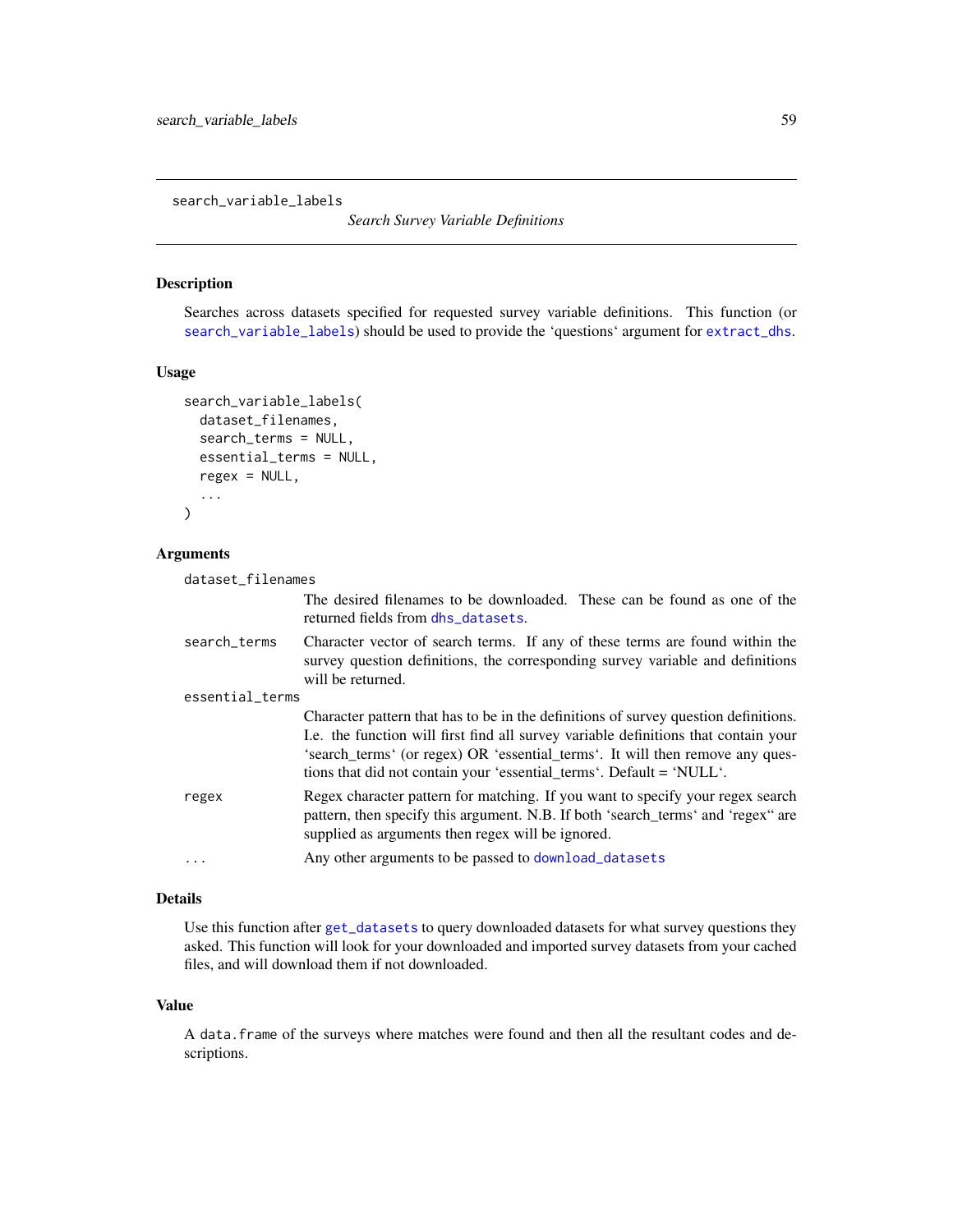#### Examples

```
## Not run:
# get the model datasets included with the package
model_datasets <- model_datasets
# download two of them
g <- get_datasets(dataset_filenames = model_datasets$FileName[1:2])
# and now seearch within these for survey variable labels of interest
vars <- search_variable_labels(
dataset_filenames = names(g), search_terns = "fever"\lambdahead(vars)
# if we specify an essential term then no results will be returned from
# a dataset if it does not have any results from the search with this term
search_variable_labels(
dataset_filenames = names(g),search_terms = "fever",
essential_terms = "primaquine",
)
# we can also use regex queries if we prefer, by passing `regex = TRUE`
vars <- search_variable_labels(
dataset_filenames = names(g), search_terms = "fever|net", regex = TRUE
\lambda## End(Not run)
```
set\_rdhs\_config *Set rdhs config*

#### Description

Sets the configuration settings for using rdhs.

#### Usage

```
set_rdhs_config(
  email = NULL,project = NULL,
 cache_path = NULL,
  config<sub>-path</sub> = NULL,
  global = TRUE,verbose_download = FALSE,
  verbose_setup = TRUE,
  data_frame = NULL,
  timeout = 30,
```
<span id="page-59-0"></span>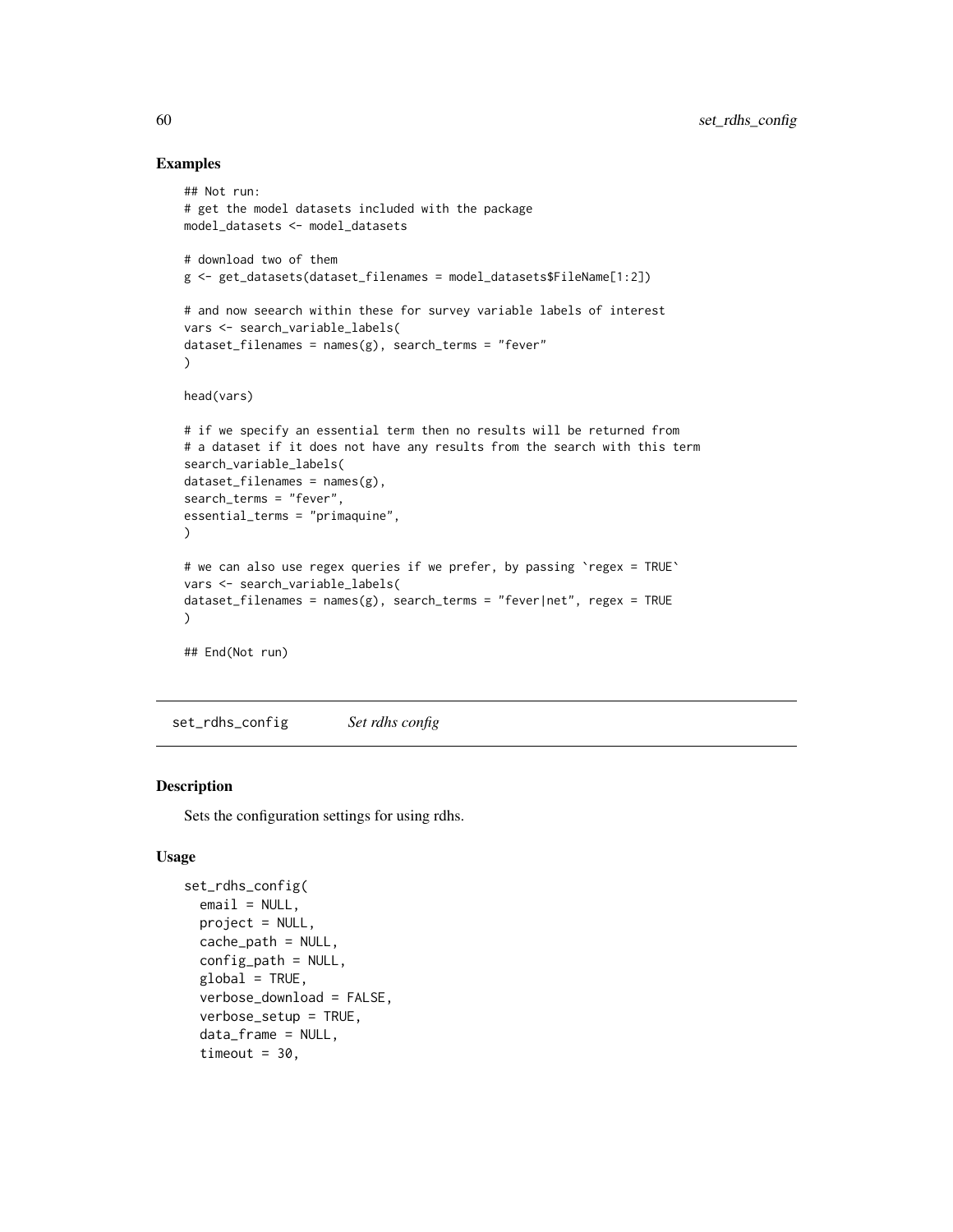```
password_prompt = FALSE,
prompt = TRUE
```
#### Arguments

 $\lambda$ 

| email            | Character for email used to login to the DHS website.                                                                                                                                                                                                                                                                        |
|------------------|------------------------------------------------------------------------------------------------------------------------------------------------------------------------------------------------------------------------------------------------------------------------------------------------------------------------------|
| project          | Character for the name of the DHS project from which datasets should be down-<br>loaded.                                                                                                                                                                                                                                     |
| cache_path       | Character for directory path where datasets and API calls will be cached. If left<br>bank, a suitable directory will be created within your user cache directory for<br>your operating system (permission granting).                                                                                                         |
| config_path      | Character for where the config file should be saved. For a global configuration,<br>'config_path' must be '~/.rdhs.json'. For a local configuration, 'config_path'<br>must be 'rdhs.json'. If left bank, the config file will be stored within your user<br>cache directory for your operating system (permission granting). |
| global           | Logical for the config_path to be interpreted as a global config path or a local<br>one. Default = TRUE.                                                                                                                                                                                                                     |
| verbose_download |                                                                                                                                                                                                                                                                                                                              |
|                  | Logical for dataset download progress bars to be shown. Default = FALSE.                                                                                                                                                                                                                                                     |
| verbose_setup    | Logical for rdhs setup and messages to be printed. Default = TRUE.                                                                                                                                                                                                                                                           |
| data_frame       | Function with which to convert API calls into. If left blank data_frame objects<br>are returned. Must be passed as a character. Examples could be: data.table:: as.data.table<br>tibble::as.tibble                                                                                                                           |
| timeout          | Numeric for how long in seconds to wait for the DHS API to respond. Default<br>$= 30.$                                                                                                                                                                                                                                       |
| password_prompt  |                                                                                                                                                                                                                                                                                                                              |
|                  | Logical whether user is asked to type their password, even if they have previ-<br>ously set it. Default = FALSE. Set to TRUE if you have mistyped your password<br>when using set_rdhs_config.                                                                                                                               |
| prompt           | Logical for whether the user should be prompted for permission to write to files.<br>This should not need be changed by the user. Default = TRUE.                                                                                                                                                                            |

#### Details

Setting up a configuration will enable API results to be cached, as well as enabling datasets from the DHS website to be downloaded and also cached. To enable results to be cached you have to either provide a valid 'cache\_path' argument, or allow rdhs to write to the user cache directory for your operating system. To do the later, leave the 'cache\_path' argument blank and you will be explicitly prompted to give permission to 'rdhs' to save your results in this directory. If you do not then your API calls and any downloaded datasets will be saved in the temp directory and deleted after your R session closes. To allow 'rdhs' to download datasets from the DHS website, you have to provide both an 'email' and 'project' argument. You will then be prompted to type in your login password securely. Your provided config (email, project, password, cache\_path etc) will be saved at the location provided by 'config\_path'. If no argument is provided 'config\_path' will be either set to within your user cache directory if you have given permission to do so, otherwise it will be placed within your temp directory.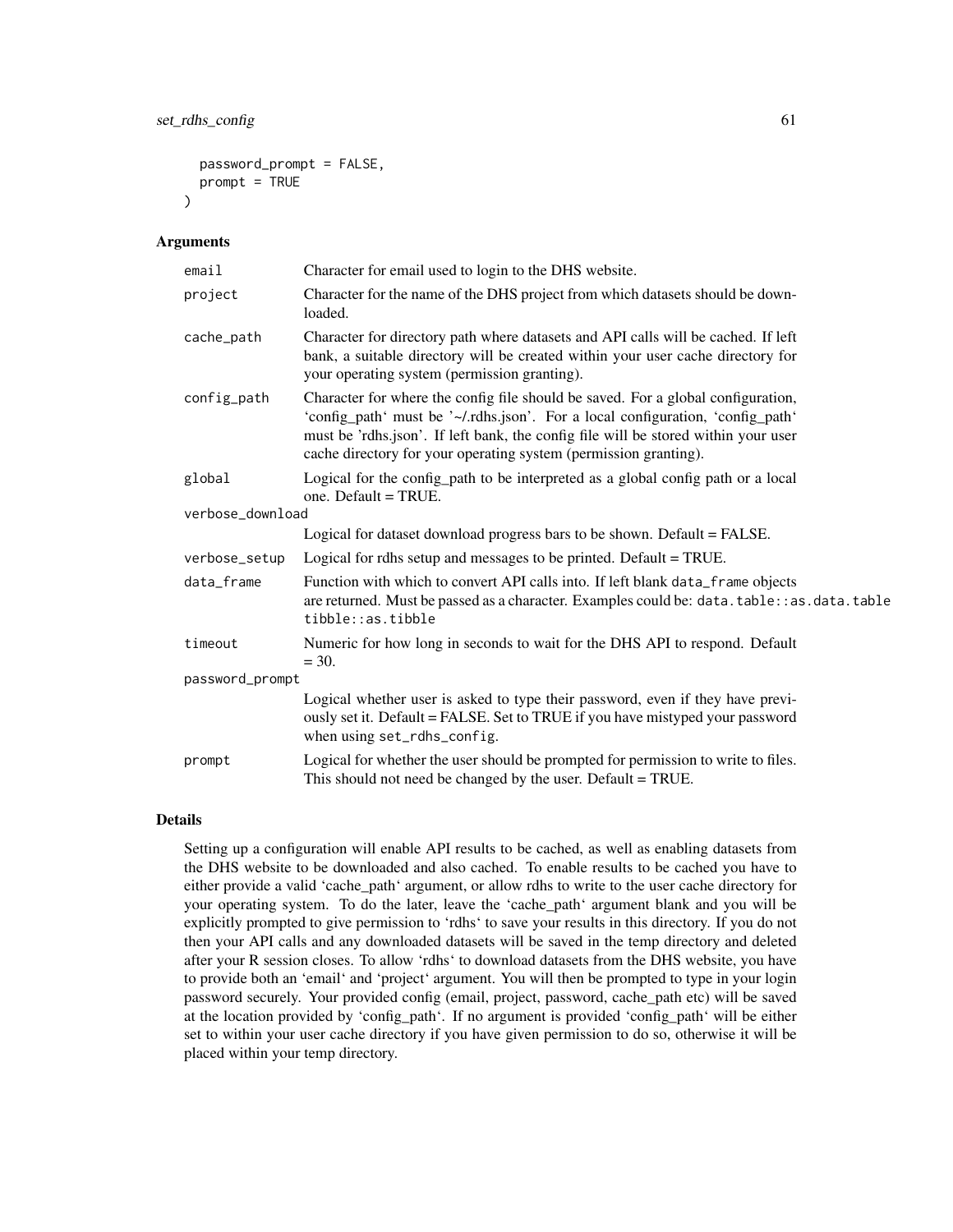When creating your config you also have the option to specify whether the 'config\_path' provided should be used as a local configuration or a global one. This is controlled using the 'global' argument, which by default is set equal to 'TRUE'. A global config is saved within your R root directory (the directory that a new R session will start in). If you set 'global' to 'FALSE' the config file will be saved within the current directory. This can be useful if you create a new DHS project for each new piece of work, and want to keep the datasets you download for this project separate to another. If you want to have your config file saved in a different directory, then you must create a file "rdhs.json" first in that directory before specifying the full path to it, as well as setting 'global' equal to 'FALSE'.

As an aside, it is useful for the DHS program to see how the surveys they conducted are being used, and thus it is helpful for them if you do create a new project for each new piece of work (e.g. a different publication). However, we would still recommend setting up a global config and using the same 'cache\_path' for different projects as this will save you time downloading the same datasets as you have downloaded before.

Lastly, you can decide how API calls from the DHS API are formatted by providing an argument for 'data\_frame'. If left blank API calls will be returned as 'data.frame' objects, however, you could return API calls as 'data.table' objects using 'data.table::as.data.table'.

# Value

Invisibly returns the rdhs config object

```
## Not run:
# normal set up we would prvide the email and project, and be prompted for
# the password. (not run as it requires a prompt)
set_rdhs_config(email = "blah@gmail.com", project = "Blahs",
config_path = "rdhs.json", global = FALSE)
# otherwise we can do this by specifying prompt to FALSE
set_rdhs_config(
config_path = "rdhs.json", global = FALSE, prompt = FALSE
)
# you can look at what you have set these to using \code{get_rdhs_config}
config <- get_rdhs_config()
## End(Not run)
```
<span id="page-61-0"></span>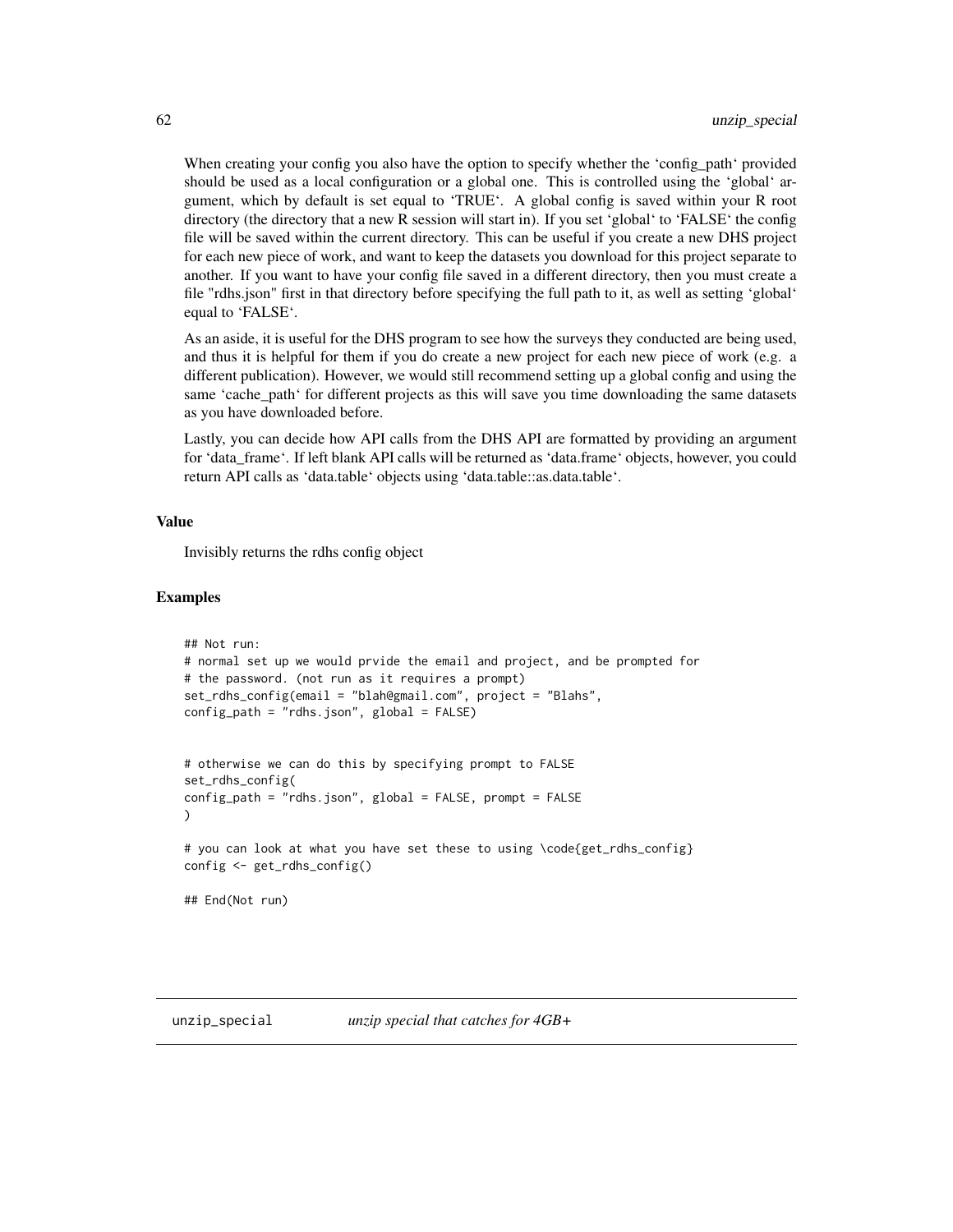<span id="page-62-0"></span>update\_rdhs\_config 63

# Description

unzip special that catches for 4GB+

#### Usage

```
unzip_special(
 zipfile,
 files = NULL,
 overwrite = TRUE,
  junkpaths = FALSE,
  exdir = ".".unzip = "internal",
  setTimes = FALSE
)
```
# Arguments

| zipfile   | The pathname of the zip file: tilde expansion (see path.expand will be per-<br>formed.)                                                                              |
|-----------|----------------------------------------------------------------------------------------------------------------------------------------------------------------------|
| files     | A character vector of recorded filepaths to be extracted: the default is to extract<br>all files.                                                                    |
| overwrite | If TRUE, overwrite existing files (the equivalent of unzip $-o$ ), otherwise ignore<br>such files (the equivalent of unzip $-n$ ).                                   |
| junkpaths | If TRUE, use only the basename of the stored filepath when extracting. The<br>equivalent of unzip $-j$ .                                                             |
| exdir     | The directory to extract files to (the equivalent of unzip $-d$ ). It will be created<br>if necessary.                                                               |
| unzip     | The method to be used. An alternative is to use getOption("unzip"), which<br>on a Unix-alike may be set to the path to a unzip program.                              |
| setTimes  | logical. For the internal method only, should the file times be set based on the<br>times in the zip file? (NB: this applies to included files, not to directories.) |
|           |                                                                                                                                                                      |

update\_rdhs\_config *Update your current rdhs config*

# Description

update\_rdhs\_config allows you to update elements of your rdhs config, without having to set it completely via set\_rdhs\_config. For each config element, provide the new changes required. To update your password, set password = TRUE and you will be asked securely for your new password.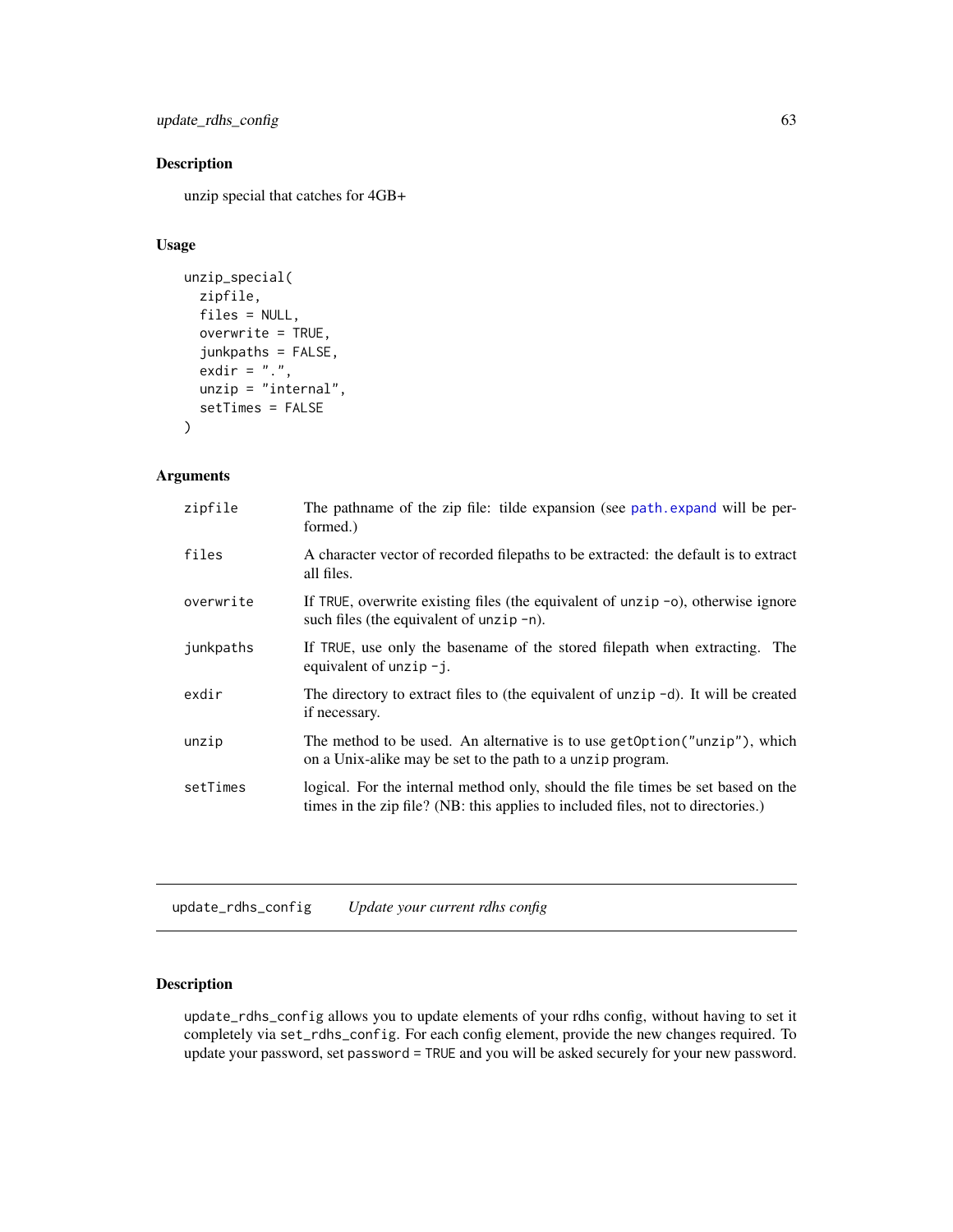# Usage

```
update_rdhs_config(
  password = FALSE,
  email = NULL,project = NULL,
  cache_path = NULL,
  config_path = NULL,
  global = NULL,verbose_download = NULL,
  verbose_setup = NULL,
  timeout = NULL,
  data_frame = NULL,
  project_choice = NULL
\mathcal{L}
```
# Arguments

| password         | Logical for updating your password securely. Default = FALSE                                                                                                                                                                                                                                                                 |
|------------------|------------------------------------------------------------------------------------------------------------------------------------------------------------------------------------------------------------------------------------------------------------------------------------------------------------------------------|
| email            | Character for email used to login to the DHS website.                                                                                                                                                                                                                                                                        |
| project          | Character for the name of the DHS project from which datasets should be down-<br>loaded.                                                                                                                                                                                                                                     |
| cache_path       | Character for directory path where datasets and API calls will be cached. If left<br>bank, a suitable directory will be created within your user cache directory for<br>your operating system (permission granting).                                                                                                         |
| config_path      | Character for where the config file should be saved. For a global configuration,<br>'config_path' must be '~/.rdhs.json'. For a local configuration, 'config_path'<br>must be 'rdhs.json'. If left bank, the config file will be stored within your user<br>cache directory for your operating system (permission granting). |
| global           | Logical for the config_path to be interpreted as a global config path or a local<br>one. Default = TRUE.                                                                                                                                                                                                                     |
| verbose_download |                                                                                                                                                                                                                                                                                                                              |
|                  | Logical for dataset download progress bars to be shown. Default = FALSE.                                                                                                                                                                                                                                                     |
| verbose_setup    | Logical for rdhs setup and messages to be printed. Default = TRUE.                                                                                                                                                                                                                                                           |
| timeout          | Numeric for how long in seconds to wait for the DHS API to respond. Default<br>$= 30.$                                                                                                                                                                                                                                       |
| data_frame       | Function with which to convert API calls into. If left blank data_frame objects<br>are returned. Must be passed as a character. Examples could be: data.table: : as.data.table<br>tibble::as.tibble                                                                                                                          |
|                  | project_choice Numeric for project choice. See authenticate_dhs for more info.                                                                                                                                                                                                                                               |